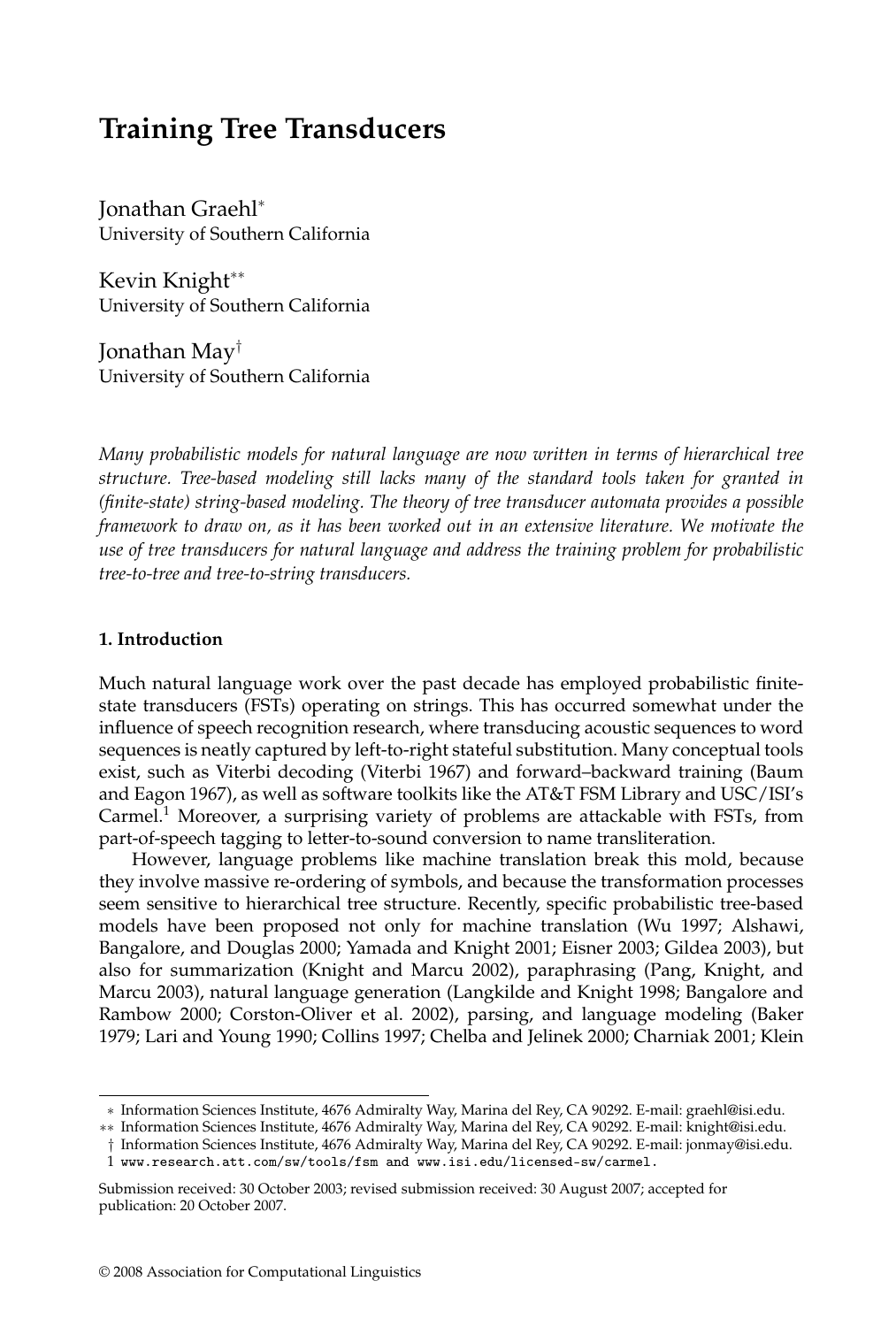and Manning 2003). It is useful to understand generic algorithms that may support all these tasks and more.

Rounds (1970) and Thatcher (1970) independently introduced tree transducers as a generalization of FSTs. Rounds was motivated by natural language:

Recent developments in the theory of automata have pointed to an extension of the domain of definition of automata from strings to trees . . . parts of mathematical linguistics can be formalized easily in a tree-automaton setting . . .We investigate decision problems and closure properties. Our results should clarify the nature of syntax-directed translations and transformational grammars . . . (Rounds 1970)

The Rounds/Thatcher tree transducer is very similar to a left-to-right FST, except that it works top-down, pursuing subtrees independently, with each subtree transformed depending only on its own passed-down state. This class of transducer, called R in earlier works (Gécseg and Steinby 1984; Graehl and Knight 2004) for "root-to-frontier," is often nowadays called T, for "top-down".

Rounds uses a mathematics-oriented example of a T transducer, which we repeat in Figure 1. At each point in the top-down traversal, the transducer chooses a production to apply, based *only* on the current state and the current root symbol. The traversal continues until there are no more state-annotated nodes. Non-deterministic transducers may have several productions with the same left-hand side, and therefore some free choices to make during transduction.

A T transducer compactly represents a potentially infinite set of input/output tree pairs: exactly those pairs (T1, T2) for which some sequence of productions applied to T1 (starting in the initial state) results in T2. This is similar to an FST, which compactly represents a set of input/output string pairs; in fact, T is a generalization of FST. If we think of strings written down vertically, as degenerate trees, we can convert any FST into a T transducer by automatically replacing FST transitions with T productions, as follows: If an FST transition from state q to state r reads input symbol A and outputs symbol B, then the corresponding T production is  $q A(x0) \rightarrow B(r x0)$ . If the FST transition output is epsilon, then we have instead  $q A(x0) \rightarrow r x0$ , or if the input is epsilon, then q  $x0 \rightarrow B(r x 0)$ . Figure 2 depicts a sample FST and its equivalent T transducer.

T does have some extra power beyond path following and state-based recordkeeping. It can copy whole subtrees, and transform those subtrees differently. It can also delete subtrees without inspecting them (imagine by analogy an FST that quits and accepts right in the middle of an input string). Variants of T that disallow copying and deleting are called LT (for *linear*) and NT (for *nondeleting*), respectively.

One advantage to working with tree transducers is the large and useful body of literature about these automata; two excellent surveys are Gécseg and Steinby (1984) and Comon et al. (1997). For example, it is known that T is not closed under composition (Rounds 1970), and neither are LT or B (the "bottom-up" cousin of T), but the noncopying LB is closed under composition. Many of these composition results are first found in Engelfriet (1975).

The power of T to change the structure of an input tree is surprising. For example, it may not be initially obvious how a T transducer can transform the English structure  $S(PRO, VP(V, NP))$  into the Arabic equivalent  $S(V, PRO, NP)$ , as it is difficult to move the subject PRO into position between the verb V and the direct object NP. First, T productions have no lookahead capability—the left-hand-side of the S production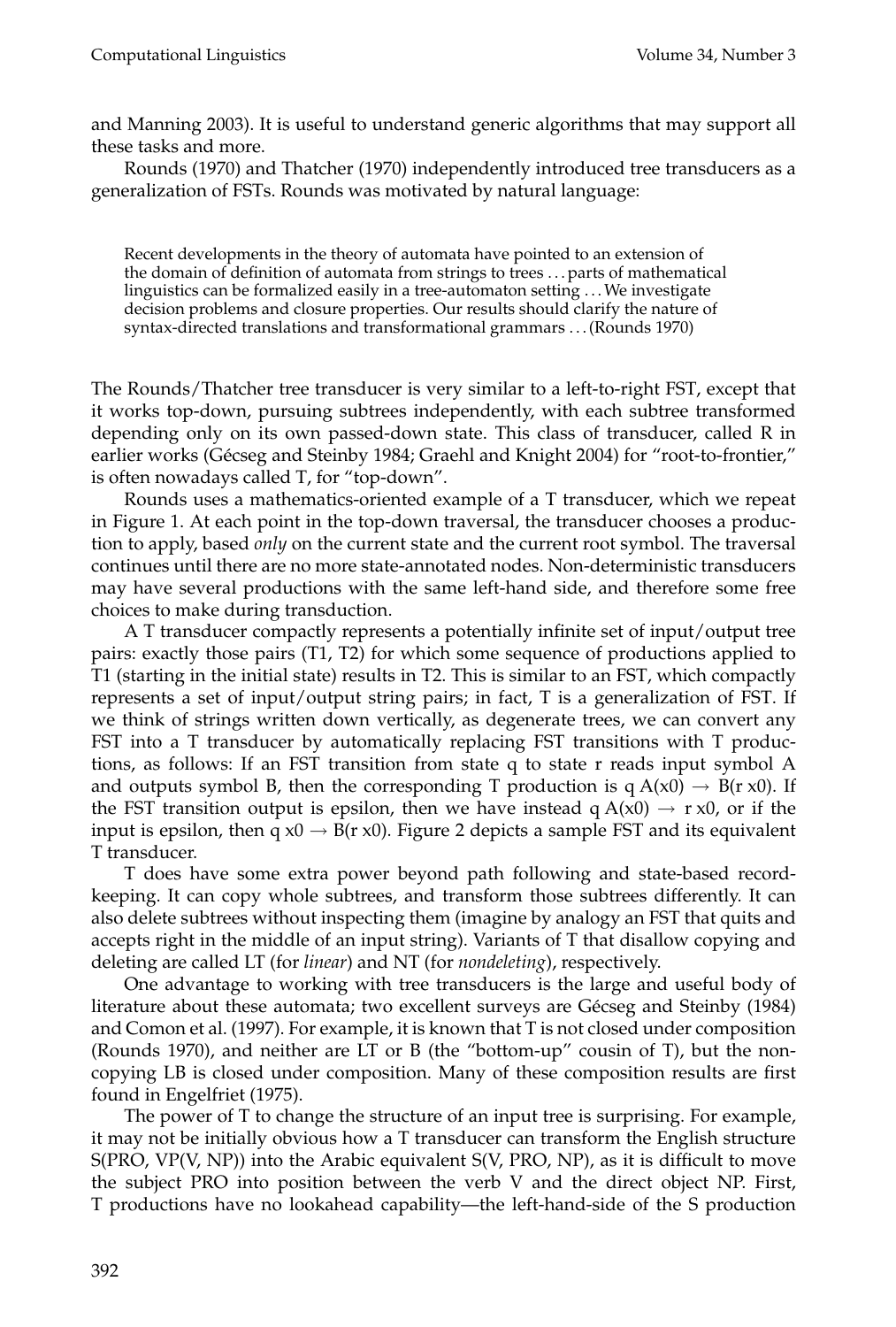

#### **Figure 1**

Part of a sample T tree transducer, adapted from Rounds (1970).

consists only of q  $S(x0, x1)$ , although we want the English-to-Arabic transformation to apply only when it faces the entire structure q  $S(PRO, VP(V, NP))$ . However, we can simulate lookahead using states, as in these productions:

q  $S(x0, x1) \rightarrow S(qpro x0, qvp.v.np x1)$ qpro PRO  $\rightarrow$  PRO  $qvp.v.np VP(x0, x1) \rightarrow VP(qv x0, qnp x1)$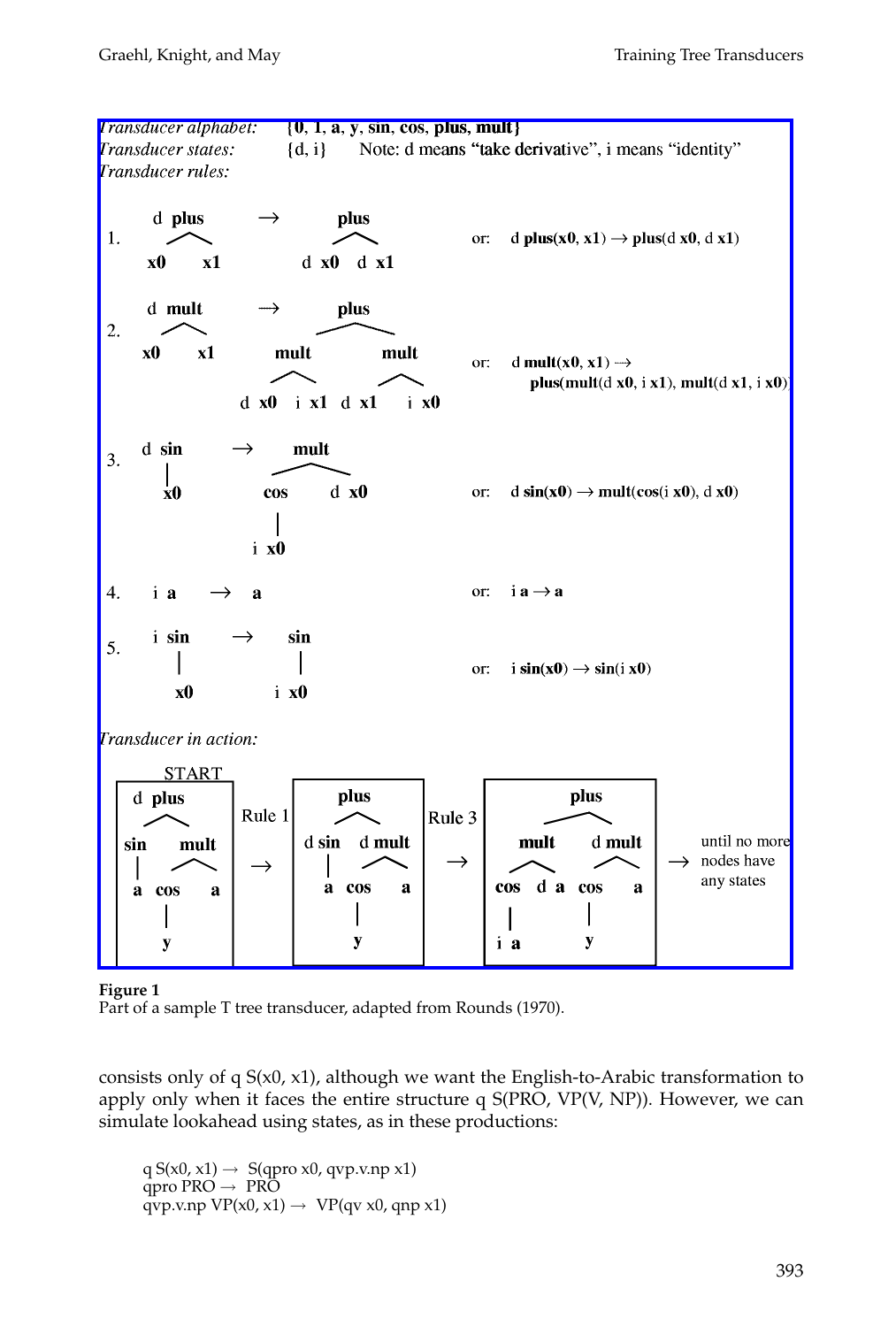[Computational Linguistics Volume 34, Num](http://www.mitpressjournals.org/action/showImage?doi=10.1162/coli.2008.07-051-R2-03-57&iName=master.img-001.png&w=362&h=282)ber 3



**Figure 2** An FST and its equivalent T transducer.

By omitting rules like qpro  $NP \rightarrow ...$ , we ensure that the entire production sequence will dead-end unless the first child of the input tree is in fact PRO. So finite lookahead (into inputs we don't delete) is not a problem. But these productions do not actually move the subtrees around. The next problem is how to get the PRO to appear between the V and NP, as in Arabic. This can be carried out using copying. We make two copies of the English VP, and assign them different states, as in the following productions. States encode instructions for extracting/positioning the relevant portions of the VP. For example, the state qleft.vp.v means "assuming this tree is a VP whose left child is V, output only the V, and delete the right child":

 $q S(x0, x1) \rightarrow S(qleft, v x1, qpro x0, qright, v p x1)$ qpro PRO  $\rightarrow$  PRO qleft.vp.v VP(x0, x1)  $\rightarrow$  qv x0 qright.vp.np  $VP(x0, x1) \rightarrow$  qnp x1

With these rules, the transduction proceeds as in Figure 3. This ends our informal presentation of tree transducers.

Although general properties of T are understood, there are many algorithmic questions. In this article, we take on the problem of *training* probabilistic T transducers. For many language problems (machine translation, paraphrasing, text compression, etc.), it is possible to collect training data in the form of tree pairs and to distill linguistic knowledge automatically. Our problem statement is: Given (1) a particular transducer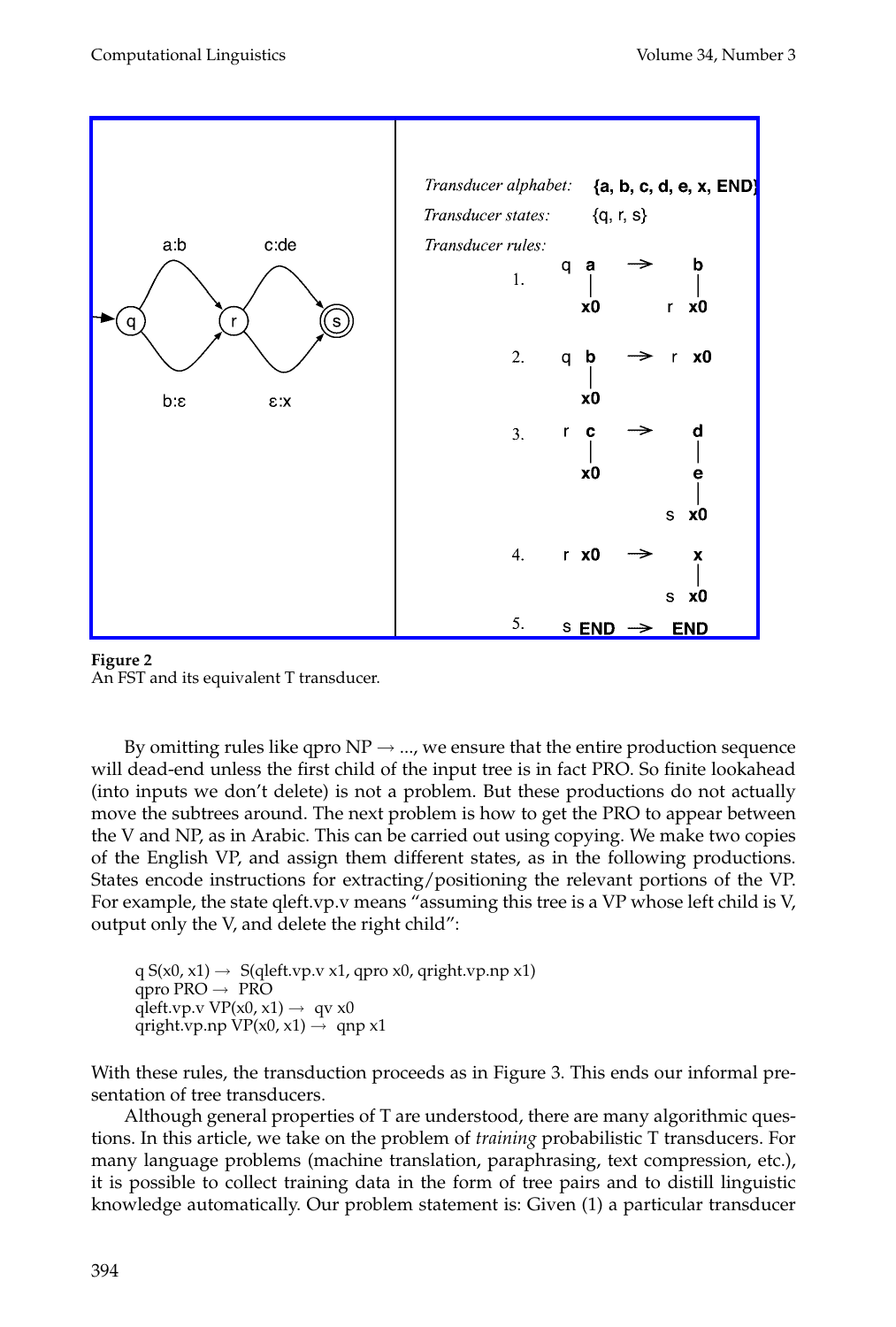[Graehl, Knight, and May Training Tree T](http://www.mitpressjournals.org/action/showImage?doi=10.1162/coli.2008.07-051-R2-03-57&iName=master.img-002.png&w=337&h=182)ransducers



**Figure 3** Multilevel re-ordering of nodes in a T-transducer.

with rules *R*, and (2) a finite training set of sample input/output tree pairs, we want to produce (3) a probability estimate for each rule in *R* such that we maximize the probability of the output trees given the input trees. As with the forward–backward algorithm, we seek at least a local maximum. Tree transducers with weights have been studied (Kuich 1999; Engelfriet, Fülöp, and Vogler 2004; Fülöp and Vogler 2004) but we know of no existing training procedure.

Sections 2–4 of this article define basic concepts and recall the notions of relevant automata and grammars. Sections 5–7 describe a novel tree transducer training algorithm, and Sections 8–10 describe a variant of that training algorithm for trees and strings. Section 11 presents an example linguistic tree transducer and provides empirical evidence of the feasibility of the training algorithm. Section 12 describes how the training algorithm may be used for training context-free grammars. Section 13 discusses related and future work.

# **2. Trees**

*T*<sup>Σ</sup> is the set of *(rooted, ordered, labeled, finite) trees over alphabet* Σ*.* An *alphabet* is a finite set. (see Table 1)

*T*<sub>Σ</sub>(*X*) are the *trees over alphabet Σ, indexed by X—the subset of*  $T_{\Sigma \cup X}$  where only leaves may be labeled by *X* ( $T_{\Sigma}(\emptyset) = T_{\Sigma}$ ). *Leaves* are nodes with no children.<br>The *nodes* of a tree *t* are identified one-to-one with its *paths*: *paths*,  $\subset$  *paths*  $\equiv$   $\mathbb{N}^*$   $\equiv$ 

The *nodes* of a tree *t* are identified one-to-one with its *paths*: *paths*<sub>t</sub>  $\subset$  *paths*  $\equiv \mathbb{N}^* \equiv \bigcup_{i=0}^{\infty} \mathbb{N}^i$  ( $\mathbb{N}^0 \equiv \{()\}$ ). The *size* of a tree is the number of nodes:  $|t| = |paths_t|$ . The path to the root is the empty sequence (), and  $p_1$  *extended by*  $p_2$  is  $p_1 \cdot p_2$ , where  $\cdot$  is the concatenation operator:

$$
(a_1,\ldots,a_n)\cdot (b_1,\ldots,b_m)\equiv (a_1,\ldots,a_n,b_1,\ldots,b_m)
$$

For  $p \in paths_t$ ,  $rank_t(p)$  is the number of children, or *rank*, of the node at *p*, and *label<sub>t</sub>*( $p$ )  $\in \Sigma$  is its *label*. The *ranked label* of a node is the pair *labelandrank<sub>t</sub>*( $p$ )  $\equiv$  $(label<sub>t</sub>(p), rank<sub>t</sub>(p))$ . For  $1 \le i \le rank<sub>t</sub>(p)$ , the *i*<sup>th</sup> *child* of the node at *p* is located at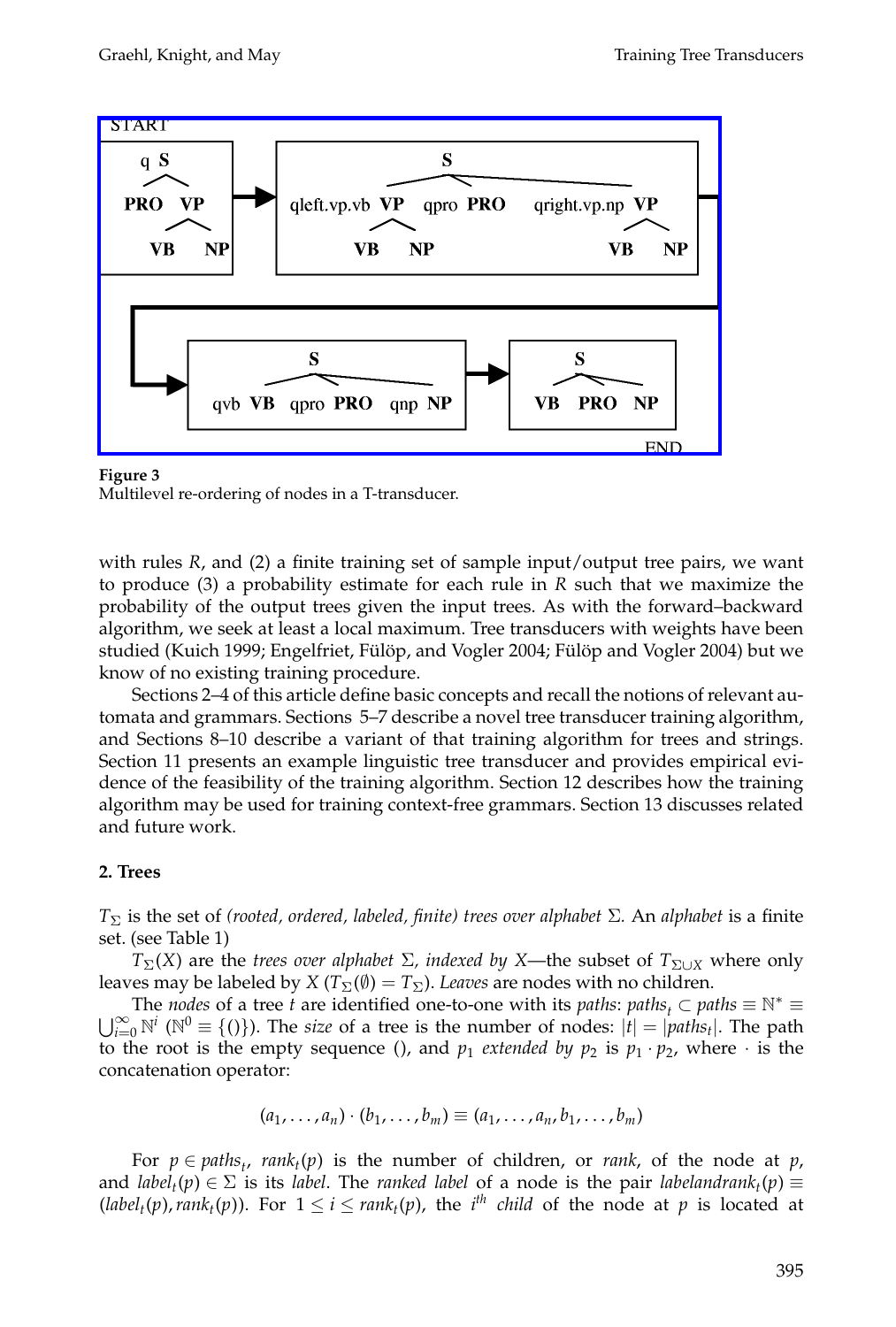# **Table 1**

Notation guide.

| Notation                                | Meaning                                                                                             |
|-----------------------------------------|-----------------------------------------------------------------------------------------------------|
| (w)FS(T,A)                              | (weighted) finite-state string (transducers, acceptors)                                             |
| (w)RTG                                  | (weighted) regular tree grammars (generalizes PCFG)                                                 |
| (x)(L)(N)T(s)                           | (extended) (linear) (nondeleting) top-down tree(-to-string) transducers                             |
| (S)T(A, S)G                             | (synchronous) tree (adjoining, substitution) grammars                                               |
| $(S, P)$ CFG                            | (synchronous, probabilistic) context-free grammars                                                  |
| $\mathbb{R}^+$                          | positive real numbers                                                                               |
| N<br>Ø                                  | natural numbers: $\{1, 2, 3, \ldots\}$                                                              |
| $\equiv$                                | empty set<br>equals (by definition)                                                                 |
| A                                       | size of finite set A                                                                                |
| $X^*$                                   | Kleene star of <i>X</i> , i.e., strings over alphabet <i>X</i> : {( $x_1$ , , $x_n$ )   $n \ge 0$ } |
| $a \cdot b$                             | String concatenation: $(1) \cdot (2,3) = (1,2,3)$                                                   |
| $\leq_{lex}$                            | lexicographic (dictionary) order: $() < (1) < (1, 1) <  < (1, 2) < $                                |
| Σ                                       | alphabet (set of symbols) (commonly: input tree alphabet)                                           |
| $t \in T_{\Sigma}$                      | <i>t</i> is a tree with label alphabet $\Sigma$                                                     |
| $T_{\Sigma}(X)$                         | and with <i>variables</i> from additional leaf label alphabet X                                     |
| A(t)                                    | tree constructed by placing a unary $A$ above tree $t$                                              |
| $A((x_1,,x_n))$                         | tree constructed by placing an <i>n</i> -ary <i>A</i> over leaves $(x_1, \ldots, x_n)$              |
| p                                       | tree path, e.g., $(a, b)$ is the $bth$ child of the $ath$ child of root                             |
| paths                                   | the set of all tree paths ( $\equiv \mathbb{N}^*$ )                                                 |
| $paths_t$                               | subset of <i>paths</i> that lead to actual nodes in t                                               |
| $paths_t(\lbrace A, B \rbrace)$         | paths that lead to nodes labeled $A$ or $B$ in $t$                                                  |
| $t \downarrow p$                        | the subtree of t with root at p, so that $(t \downarrow p) \downarrow q = t \downarrow (p \cdot q)$ |
| $rank_t(p)$                             | the number of children of the node $p$ of $t$                                                       |
| $label_t(p)$                            | the label of node $p$ of $t$                                                                        |
| labelandran $k_t(p)$                    | the pair $(labelt(p)$ , rank <sub>t</sub> (p))                                                      |
| $t[p \leftarrow t']$                    | substitution of tree $t'$ for the subtree $t \downarrow p$                                          |
| $t[p \leftarrow t'_p, \forall p \in P]$ | parallel substitution of tree $t'_p$ for each $t \downarrow p$                                      |
| $yield_t(X)$                            | the left $\rightarrow$ right concatenation of the X labels of the leaves of t                       |
| $S \in N$                               | start nonterminal of a regular tree grammar                                                         |
| P, R<br>D(M)                            | productions of a regular tree grammar, rules of a tree transducer                                   |
| LD(M)                                   | derivations (keeping a list of applied rewrites) of $M$<br><i>leftmost</i> derivations of M         |
| $w_M(d \in D(M))$                       | weight of a derivation d: product of weight of each rule usage                                      |
| $W_M(x)$                                | <i>total weight</i> of $x$ in $M$ : sum of weight of all $LD(M)$ producing $x$                      |
| $\mathcal{L}(M)$                        | weighted tree set, tree relation, or tree-to-string relation of M                                   |
| Δ                                       | output tree alphabet                                                                                |
| $Q_i \in Q$                             | initial (start) state of a transducer                                                               |
| $\lambda \in xTPAT_{\Sigma}$            | functions from $T_{\Sigma}$ to {0,1} that examine finitely many paths                               |
| <b>True</b>                             | the tree pattern $\text{True}(t) \equiv 1, \forall t$                                               |
| $s\in \Sigma^*$                         | s is a string from alphabet $\Sigma$ , e.g., () the empty string                                    |
| s[i]                                    | $i^{th}$ letter of string s - the $i^{th}$ projection $\pi^{i}$                                     |
| indices <sub>s</sub>                    | <i>i</i> such that $s[i]$ exists: $(1, \ldots,  s )$                                                |
| letters <sub>s</sub>                    | set of all letters $s[i]$ in $s$                                                                    |
| s                                       | length of string; $ s  =  indices_s $ , not $ letters_s $                                           |
| $spans_{s}$                             | Analogous to tree paths, pairs (i,j) denoting substrings                                            |
| $s \downarrow (i,j)$                    | The substring $(s[i], \ldots, s[j-1])$ indicated by the span $(i, j) \in \text{spans}_{s}$          |
| $s \downarrow [i]$                      | same as $s[i]$ ; [ <i>i</i> ] stands for the span $(i, i + 1)$                                      |
| $s[p \leftarrow s']$                    | Substitution of string $s'$ for span $p$ of $s$                                                     |
| $s[p \leftarrow s'_p, \forall p \in P]$ | Parallel (non-overlapping) substitution of string $s'_p$ for each $s \downarrow p$                  |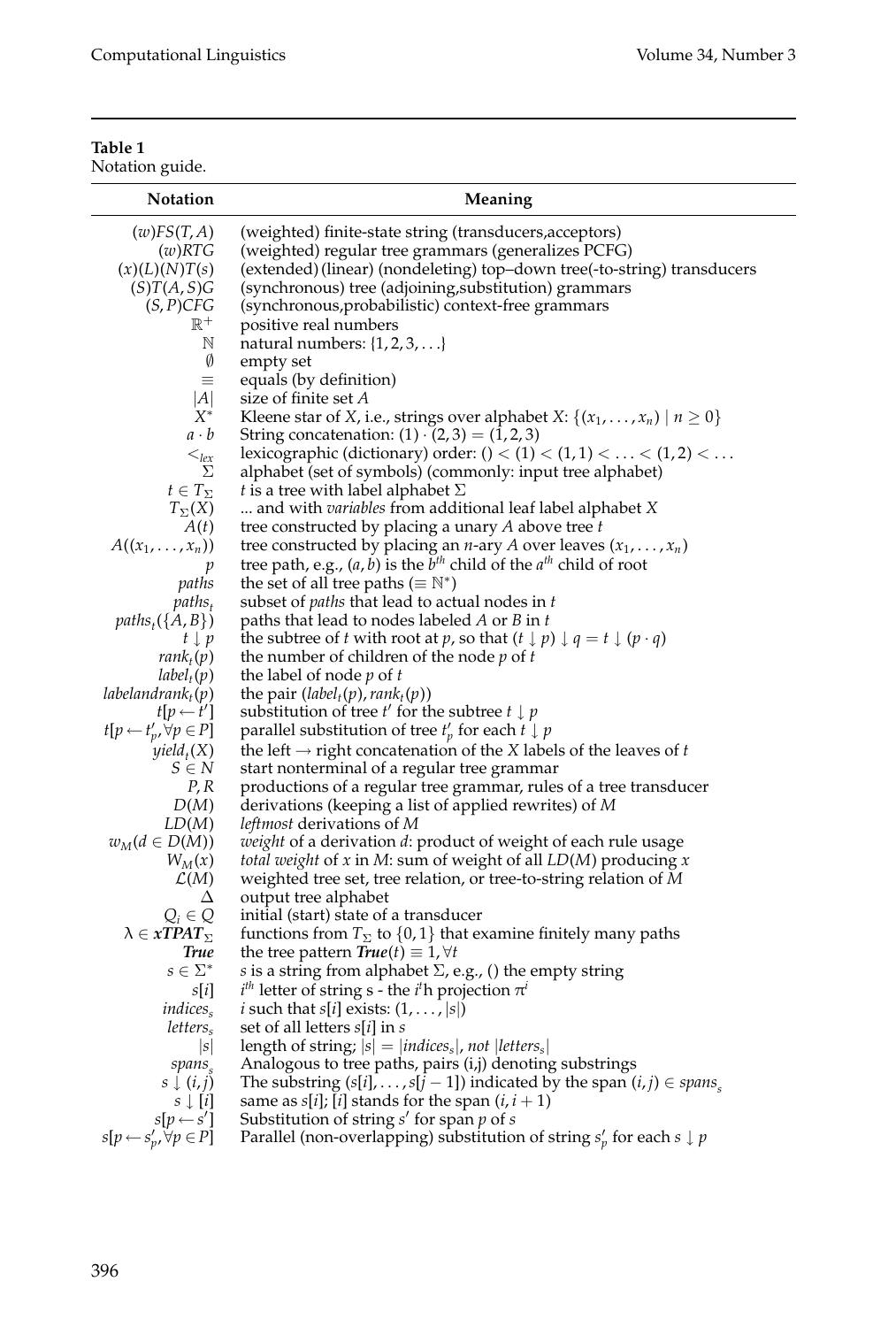*path p*  $\cdot$  (*i*). The *subtree at path p of t* is *t*  $\downarrow$  *p*, defined by  $paths_{t\downarrow p} \equiv \{q \mid p \cdot q \in paths_{t}\}$  and  $labeland rank_t{}_{t\downarrow p}(q) \equiv label and rank_t(p \cdot q).$ 

The *paths to X* in *t* are *paths*<sub>*t*</sub>(*X*)  $\equiv \{p \in paths_t | label_t(p) \in X\}.$ 

A set of paths *F* ⊂ *paths* is a *frontier* iff it is *pairwise prefix-independent*:

$$
\forall p_1, p_2 \in F, p \in paths : p_1 = p_2 \cdot p \implies p_1 = p_2
$$

We write F for the set of all frontiers. *F* is a *frontier of t*, if  $F \subset \mathcal{F}_t$  is a frontier whose paths are all valid for *t—* $\mathcal{F}_t \equiv \mathcal{F} \cap paths_t$ *.* 

For  $t$ ,  $s \in T_{\Sigma}(X)$ ,  $p \in paths_t$ ,  $t[p \leftarrow s]$  is the *substitution of s for p* in *t*, where the subtree at path *p* is replaced by *s*. For a frontier *F* of *t*, the *parallel substitution of t <sup>p</sup> for the frontier*  $F \in \mathcal{F}_t$  *in t* is written *t*[ $p \leftarrow t'_p$ ,  $\forall p \in F$ ], where there is a  $t'_p \in T_\Sigma(X)$  for each path  $p$ . The result of a parallel substitution is the composition of the serial substitutions for all  $p \in F$ , replacing each *t* ↓ *p* with *t <sup>p</sup>*. ( If *F* were not a frontier, the result would vary with the order of substitutions sharing a common prefix.) For example:  $t[p \leftarrow t \downarrow p \cdot (1), \forall p \in F]$  would splice out each node  $p \in F$ , replacing it by its first subtree.

Trees may be written as strings over  $\Sigma \cup \{()\}$  in the usual way. For example, the tree  $t = S(NP, VP(V, NP))$  has *labelandrank*<sub>t</sub>((2)) = (VP, 2) and *labelandrank*<sub>t</sub>((2, 1)) = (V, 0). Commas, written only to separate symbols in  $\Sigma$  composed of several typographic letters, should not be considered part of the string. For example, if we write σ(*t*) for  $\sigma \in \Sigma$ ,  $t \in T_{\Sigma}$ , we mean the tree with  $label_{\sigma(t)}((\sigma) \equiv \sigma$ ,  $rank_{\sigma(t)}((\sigma)) \equiv 1$  and  $\sigma(t) \downarrow (1) \equiv t$ . Using this notation, we can give a definition of  $T_{\Sigma}(X)$ :

If 
$$
x \in X
$$
, then  $x \in T_{\Sigma}(X)$  (1)

If 
$$
\sigma \in \Sigma
$$
, then  $\sigma \in T_{\Sigma}(X)$  (2)

If 
$$
\sigma \in \Sigma
$$
 and  $t_1, \ldots, t_n \in T_{\Sigma}(X)$ , then  $\sigma(t_1, \ldots, t_n) \in T_{\Sigma}(X)$  (3)

The *yield of X in t* is *yield<sub>t</sub>*(*X*), the concatenation (in lexicographic order<sup>2</sup>) over paths to leaves *l* ∈ *paths<sub>t</sub>* (such that  $rank<sub>t</sub>(l) = 0$ ) of *label<sub>t</sub>*(*l*) ∈ *X*—that is, the string formed by reading out the leaves labeled with *X* in left-to-right order. The usual case (the *yield of t*) is *yield<sub>t</sub>*  $\equiv$  *yield<sub>t</sub>*( $\Sigma$ ). More precisely,

$$
yield_t(X) \equiv \begin{cases} l & \text{if } r = 0 \land l \in X \text{ where } (l, r) \equiv \text{labeland} \\ () & \text{if } r = 0 \land l \notin X \\ \bullet_{i=1}^r yield_{t\downarrow(i)}(X) \text{ otherwise} & \text{where } \bullet_{i=1}^r s_i \equiv s_1 \cdot \ldots \cdot s_r \end{cases}
$$

#### **3. Regular Tree Grammars**

In this section, we describe the **regular tree grammar**, a common way of compactly representing a potentially infinite set of trees (similar to the role played by the regular grammar for strings). We describe the version where trees in a set have different weights, in the same way that a weighted finite-state acceptor gives weights for strings

<sup>2 () &</sup>lt;  $\langle e_1, a_2 \rangle$  (a), (a<sub>1</sub>) <  $\langle e_1, a_2 \rangle$  iff  $a_1 < a_2$ , (a<sub>1</sub>) ·  $b_1 <_{lex} (a_2)$  ·  $b_2$  iff  $a_1 < a_2 \vee (a_1 = a_2 \wedge b_1 <_{lex} b_2)$ .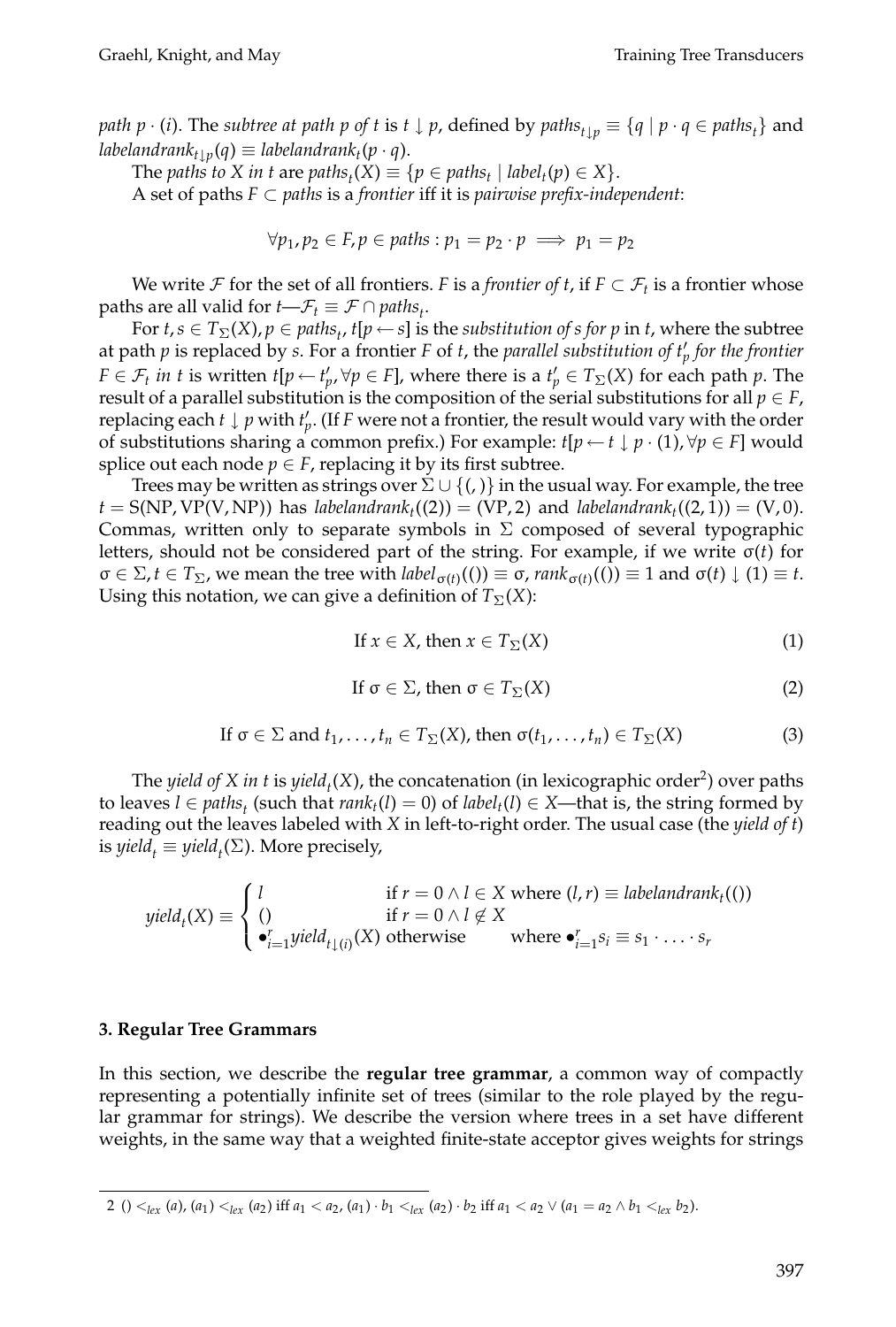```
\Sigma = \{S, NP, VP, PP, PREF, DET, N, V, run, the, of, sons, daughters\}N = \{qp, qpp, qdet, qn, qprep\}S = qP = \{q \rightarrow^{1.0} S(qnp, VP(VB(run))),qnp \rightarrow<sup>0.6</sup> NP(qdet, qn),
       qnp \rightarrow<sup>0.4</sup> NP(qnp, qpp),
       qpp \rightarrow^{1.0} PP(qprep, np),qdet \rightarrow ^{1.0} DET(the),
       qprep \rightarrow<sup>1.0</sup> PREP(of),
       qn \rightarrow 0.5 N(sons),
       qn \rightarrow 0.5 N(daughters)}
```
Sample generated trees:

S(NP(DT(the), N(sons)),  $VP(V(run))$ 

(with probability 0.3)

```
S(NP(NP(DT(the), N(sons)),
    PP(PREP(of), NP(DT(the), N(daughters)))),
 VP(V(run))
```
(with probability 0.036)

#### **Figure 4**

A sample weighted regular tree grammar (wRTG).

in a regular language; when discussing weights, we assume the commutative semiring  $({r \in \mathbb{R} \mid r \ge 0}, +, \cdot, 0, 1)$  of nonnegative reals with the usual sum and product.

A **weighted regular tree grammar** (wRTG) *G* is a quadruple (Σ, *N*, *S*, *P*), where Σ is the alphabet, *N* is the finite set of *nonterminals*,  $S \in N$  is the *start (or initial) nonterminal*, and  $P \subseteq N \times T_{\Sigma}(N) \times \mathbb{R}^+$  is a finite set of *weighted productions* ( $\mathbb{R}^+ \equiv \{r \in \mathbb{R} \mid r > 0\}$ ). A production (*lhs*,*rhs*, *w*) is written *lhs*  $\rightarrow^w$  *rhs* (if *w* is omitted, the multiplicative identity 1 is assumed). Productions whose *rhs* contains no nonterminals (*rhs*  $\in T_{\Sigma}$ ) are called *terminal productions,* and rules of the form  $A \rightarrow^w B$ , for  $A, B \in N$  are called  $\epsilon$ -productions, or *state-change productions*, and can be used in lieu of multiple initial nonterminals.

Figure 4 shows a sample wRTG. This grammar generates an infinite number of trees.

We define the binary derivation relation on *terms*  $T_{\Sigma}(N)$  and derivation *histories*  $(T_{\Sigma}(N \times (paths \times P)^*)$ :

$$
\Rightarrow_G \equiv \left\{ \left( (a, h), (b, h \cdot (p, (l, r, w)))) \mid (l, r, w) \in P \land p \in paths_a(\{l\}) \land b = a[p \leftarrow r] \right\} \right\}
$$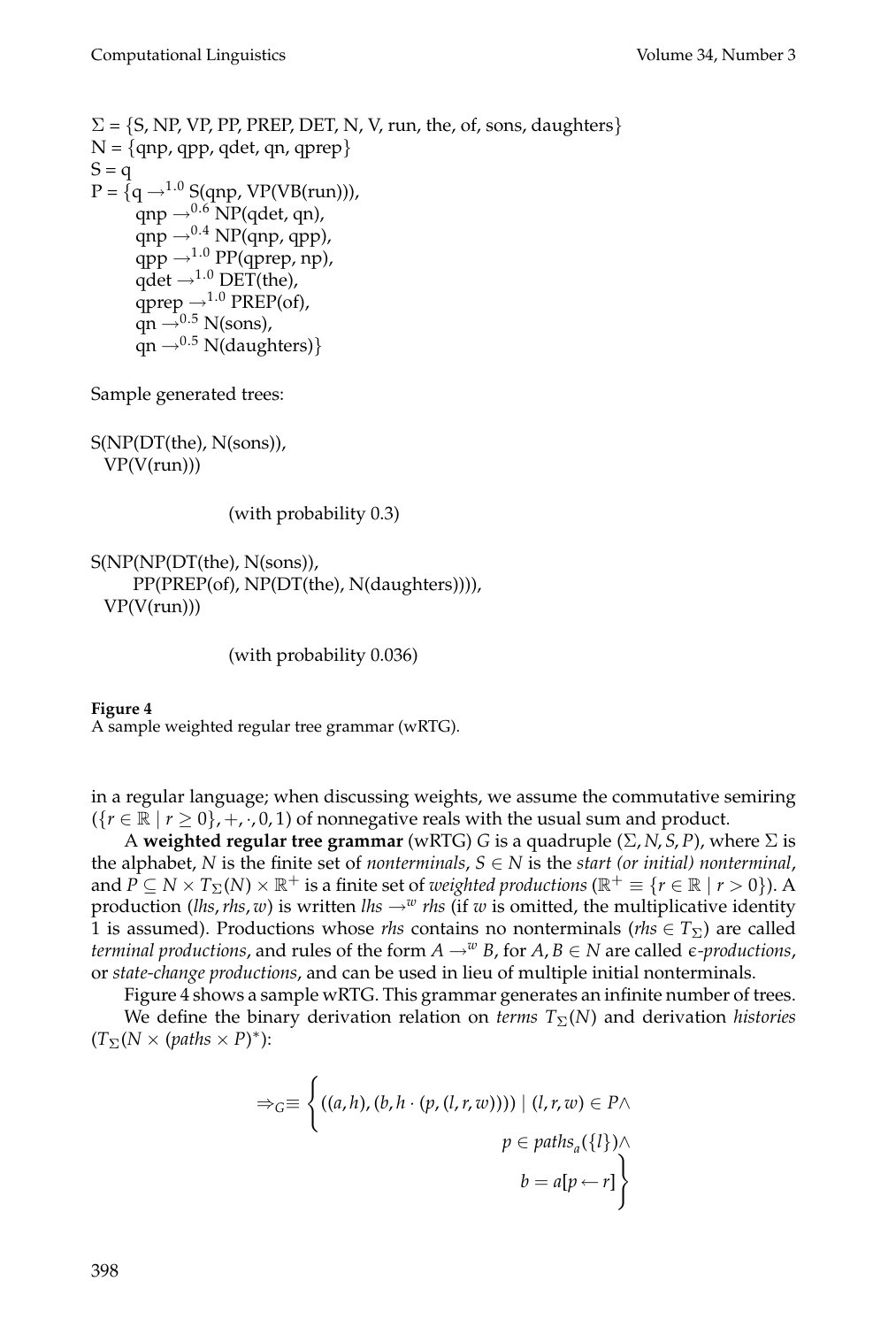That is,  $(a, h) \Rightarrow_G (b, h \cdot (p, (l, r, w)))$  iff *b* may be derived from *a* by using the rule  $l \rightarrow w$  *r* to replace the nonterminal leaf *l* at path *p* with *r*. The reflexive, transitive closure of  $\Rightarrow$ <sub>*G*</sub> is written  $\Rightarrow$ <sup>\*</sup><sub>*G*</sub>, and the *derivations of G*, written *D*(*G*), are the ways the start nonterminal may be expanded into entirely terminal trees:

$$
D(G) \equiv \left\{ (t, h) \in T_{\Sigma} \times (paths \times P)^* \mid (S, ()) \Rightarrow_G^* (t, h) \right\}
$$

We also project the  $\Rightarrow_G^*$  relation so that it refers only to trees:  $t' \Rightarrow_G^* t$  iff  $\exists h', h \in G$  $(\text{paths} \times P)^* : (t', h') \Rightarrow_G^* (t, h).$ 

We take the product of the used weights to get the *weight of a derivation*  $d \in D(G)$ *:* 

$$
w_G((t, (h_1, ..., h_n)) \in D(G)) \equiv \prod_{i=1}^n w_i
$$
 where  $h_i = (p_i, (l_i, r_i, w_i))$ 

The *leftmost derivations of G* build a tree preorder from left to right (always expanding the leftmost nonterminal in its string representation):

$$
LD(G) \equiv \left\{ (t, ((p_1,r_1), \ldots, (p_n,r_n))) \in D_G \mid \forall 1 \leq i < n : p_{i+1} \nless_{lex} p_i \right\}
$$

The *total weight of t in* G is given by  $W_G: T_\Sigma \to \mathbb{R}$ , the sum of the weights of leftmost derivations producing *t*:  $W_G(t) \equiv \sum_{(t,h) \in LD(G)} w_G((t,h))$ . Collecting the total weight of every possible (nonzero weight) output tree, we call L(*G*) the *weighted tree language* of *G*, where  $\mathcal{L}(G) = \{(t, w) \mid W_G(t) = w \land w > 0\}$  (the unweighted tree language is simply the first projection).

For every weighted context-free grammar, there is an equivalent wRTG that generates its weighted derivation trees (whose yield is a string in the context-free language), and the yield of any regular tree language is a context-free string language (Gécseg and Steinby 1984). We can also interpret a regular tree grammar as a context-free string grammar with alphabet  $\Sigma \cup \{(.)\}$ .

wRTGs generate (ignoring weights) exactly the *recognizable tree languages*, which are sets of trees accepted by a non-transducing automaton version of T. This acceptor automaton is described in Doner (1970) and is actually a closer mechanical analogue to an FSA than is the rewrite-rule-based wRTG. RTGs are closed under intersection (Gécseg and Steinby 1984), and the constructive proof also applies to weighted wRTG intersection. There is a normal form for wRTGs analogous to that of regular grammars: Right-hand sides are a single terminal root with (optional) nonterminal children. What is sometimes called a *forest* in natural language generation (Langkilde 2000; Nederhof and Satta 2002) is a *finite* wRTG without loops—for all valid derivation trees, each nonterminal may only occur once in any path from root to a leaf:

$$
\forall n \in N, t \in T_{\Sigma}(N), h \in (paths \times P)^{*} : (n, ()) \Rightarrow_{G}^{*} (t, h) \implies paths_{t}(\{n\}) = \emptyset
$$

RTGs produce tree sets equivalent to those produced by tree substitution grammars (TSGs) (Schabes 1990) up to relabeling. The relabeling is necessary because RTGs distinguish states and tree symbols, which are conflated in TSGs at the elementary tree root. Regular tree languages are strictly contained in tree sets of tree adjoining grammars (TAG; Joshi and Schabes 1997), which generate string languages strictly between the context-free and indexed languages. RTGs are essentially TAGs without auxiliary trees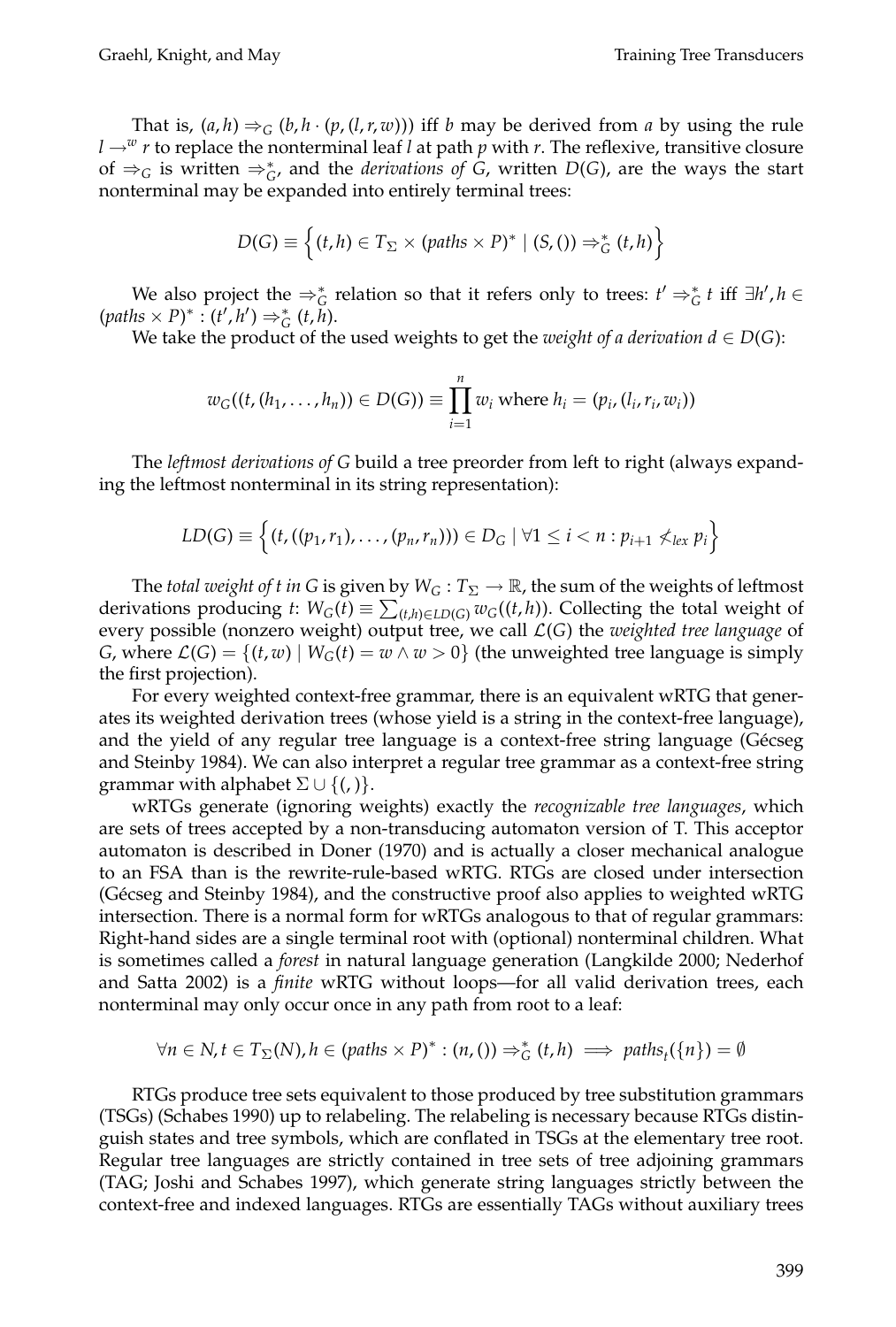and their adjunction operation; the productions correspond exactly to TAG's initial trees and the elementary tree substitution operation.

# **4. Extended-LHS Tree Transducers (xT)**

Section 1 informally described the root-to-frontier transducer class T. We saw that T allows, by use of states, finite lookahead and arbitrary rearrangement of non-sibling input subtrees removed by a finite distance. However, it is often easier to write rules that explicitly represent such lookahead and movement, relieving the burden on the user to produce the requisite intermediary rules and states. We define xT, a generalization of weighted T. Because of its good fit to natural language problems, xT is already briefly touched on, though not defined, in Section 4 of Rounds (1970).

A *weighted extended-lhs top-down tree transducer* M is a quintuple  $(\Sigma, \Delta, Q, Q_i, R)$ where  $\Sigma$  is the input alphabet, and  $\Delta$  is the output alphabet,  $Q$  is a finite set of states,  $Q_i \in Q$  is the *initial (or start, or root) state,* and  $R \subseteq Q \times x$  *TPAT* $\Sigma \times T_{\Delta}(Q \times paths) \times \mathbb{R}^+$ is a finite set of *weighted transformation rules*. *xTPAT*<sup>Σ</sup> is the set of *finite tree patterns*: predicate functions  $f: T_{\Sigma} \to \{0, 1\}$  that depend only on the label and rank of a finite number of fixed paths of their input. A rule  $(q, \lambda, r \mid s, w)$  is written  $q \lambda \rightarrow w \mid r \mid s$ , meaning that an input subtree matching  $\lambda$  while in state *q* is transformed into *rhs*, with  $Q \times$  *paths* leaves replaced by their (recursive) transformations. The  $Q \times$  *paths* leaves of a *rhs* are called *nonterminals* (there may also be *terminal* leaves labeled by the output tree alphabet ∆).

xT is the set of all such transducers T; the set of conventional top-down transducers, is a subset of xT where the rules are restricted to use finite tree patterns that depend only on the root:  $TPT_{\Sigma} \equiv \{p_{\sigma,r}(t)\}\$  where  $p_{\sigma,r}(t) \equiv (label_{t}(t)) = \sigma \wedge rank_{t}(t) = r$ .

Rules whose *rhs* are a pure  $T_{\Delta}$  with no states/paths for further expansion are called *terminal rules*. Rules of the form  $q \lambda \rightarrow w q'$  () are  $\epsilon$ -rules, or *state-change rules*, which substitute state  $q'$  for state  $q$  without producing output, and stay at the current input subtree. Multiple initial states are not needed: we can use a single start state *Qi*, and instead of each initial state *q* with starting weight *w* add the rule  $Q_i$  *True*  $\rightarrow$ <sup>*w*</sup> *q* () (where  $True(t) \equiv 1, \forall t$ .

We define the binary derivation relation for xT transducer *M* on partially transformed terms and derivation histories  $T_{\Sigma \cup \Delta \cup Q} \times (paths \times R)^*$ :

$$
\Rightarrow_{M} \equiv \left\{ \left( (a, h), (b, h \cdot (i, (q, \lambda, r \, \text{ns}, w))) \right) \mid (q, \lambda, r \, \text{ns}, w) \in R \land i \in paths_{a} \land q = label_{a}(i) \land \lambda(a \downarrow (i \cdot (1))) = 1 \land b = a \left[ i \leftarrow r \, \text{ns} \left[ \forall p \in paths_{r \, \text{ns}} : label_{r \, \text{ns}}(p) = (q', i') \right] \right] \right\}
$$

That is, *b* is derived from *a* by application of a rule  $q \lambda \rightarrow w$  *rhs* to an unprocessed input subtree *a* ↓ *i* which is in state *q*, replacing it by output given by *rhs* with variables  $(q^7, i^7)$  replaced by the input subtree at relative path *i'* in state  $q'^{3}$ .

Let  $\Rightarrow_M^*$ , *D*(*M*), *LD*(*M*), *w<sub>M</sub>*, *W<sub>M</sub>*, and *L*(*M*) (the *weighted tree relation* of *M*) follow from the single-step  $\Rightarrow_M$  exactly as they did in Section 3, except that the arguments are

<sup>3</sup> Recall that *q*(*a*) is the tree whose root is labeled *q* and whose single child is the tree *a*.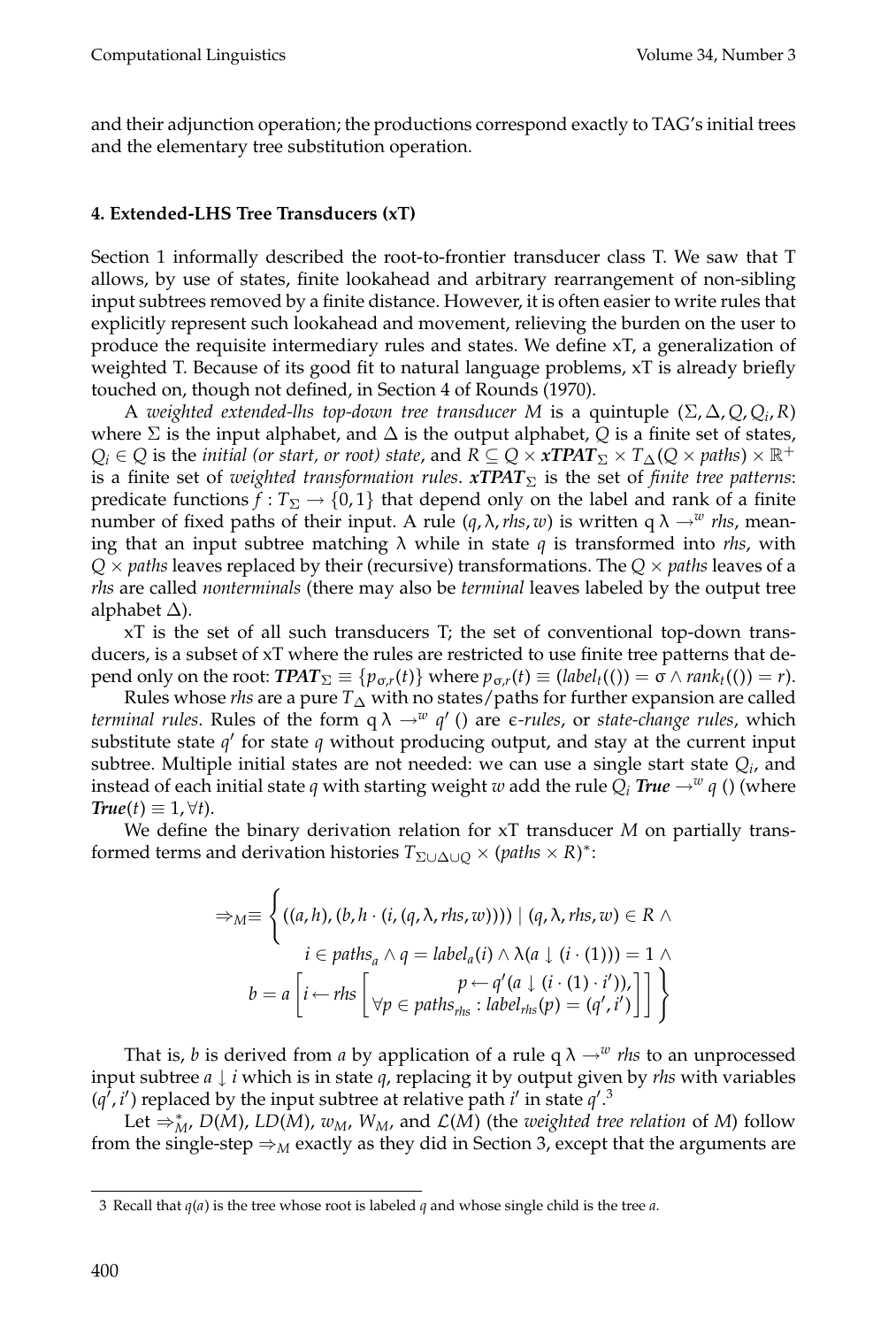input and output instead of just output, with initial terms  $Q_i(t)$  for each input  $t \in T_\Sigma$  in place of *S*:

$$
D(M) \equiv \left\{ (t, t', h) \in T_{\Sigma} \times T_{\Delta} \times (paths \times R)^* \mid (Q_i(t), ()) \Rightarrow_M^* (t', h) \right\}
$$

We have given a rewrite semantics for our transducer, similar to wRTG. In the intermediate terms of a derivation, the active frontier of computation moves top-down, with everything above that frontier forming the top portion of the final output. The next rewrite always occurs somewhere on the frontier, and in a *complete derivation*, the frontier finally shrinks and disappears. In wRTG, the frontier consisted of the nonterminallabeled leaves. In xT, the frontier items are not nonterminals, but pairs of state and input subtrees. We choose to represent these pairs as subtrees of terms with labels taken from Σ ∪ ∆ ∪ *Q*, where the state is the parent of the input subtree. In fact, given an *M* ∈ *xT* and an input tree *t*, we can take all the (finitely many) pairs of input subtrees and states as nonterminals in a wRTG *G*, with all the (finitely many) possible single-step derivation rewrites of *M* applied to *t* as productions (taking the weight of the xT rule used), and the initial term  $Q_i(t)$  as the start nonterminal, isomorphic to the derivations of the *M* which start with  $Q_i(t)$ :  $(d, h) \in D(G)$  iff  $(t, d, h) \in D(M)$ . Such derivations are exactly how all the outputs of an input tree *t* are produced: when the resulting term *d* is in *T*∆, we say that (*t*, *d*) is in the tree relation and that *d* is an output of *t*.

Naturally, there may be input trees for which no complete derivation exists—such inputs are not in the domain of the weighted tree relation, having no output. It is known that  $domain(M) \equiv \{i \mid \exists o, w : (i, o, w) \in \mathcal{L}(M)\}\$ , the set of inputs that produce any output, is always a recognizable tree language (Rounds 1970).

The *sources* of a rule  $r = (q, l, r \, h \cdot s, w) \in R$  are the input-paths in the *rhs*:

$$
sources(r) \equiv \{i' \mid \exists p \in paths_{rhs}(Q \times paths), q' \in Q : label_{rhs}(p) = (q', i')\}
$$

If the sources of a rule refer to input paths that do not exist in the input, then the rule cannot apply (because *a* ↓ (*i* · (1̄) · *i*<sup> $\tilde{i}$ </sup>) would not exist). In the traditional statement of T, *sources*(*r*) are the *variables*  $x_i$ , standing for the  $i^{th}$  child of the root at path (*i*), and the right hand sides of rules refer to them by name:  $(q_i, x_i)$ . In xT, however, we refer to the mapped input subtrees by path (and we are not limited to the immediate children of the root of the subtree under transformation, but may choose any frontier of it).

A transducer is *linear* if for all its rules *r*, *sources*(*r*) are a frontier and occur at most once:  $\forall p_1, p_2 \in paths_{rhs} (Q \times paths), p \in paths - \{(i)\} : p_1 \neq p_2 \cdot p$ . A transducer is *deterministic* if for any input, at most one rule matches per state:

$$
\forall q \in Q, t \in T_{\Sigma}, r = (q, p, r, w), r' = (q', p', r', w') \in R:
$$
  

$$
p(t) = 1 \land p'(t) = 1 \implies r = r'
$$

or in other words, the rules for a given state have patterns that partition possible input trees. A transducer is *deleting* if there are rules in which (for some matching inputs) entire subtrees are not used in their *rhs*.

In practice, we will be interested mostly in *concrete* transducers, where the patterns fully specify the labels and ranks of an input subtree including all the ancestors of *sources*(*r*). Naturally, T are concrete. We have taken to writing concrete rules' patterns as trees with variables *X* in the leaves (at the sources), and using those same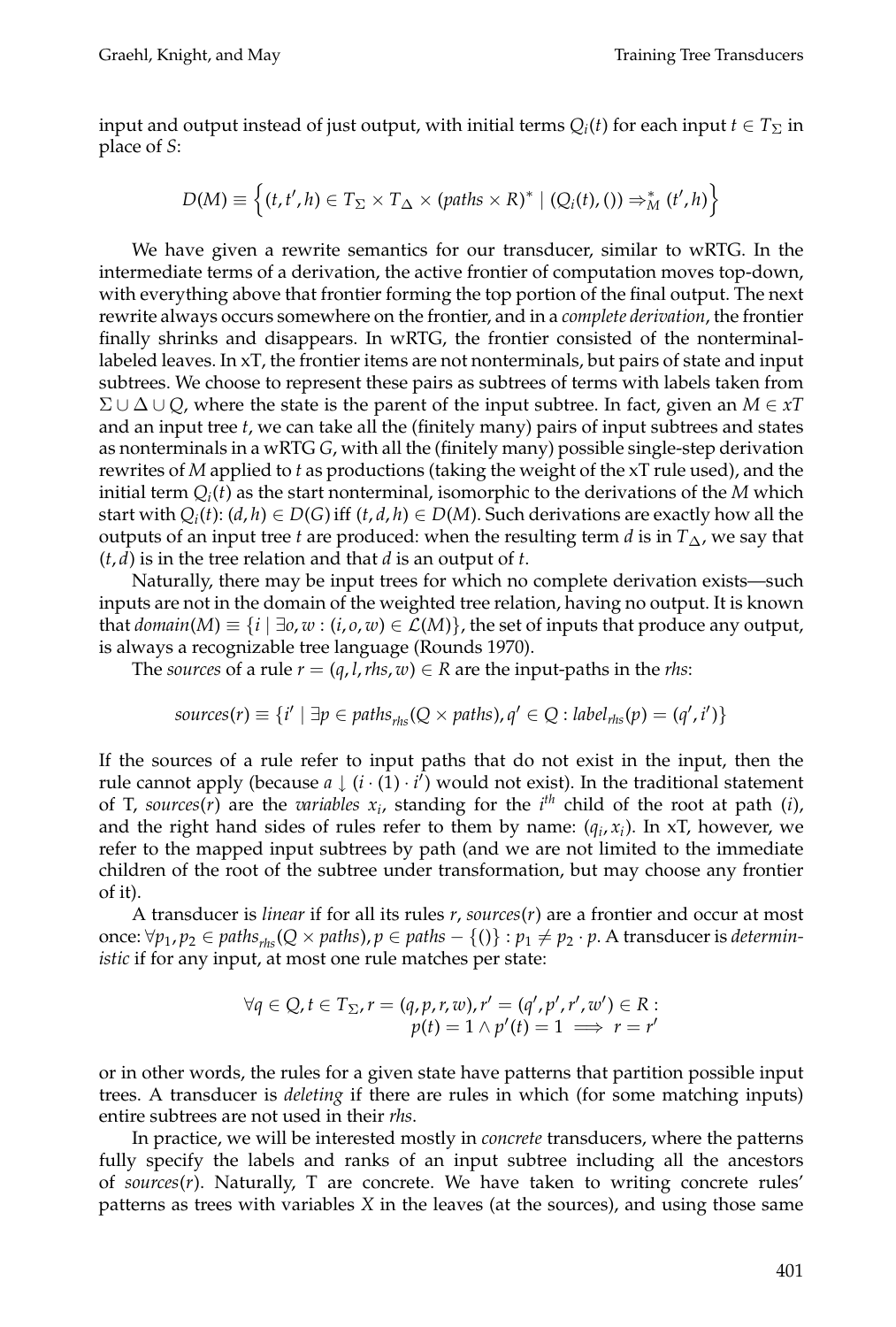variables in the *rhs* instead of writing the corresponding path in the *lhs*. For example:  $q A(x_0:B,C) \rightarrow^w q' x_0$  means a xT rule  $(q, \lambda, \textit{rhs}, \textit{w})$  with  $\textit{rhs} = (q', (1))$  and

$$
\lambda \equiv (labelandrank_t(()) = (A,1) \land label_t((1)) = B \land labelandrank_t((2)) = (C,0))
$$

It might be convenient to convert any xT transducer to an equivalent T transducer, then process it with T-based algorithms—in such a case, xT would just be syntactic sugar for T. We can automatically generate T productions that use extra states to emulate the finite lookahead and movement available in xT (as demonstrated in Section 1), but with one fatal flaw: Because of the definition of  $\Rightarrow_M$ , xT (and thus T) only has the ability to process input subtrees that produce corresponding output subtrees (alas, there is no such thing as an empty tree), and because *TPAT* can only inspect the root node while deriving replacement subtrees, T can check only the parts of the input subtree that lie along paths that are referenced in the *rhs* of the xT rule. For example, suppose we want to transform NP(DET, N) (but not, say, NP(ADJ, N)) into the tree N using rules in T. Although this is a simple xT rule, the closest we can get with T would be q  $NP(x0)$ ,  $x1) \rightarrow q.N x1$ , but we cannot check both subtrees without emitting two independent subtrees in the output (which rules out producing just N). Thus,  $xT$  is a bit more powerful than T.

# **5. Parsing an xT Tree Relation**

*Derivation trees* for a transducer  $M = (\Sigma, \Delta, Q, Q_i, R)$  are  $T_R$  (trees labeled by rules) isomorphic to complete leftmost *M*-derivations. Figure 5 shows derivation trees for a particular transducer. In order to generate derivation trees for *M* automatically, we build a modified transducer *M* . This new transducer produces derivation trees on its output instead of normal output trees. *M'* is ( $\Sigma$ , *R*, *Q*, *Q<sub>i</sub>*, *R'*), with<sup>4</sup>

$$
R' \equiv \{ (q, \lambda, r(yield_{rhs}(Q \times paths)), w) \mid r = (q, \lambda, rhs, w) \in R \}
$$

That is, the original *rhs* of rules are flattened into a tree of depth 1, with the root labeled by the original rule, and all the non-expanding ∆-labeled nodes of the *rhs* removed, so that the remaining children are the nonterminal yield in left to right order. Derivation trees deterministically produce a single weighted output tree, and for concrete transducers, a single input tree.

For every leftmost derivation there is exactly one corresponding derivation tree: We start with a sequence of leftmost derivations and promote rules applied to paths that are prefixes of rules occurring later in the sequence (the first will always be the root), or, in the other direction, list out the rules of the derivation tree in order.<sup>5</sup> The weights of derivation trees are, of course, just the product of the weights of the rules in them.<sup>6</sup>

The derived transducer *M'* nicely produces derivation trees for a given input, but in explaining an observed (input/output) pair, we must restrict the possibilities further. Because the transformations of an input subtree depend only on that subtree and its state, we can build a compact wRTG that produces exactly the weighted derivation trees corresponding to *M*-transductions  $(I, (I)) \Rightarrow_M^* (O, h)$  (Algorithm 1).

<sup>4</sup> By  $r((t_1, ..., t_n))$ , we mean the tree  $r(t_1, ..., t_n)$ .

<sup>5</sup> Some path concatenation is required, because paths in histories are absolute, whereas the paths in rule *rhs* are relative to the input subtree.

<sup>6</sup> Because our product is commutative, the order does not matter.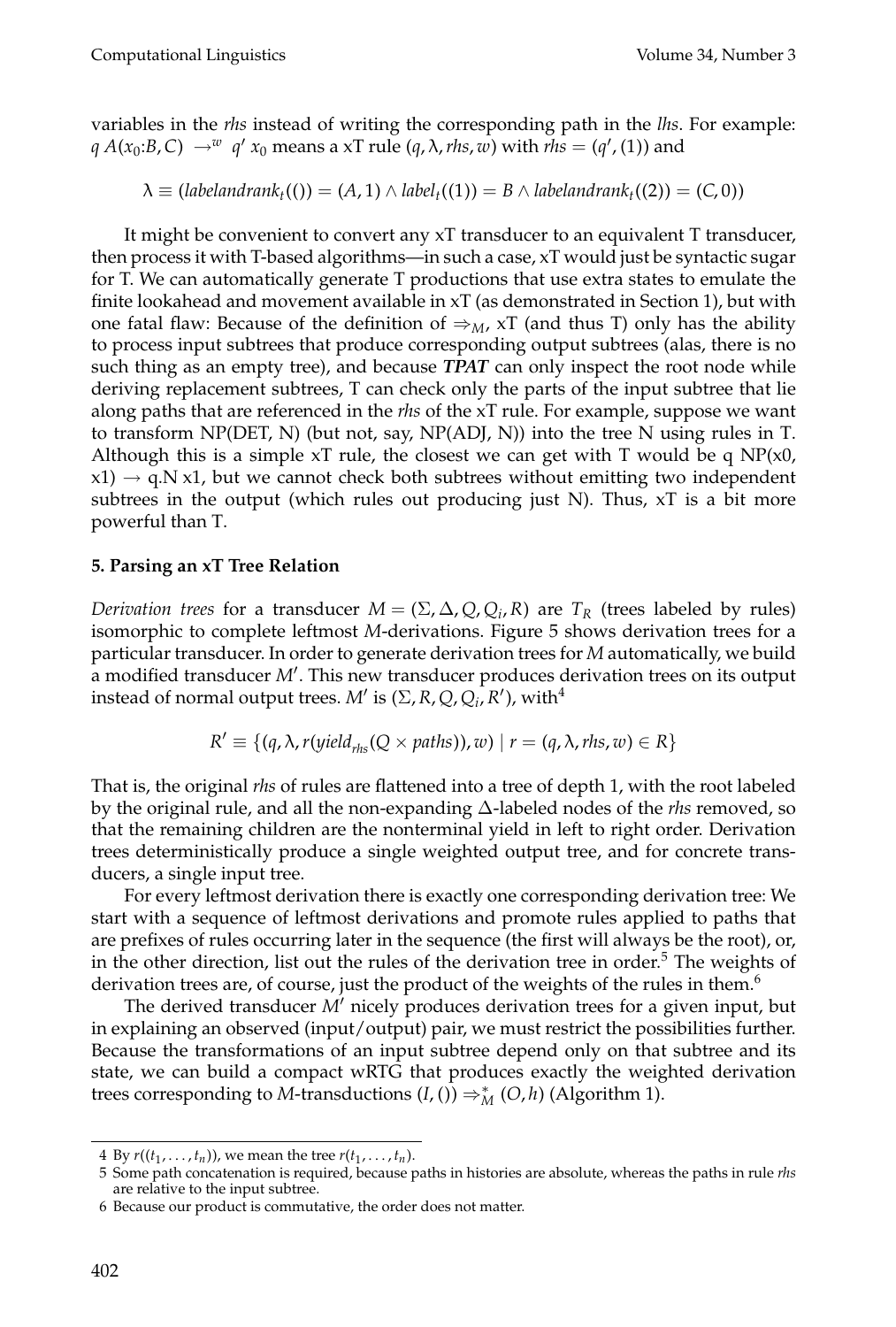[Graehl, Knight, and May Training Tree Transducers](http://www.mitpressjournals.org/action/showImage?doi=10.1162/coli.2008.07-051-R2-03-57&iName=master.img-003.png&w=382&h=457)



#### **Figure 5**

Derivation trees for a T tree transducer.

Algorithm 1 makes use of **memoization**—the possible derivations for a given (*q*, *i*, *o*) are constant, so we store answers for all past queries in a lookup table and return them, avoiding needless recomputation. Even if we prove that there are no derivations for some  $(q, i, o)$ , successful subhypotheses met during the proof may recur and are kept, but we do avoid adding productions we know can't succeed. We have in the worst case to visit all  $|Q| \cdot |I| \cdot |O|$  (*q, i, o*) pairs and apply all  $|R|$  transducer rules successfully at each of them, so time and space complexity, proportional to the size of the (unpruned) output wRTG, are both  $O(|Q| \cdot |I| \cdot |O| \cdot |R|)$ , or  $O(Gn^2)$ , where *n* is the total size of the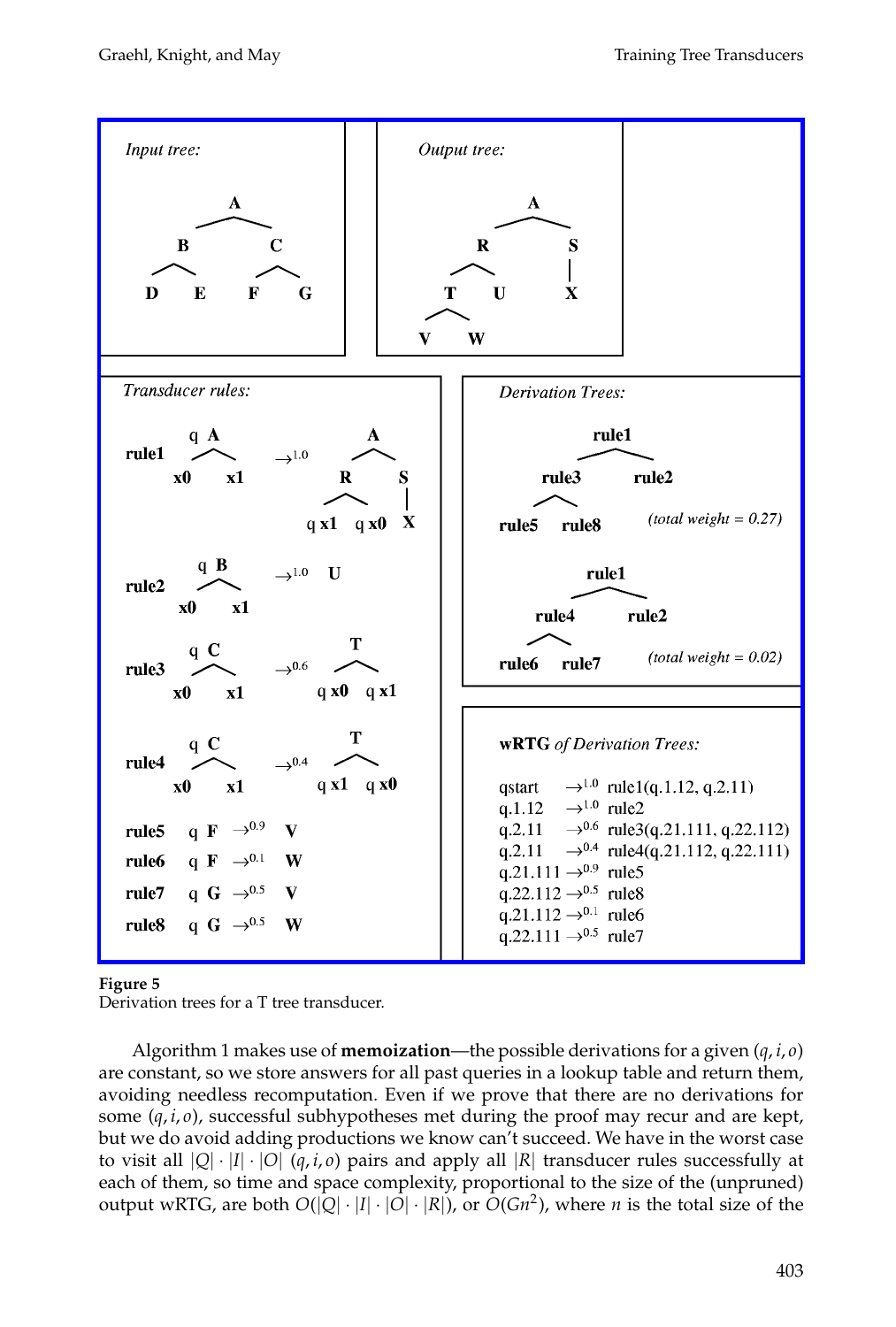**Algorithm 1**. *Deriv* (derivation forest for  $I \Rightarrow_{xT}^* O$ )

**Input:** xT transducer  $M = (\Sigma, \Delta, Q, Q_i, R)$  and observed tree pair  $I \in T_{\Sigma}, O \in T_{\Delta}$ . **Output**: derivation wRTG *G* =  $(R, N \subseteq Q \times paths_I \times paths_O, S, P)$  generating all weighted derivation trees for *M* that produce *O* from *I*. Returns *false* instead if there are no such trees. *O*(*G*|*I*||*O*|) time and space complexity, where *G* is a grammar constant.

**begin**

 $S \leftarrow (Q_i, (h), I)$ ,  $N \leftarrow \emptyset$ ,  $P \leftarrow \emptyset$ , *memo*  $\leftarrow \emptyset$ **if PRODUCE** $_{LO}(S)$  then *N* ←  $\{n \mid \exists (n', \text{rhs}, w) \in P : n = n' \lor n \in \text{yield}_{\text{rhs}}(Q \times \text{paths}_I \times \text{paths}_O)\}$  $\vert$  **return**  $G = (R, N, S, P)$ **else return** *false*

**end**

*PRODUCE*<sub>*I*, $O(\alpha = (q, i, o) \in Q \times paths_I \times paths_O)$  *returns boolean*  $\equiv$  begin</sub> **if** ∃( $\alpha$ , *r*) ∈ *memo* **then return** *r*  $memo \leftarrow memo \cup \{(\alpha, true)\}$ *anyrule?* ← *false* **for**  $r = (q, \lambda, \text{rhs}, w) \in R : \lambda(I \downarrow i) = 1 \wedge \text{Match}_{O, \Delta}(\text{rhs}, o)$  do  $(o_1, \ldots, o_n) \leftarrow$  *paths<sub>rhs</sub>*( $Q \times$  *paths*) sorted by  $o_1 \lt_{lex} \ldots \lt_{lex} o_n$  // $n = 0$  if there are no *rhs* variables *labelandrank<sub>derivrhs</sub>*(()) ←  $(r, n)$  //*derivrhs* is a newly created tree **for**  $j \leftarrow 1$  *to n* **do**  $(q', i') \leftarrow label_{rhs}(o_j)$  $\beta \leftarrow (q', i \cdot i', o \cdot o_j)$ **if**  $\neg$ **PRODUCE**<sub>*I*, $O(\beta)$ </sub> **then next** *r*  $\Box$ *labelandrank* $_{derivhs}$  $((j)) \leftarrow (\beta, 0)$ *anyrule?* ← *true*  $P \leftarrow P \cup \{(\alpha,$  *derivrhs*, *w*)}  $memo \leftarrow memo \cup \{(\alpha, any rule?)\}$ **return** *anyrule?* **end**

 $\mathbf{Match}_{t,\Sigma}(t',p) \equiv \forall p' \in path(t') : label(t',p') \in \Sigma \implies labelandrank_{t'}(p') = 0$  $labeland rank_t(p\cdot p')$ 

input and output trees, and *G* is the grammar constant accounting for the states and rules (and their size).

If the transducer contains cycles of state-change rules, then the generated derivation forest may have infinitely many trees in it, and thus the memoization of *PRODUCE* must temporarily assume that the alignment  $(q, i, o)$  under consideration will succeed upon reaching itself, through such a cycle, even though the answer is not yet conclusive (it may be conclusively *true*, but not *false*). Although it would be possible to detect these cycles (setting "pending" rather than *true* for the interim in *memo*) and deal with them more severely, we can just remove the surplus later in linear time, using Algorithm 2, which is an implementation (for wRTG) of a well-known method of pruning useless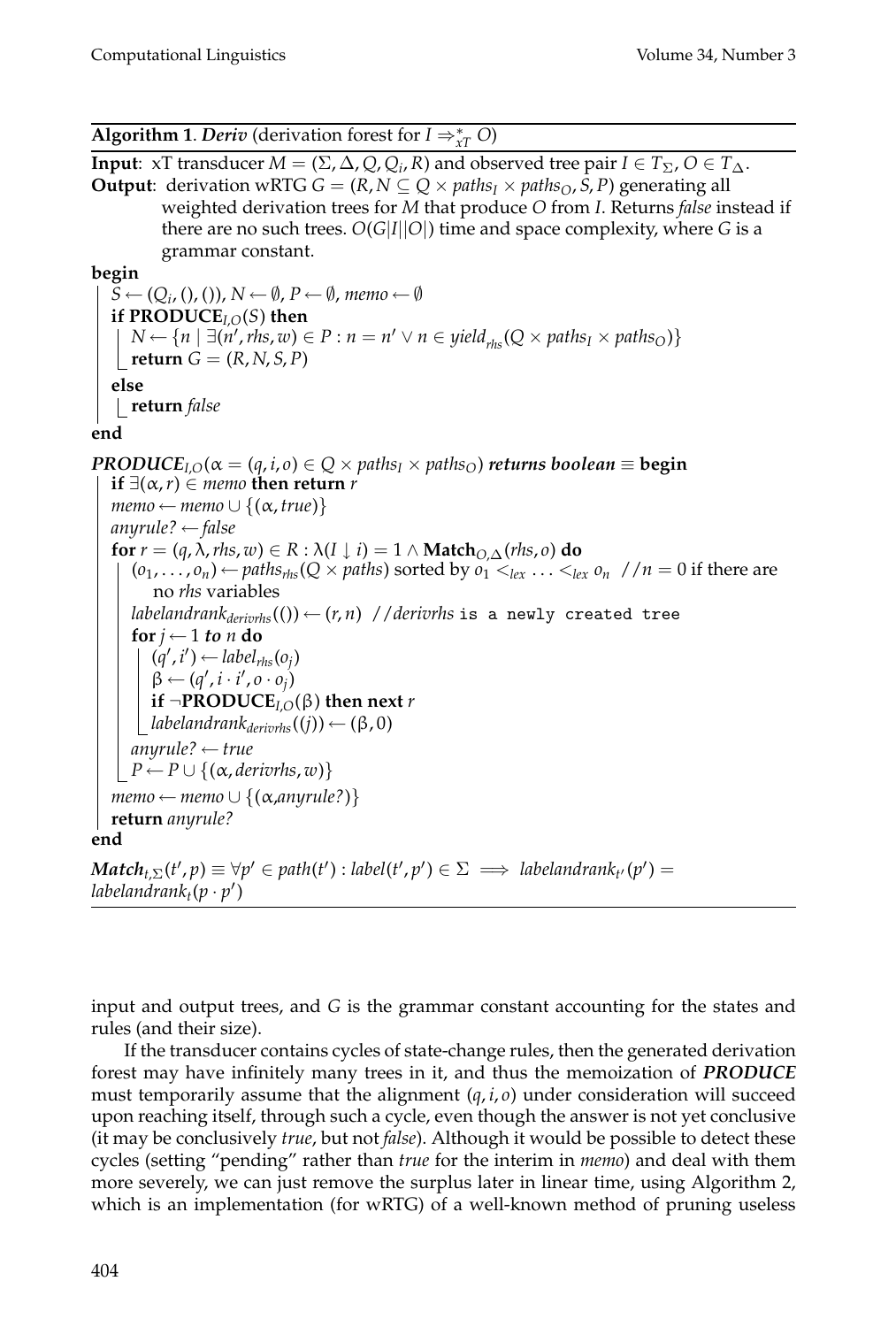**Algorithm 2**. *RTGPrune* (wRTG useless nonterminal/production identification)

**Input:** wRTG *G* = ( $\Sigma$ , *N*, *S*, *P*), with *P* = ( $p_1$ , ...,  $p_m$ ) and  $p_i$  = ( $q_i$ ,  $t_i$ ,  $w_i$ ). **Output**: For all  $n \in N$ ,  $B[n] = (\exists t \in T_{\Sigma} : n \Rightarrow_{G}^{*} t)$  (*true* if *n* derives some output tree *t* with no remaining nonterminals, *false* if it's useless), and  $A[n] = (\exists t \in T_{\Sigma}, t] \in T_{\Sigma}(\{n\}): S \Rightarrow_G^* t' \Rightarrow_G^* t)$  (*n* additionally can be produced from an *S* using only productions that can appear in complete derivations). Time and space complexity are linear in the total size of the input:  $O(|N| + \sum_{i=1}^{m} (1 + |paths_{t_i}|))$ 

**begin**

```
M \leftarrow \emptysetfor n \in \mathbb{N} do B[n] \leftarrow false, Adj[n] \leftarrow \emptysetfor i \leftarrow 1 to m do
      Y \leftarrow \{label_t_i(p) | p \in paths_{t_i}(N) \}// Y are the unique N in rhs of rule i
      for n \in Y do Adj[n] \leftarrow Adj[n] \cup \{i\}\vert if |Y| = 0 then M \leftarrow M \cup \{i\}\mid r[i] \leftarrow |Y|for n \in M do REACH(n)\frac{1}{2} Now that B[n] are decided, compute A[n] \frac{1}{2} \frac{1}{2}for n \in N do A[n] \leftarrow falseUSE(S)
end
REACH(n) \equivbegin
   B[n] \leftarrow truefor i \in Adj[n] do
     if \neg B[q_i] then
       r[i] ← r[i] − 1
         if r[i] = 0 then REACH(q_i)end
USE(n) \equivbegin
  A[n] \leftarrow truefor n' s.t. \exists (n, t, w) \in R : n' \in \text{yield}_t(N) do
      \frac{1}{2} for n' that are in the rhs of rules whose lhs is n */
      if \neg A[n'] \land B[n'] then \text{USE}(n')end
```
productions from a CFG (Hopcroft and Ullman 1979).<sup>7</sup> We eliminate *all* the remains of failed subforests, by removing all nonterminals *n*, and any productions involving *n*, where Algorithm 2 gives  $A[n] = false$ .

In the next section, we show how to compute the contribution of a nonterminal to the weighted trees produced by a wRTG, in a generalization of Algorithm 2 that gives us weights that we accumulate per rule over the training examples, for EM training.

<sup>7</sup> The idea is to first remove all nonterminals (and productions referring to them) that don't yield any terminal string, and after that, to remove those which are not reachable top-down from *S*.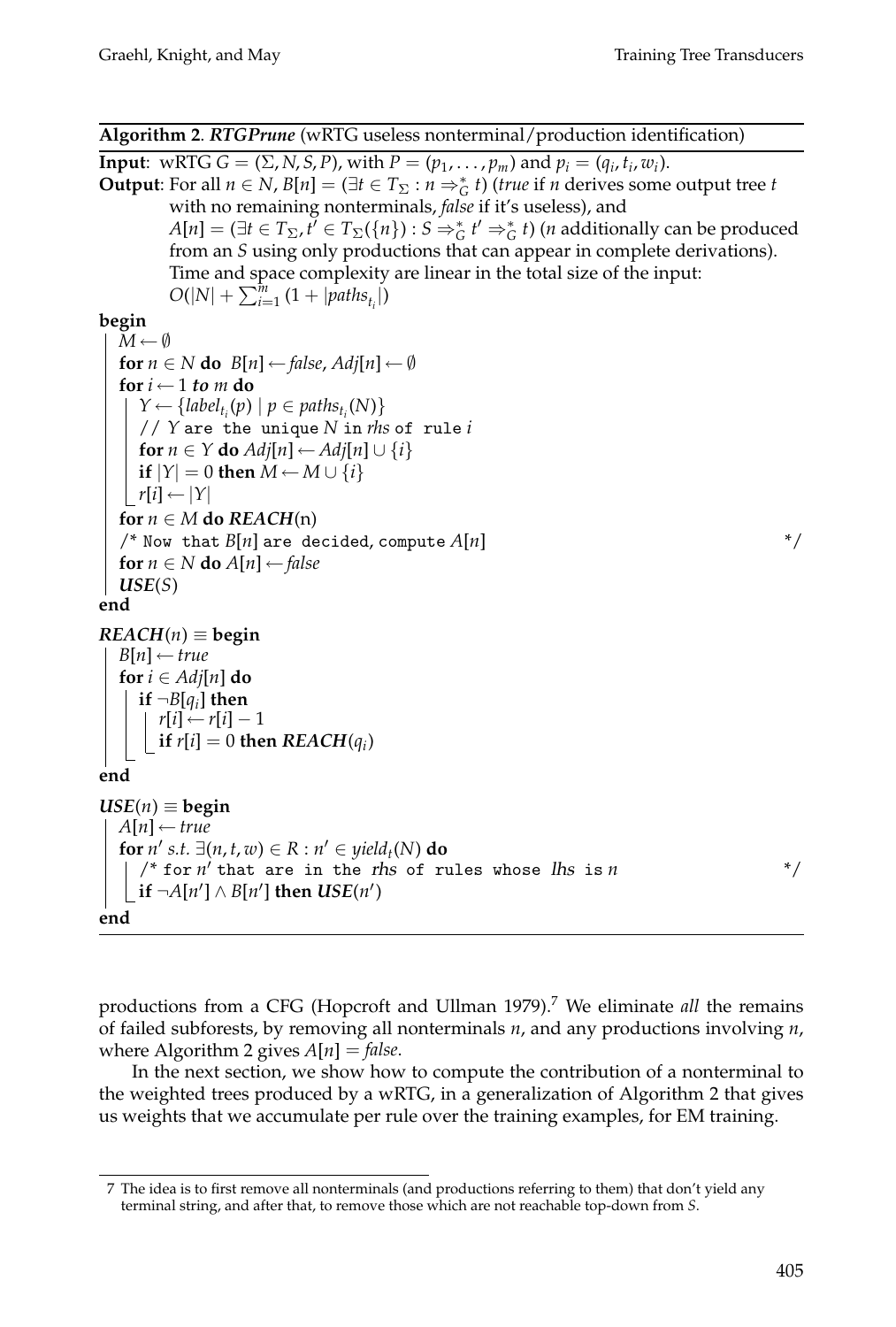#### **6. Inside–Outside for wRTG**

Given a wRTG  $G = (\Sigma, N, S, P)$ , we can compute the sums of weights of trees derived using each production by adapting the well-known inside–outside algorithm for weighted context-free (string) grammars (Lari and Young 1990).

*Inside weights*  $\beta$ <sup>*G*</sup> for a nonterminal or production are the sum of weights of all trees that can be derived from it:

$$
\beta_G(n \in N) \equiv \sum_{(n,r,w) \in P} w \cdot \beta_G(r)
$$

$$
\beta_G(r \in T_{\Sigma}(N) \mid (n, r, w) \in P\}) \equiv \prod_{p \in paths_r(N)} \beta_G(label_r(p))
$$

By definition, β*G*(*S*) gives the sum of the weights of all trees generated by *G*. For the wRTG generated by *Deriv*(*M*, *I*, *O*), this is exactly  $W_M(I, O)$ .

The recursive definition of  $\beta$  does not assume a non-recursive wRTG. In the presence of derivation cycles with weights less than 1,  $β$  can still be evaluated as a convergent sum over an infinite number of trees.

The output of *Deriv* will always be non-recursive provided there are no cycles of  $\varepsilon$ -rules in the transducer. There is usually no reason to build such cycles, as the effect (in the unweighted case) is just to make all implicated states equivalent.

*Outside weights*  $\alpha$ <sup>*G*</sup> are for each nonterminal the sums over all its occurrences in complete derivations in the wRTG of the weight of the whole tree, excluding the occurrence subtree weight (we define this without resorting to division for cancellation, but in practice we may use division by  $β<sub>G</sub>(n)$  to achieve the same result).

$$
\alpha_G(n \in N) \equiv 1 \quad \text{if } n = S
$$
\n
$$
\begin{cases}\n\text{uses of } n \text{ in productions} \\
\sum_{p,(n',r,w) \in P: label_r(p)=n} w \cdot \alpha_G(n') \cdot \prod_{p' \in paths_r(N) - \{p\}} \beta_G(\text{label}_r(p')) \text{ otherwise.} \\
\text{isbling nonterminals}\n\end{cases}
$$

Provided that useless nonterminals and productions were removed by Algorithm 2, and none of the rule weights are 0, all of the nonterminals in a wRTG will have nonzero α and β. Conversely, if useless nonterminals weren't removed, they will be detected when computing inside–outside weights by virtue of their having zero values, so they may be safely pruned without affecting the generated weighted tree language.

Finally, given inside and outside weights, the sum of weights of trees using a particular production is γ*G*((*n*,*r*, *w*) ∈ *P*) ≡ α*G*(*n*) · *w* · β*G*(*r*). Here we rely on the commutativity of the product (the left-out inside part reappears on the right of the inside part, even when it wasn't originally the last term).

Computing  $\alpha_G$  and  $\beta_G$  for nonrecursive wRTG is a straightforward translation of the recursive definitions (using memoization to compute each result only once) and is *O*(|*G*|) in time and space. Or, without using memoization, we can take a topological sort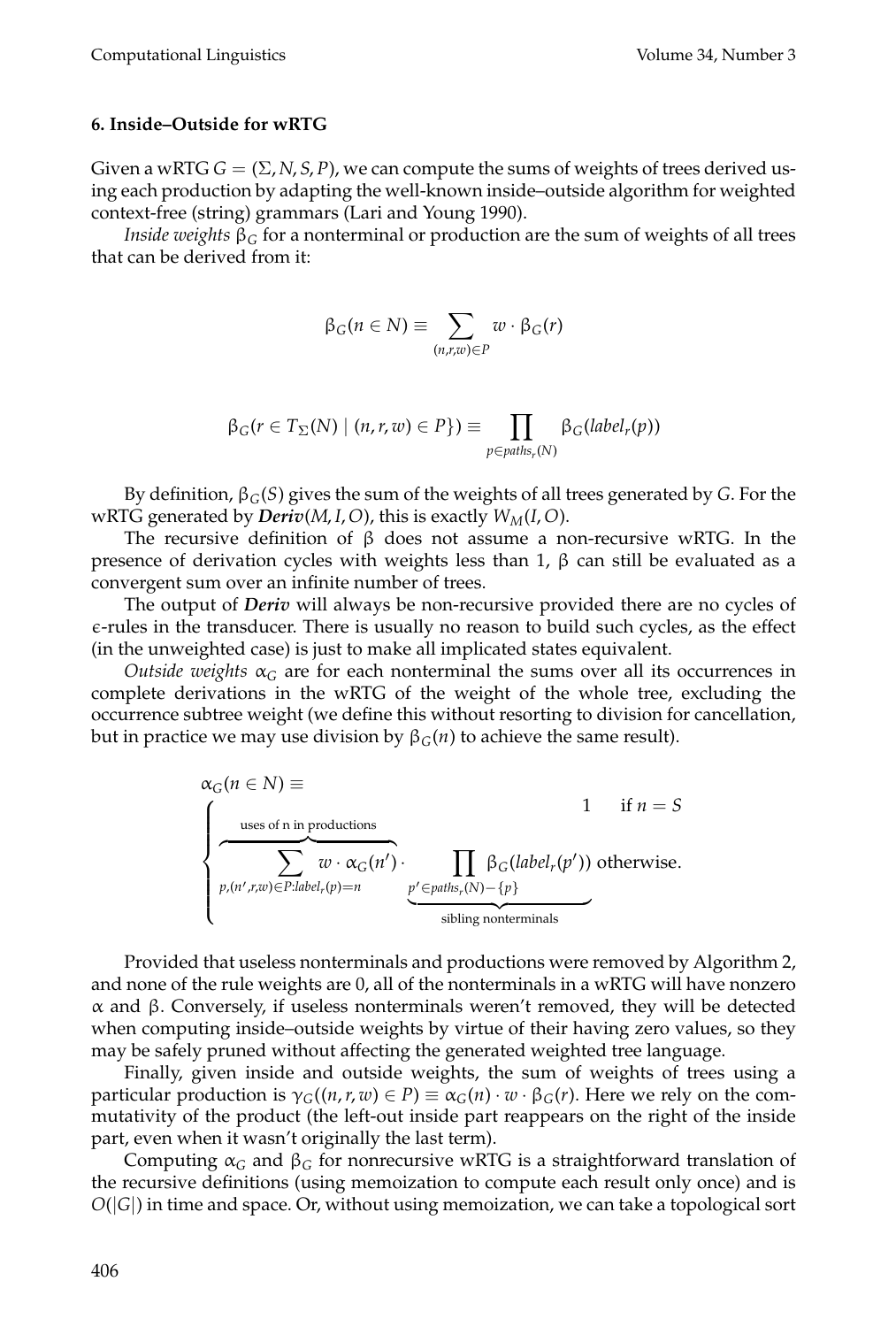using the dependencies induced by the equations for the particular forest, and compute in that order. In case of a recursive wRTG, the equations may still be solved (usually iteratively), and it is easy to guarantee that the sums converge by appropriately keeping the rule weights of state-change productions less than one.

# **7. EM Training**

Expectation-Maximization (EM) training (Dempster, Laird, and Rubin 1977) works on the principle that the likelihood (product over all training examples of the sum of all model derivations for it) can be maximized subject to some normalization constraint on the parameters, $8$  by repeatedly:

1. Computing the *expectation* of decisions taken for all possible ways of generating the training corpus given the current parameters, accumulating (over each training example) parameter *counts c* of the portion of all possible derivations using that parameter's decision:

$$
c_{\tau} \equiv E_{t \in training} \left[ \frac{\sum_{d \in derivations_t} (\# \text{ of times } \tau \text{ used in } d) \cdot p_{parameters}(d)}{\sum_{d \in derivations_t} p_{parameters}(d)} \right]
$$

2. *Maximizing* by assigning the counts to the parameters and renormalizing:

$$
\forall \tau \in \textit{parameters} : \tau \leftarrow \frac{c_{\tau}}{Z_{\tau}(\vec{c})}
$$

Each iteration is guaranteed to increase the likelihood until a local maximum is reached. Normalization may be affected by tying or fixing of parameters. The derivations for training examples do not change, but the model weights for them do. Using inside–outside weights, we can efficiently compute these weighted sums over all derivations for a wRTG, and thus, using Algorithm 1, over all xT derivations explaining a given input/output tree pair.

A simpler version of *Deriv* that computes derivation trees for a wRTG given an output tree could similarly be used to train weights for wRTG rules.<sup>9</sup>

Each EM iteration takes time linear in the size of the transducer and linear in the size of the derivation tree grammars for the training examples. The size of the derivation trees is at worst  $O(Gn^2)$ , so for a corpus of *N* examples with maximum input/output size *n*, an iteration takes at worst time *O*(*NGn*2). Typically, we expect only a small fraction of possible states and rules will apply to a given input/output subtree mapping.

<sup>8</sup> Each parameter gives the probability of a single model decision, and a derivation's probability is the product of all the decisions producing it.

<sup>9</sup> One may also use *Deriv* unmodified to train an identity (or constant-input) transducer with one rule per wRTG production, having exactly the range of the wRTG in question, and of course transforming training trees to appropriate tree pairs.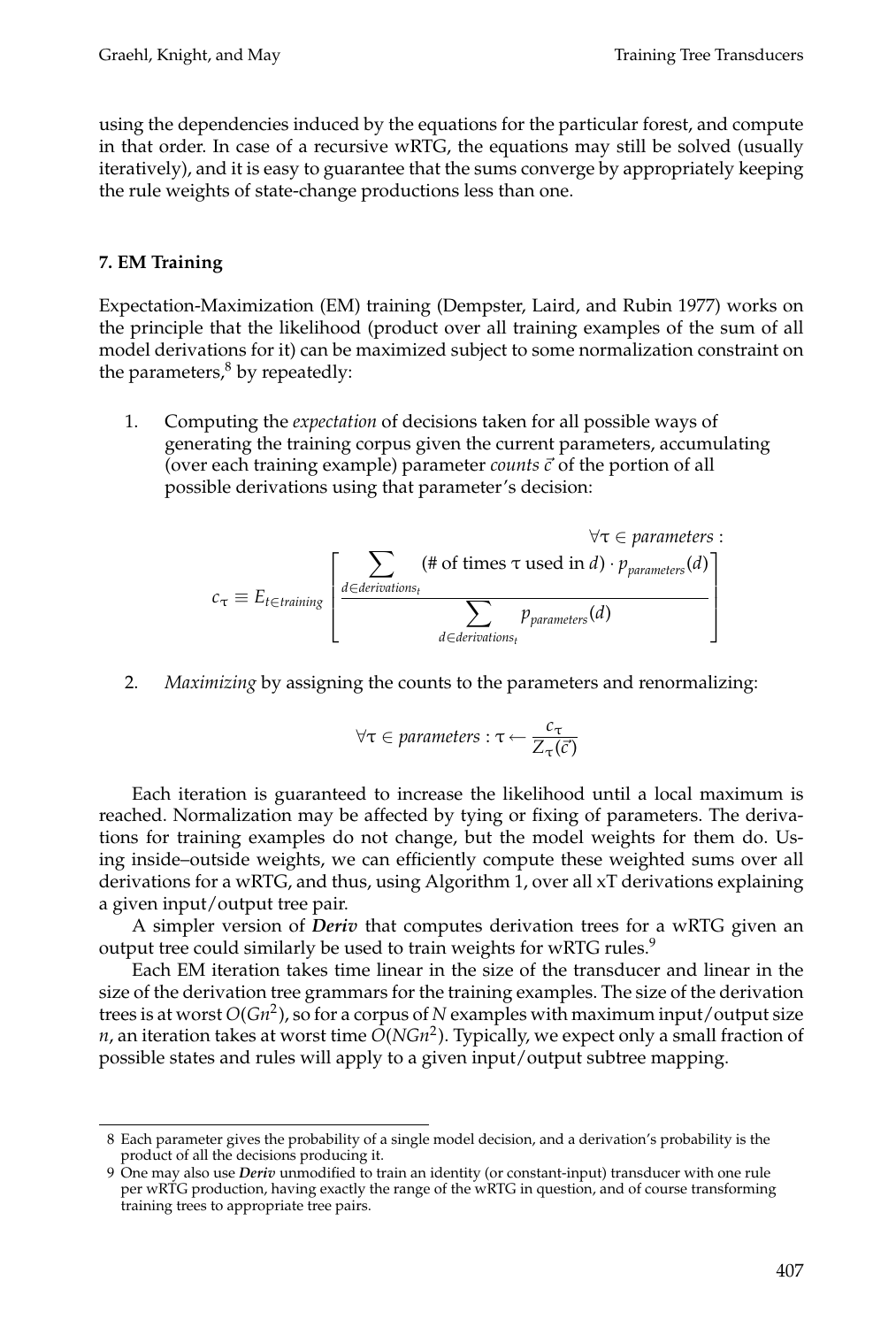The recommended normalization function computes the sum of all the counts for rules having the same state, which results in trained model weights that give a joint probability distribution over input/output tree pairs.

Attempts at conditional normalization can be problematic, unless the patterns for all the rules of a given state can be partitioned into sets so that for any input, only patterns from at most one set may match. For example, if all the patterns specify the label and rank of the root, then they may be partitioned along those lines. *Input-epsilon* rules, which always match (with pattern *True*), would make the distribution inconsistent by adding extra probability mass, unless they are required (in what is no longer a partition) to have their counts normalized against *all* the partitions for their state (because they transform inputs that could fall in any of them).

One can always marginalize a joint distribution for a particular input to get true conditional probabilities. In fact, no method of assigning rule weights can generally compute exact conditional probabilities; remarginalization is already required: take as the normalization constant the inside weight of the root derivation forest corresponding to all the derivations for the input tree in question.

Even using normalization groups that lead to inconsistent probability distributions, EM may still compute some empirically useful local maximum. For instance, placing each *q lhs* in its own normalization group might be of interest; although the inside weights of a derivation forest would sum to some *s* > 1, *Train* would divide the counts earned by each participating rule by *s* (Algorithm 3).

# **8. Strings**

We have covered tree-to-tree transducers; we now turn to tree-to-string transducers. In the automata literature, such transductions are called **generalized syntax-directed translation** (Aho and Ullman 1971), and are used to specify compilers that (deterministically) transform high-level source-language trees into linear target-language code. Tree-to-string transducers have also been applied to the machine translation of natural languages (Yamada and Knight 2001; Eisner 2003). Tree-to-string transduction is appealing when trees are only available on the input side of a training corpus. Furthermore, tree/string relationships are less constrained than tree/tree, allowing the possibility of simpler models to account for natural language transformations. (Though we will not pursue it here, string-to-string training should also be possible with tree-based models, if only string-pair data is available; string/string relations induced by tree transformations are sometimes called *translations* in the automata literature.)

 $Σ<sup>∗</sup>$  are the *strings over alphabet*  $Σ.$  For  $s = (s<sub>1</sub>, ..., s<sub>n</sub>)$ , the *length* of *s* is  $|s| ≡ n$  and the *i*<sup>th</sup> letter is *s*[*i*] ≡ *s<sub>i</sub>*, for all *i* ∈ *indices*<sub>*s*</sub> ≡ {*i* ∈ N | 1 ≤ *i* ≤ *n*}. *indices*<sub>*s*</sub>(*X*) is the subset {*i* ∈ *indicess* | *i*[*s*] ∈ *X*}. The *letters in s* are *letterss* = {*l*|∃*i* ∈ *indicess* : *s*[*i*] = *l*}. The *spans* of *s* are *spans*<sub>*s*</sub> = {(*a*, *b*)  $\in \mathbb{N}^2 \mid 1 \le a \le b \le n + 1$ }, and the *substring at span*  $p = (a, b)$  of *s* is  $s \downarrow p \equiv (s_a, \ldots, s_{b-1})$ , with  $s \downarrow (a, a) = ($ ). We use the shorthand  $[i] \equiv (i, i + 1)$  for all *i* ∈ N, so *s*  $\downarrow$  [*i*] = *s*[*i*]. The *substitution of t for a span* (*a*, *b*) ∈ *spans*<sub>s</sub> *in s* is *s*[(*a*, *b*) ← *t*] ≡  $(s \downarrow (1, a)) \cdot t \cdot (s \downarrow (b, n + 1))$ .<sup>10</sup>

A *partition* is a set of non-overlapping spans  $P \rightarrow \forall (a, b), (c, d) \in P : c \leq d \leq a \lor b \leq$  $c \le d \vee (a, b) = (c, d)$ , and the *parallel substitution of*  $s_p'$  *for the partition P of s* is written *s*[ $p \leftarrow s'_p, \forall p \in P$ ]. In contrast to parallel tree substitution, we cannot take any

<sup>10</sup> *a* · *b* is string concatenation, defined already in Section 2.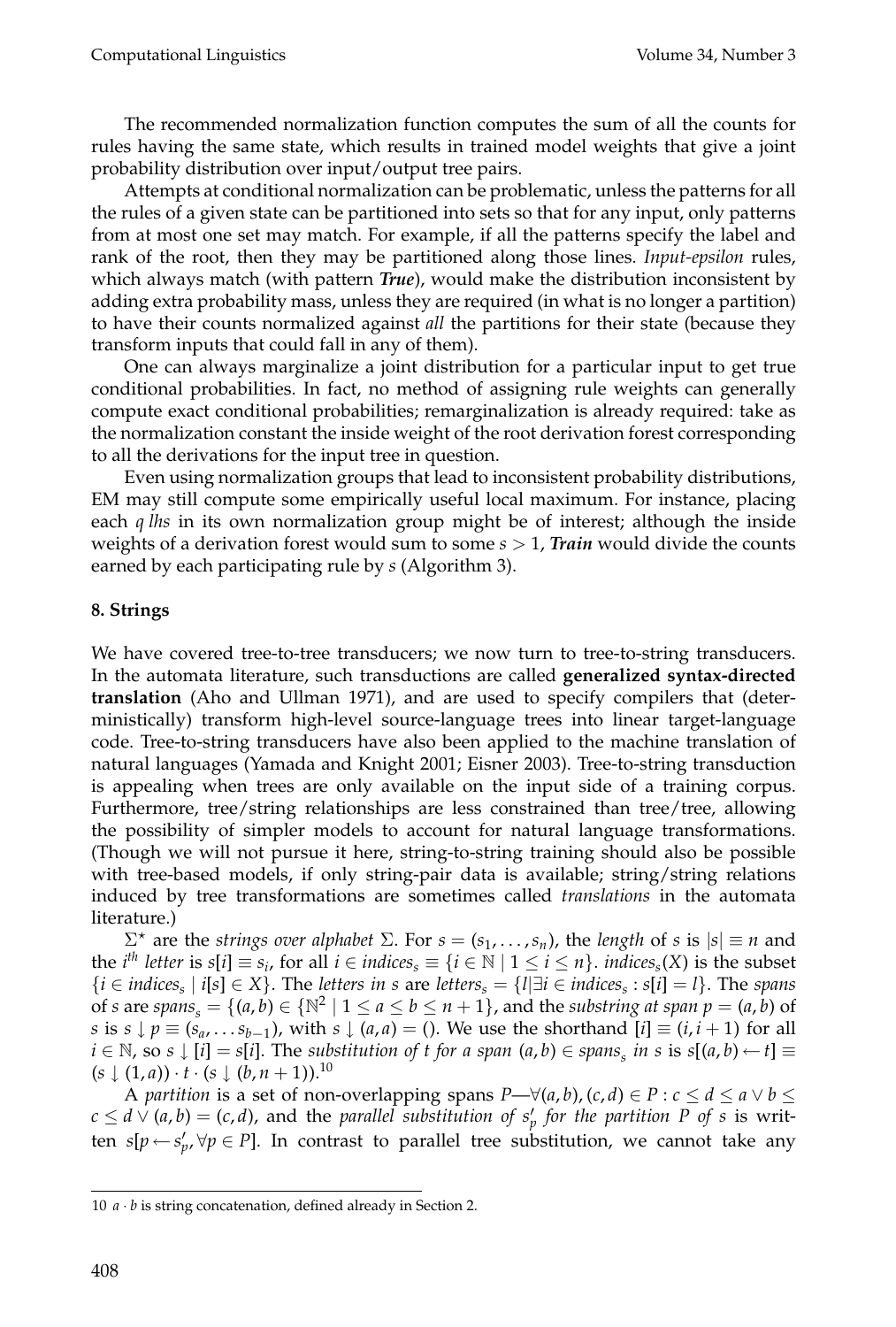composition of the individual substitutions, because the replacement substrings may be of different length, changing the referent of subsequent spans. It suffices to perform a series of individual substitutions, in right to left order— $(a_n, b_n), \ldots, (a_i, b_i), \ldots, (a_1, b_1)$  $(a_i \ge b_{i+1}, \forall 1 \le i < n).$ 

# **Algorithm 3**. *Train* (EM training for tree transducers)

```
Input: xR transducer M = (\Sigma, \Delta, Q, Q_d, R) with initial rule weights, observed weighted
          tree pairs T\in T_\Sigma\times T_\Delta\times\mathbb{R}^+ , minimum relative log-likelihood change for
          convergence \epsilon \in \mathbb{R}^+, maximum number of iterations maxit \in \mathbb{N}, and for each
          rule r \in R: prior counts (for a Dirichlet prior) prior : R \mapsto \mathbb{R} for smoothing, and
         normalization function Z_r : (R \mapsto \mathbb{R}) \mapsto \mathbb{R} used to update weights from counts
          w'_r \leftarrow count(r)/Z_r(count).
Output: New rule weights W \equiv \{w_r \mid r \in R\}.begin
  for (i, o, w) \in T do
      d_{i,o} \leftarrow Deriv(M, i, o) // Algorithm 1
      if d_{i,o} = false then
         T \leftarrow T - \{(i, o, w)\}Warn(more rules are needed to explain (i, o))
      Compute inside–outside weights for di,o
      If Algorithm 2 (RTGPrune) has not already been used to do so, remove all useless
    | nonterminals n (and associated rules) whose \beta_{d_{i,o}}(n) = 0 or \alpha_{d_{i,o}}(n) = 0i \leftarrow 0, L \leftarrow -\infty, \delta \leftarrow \epsilonfor r = (q, \lambda, \text{rhs}, \text{w}) \in R do w_r \leftarrow wwhile \delta \ge \epsilon \wedge i < maxit do
      for r \in R do count[r] \leftarrow prior(r)
      L' \leftarrow 0for (i, o, w_{example}) \in T // Estimate
       do
          let D ≡ d<sub>i,0</sub> ≡ (R, N, S, P)
          compute \alpha_D, \beta_D using latest W \equiv \{w_r \mid r \in R\} // see Section 6
          for \rho = (n, r \, h \cdot s, w) \in P do
             \gamma_D(\rho) \leftarrow \alpha_D(n) \cdot w \cdot \beta_D(rhs)let r \equiv label<sub>rhs</sub>(())
              count[r] \leftarrow count[r] + w_{example} \cdot \frac{\gamma_D(\rho)}{\beta_D(S)}\left| L' \leftarrow L' + \log \beta_D(S) \cdot w_{example} \right|for r \in R // Maximize
       do
           w_r \leftarrow \frac{count[r]}{Z_r(count)} // e.g., joint
               Z_r(\vec{c}) \equiv \sumr=(qr,d,e,f )∈R
                                           c(r'), \forall r = (q_r, \lambda, \text{rhs}, w) \in R\delta \leftarrow \frac{L'-L}{|L'|}L \leftarrow L', i \leftarrow i + 1end
```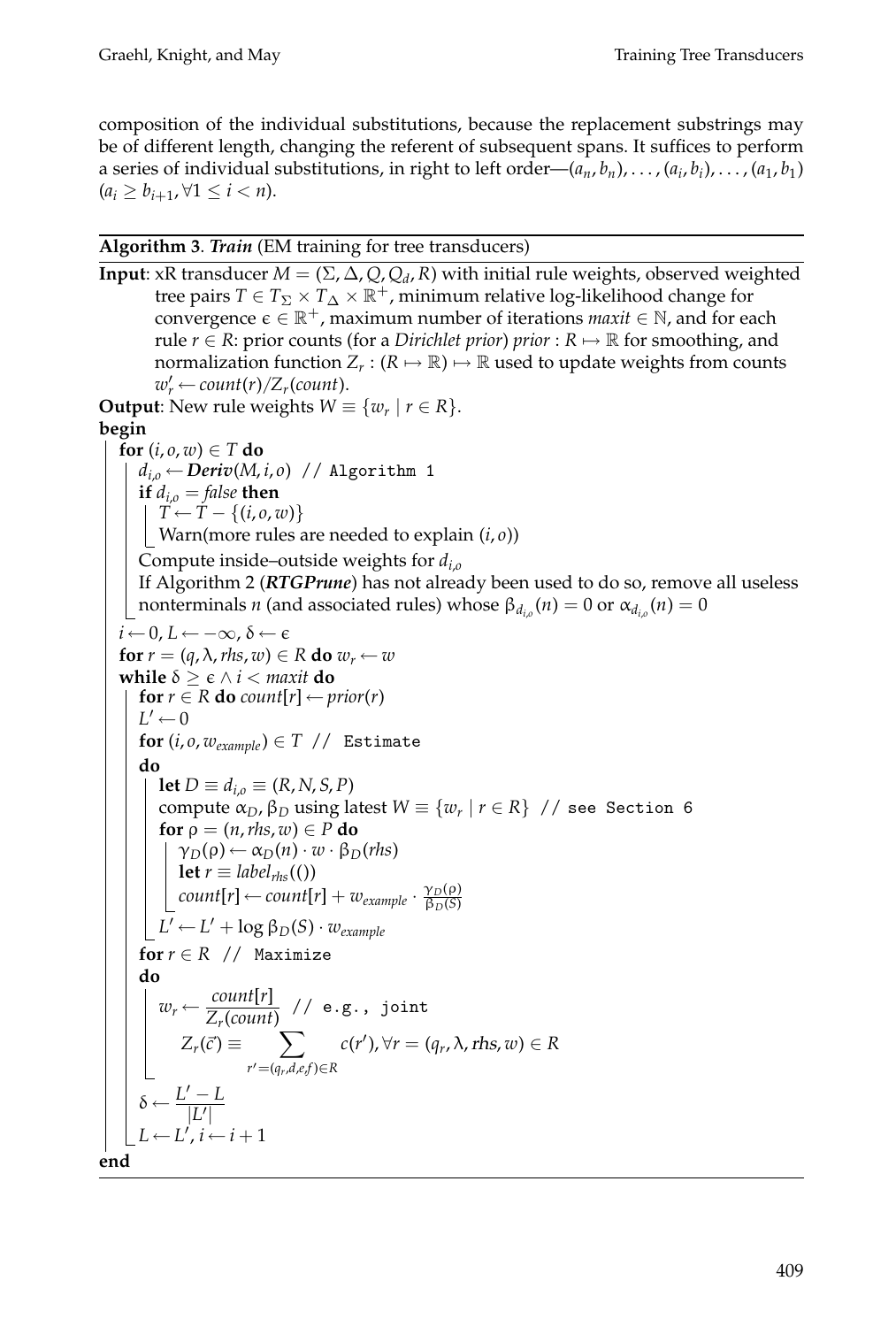# **9. Extended Tree-to-String Transducers (xTs)**

A *weighted extended-lhs root-to-frontier tree-to-string transducer M* is a quintuple  $(\Sigma, \Delta, Q, Q_i, R)$  where  $\Sigma$  is the input alphabet,  $\Delta$  is the output alphabet, Q is a finite set of states,  $Q_i \in Q$  is the *initial (or start, or root) state,* and  $R \subseteq Q \times xTPAT_{\Sigma} \times (\Delta \cup$  $(Q \times paths)$ <sup>\*</sup>  $\times \mathbb{R}^+$  is a finite set of *weighted transformation rules*, written q  $\lambda \rightarrow^w r$  *rhs*. A rule says that to transform an input subtree matching  $\lambda$  while in state  $q$ , replace it by the string of *rhs* with its nonterminal  $(Q \times paths)$  letters replaced by their (recursive) transformation.

xTs is the same as xT, except that the *rhs* are strings containing some nonterminals instead of trees containing nonterminal leaves. By taking the yields of the *rhs* of an xT transducer's rules, we get an xTs that derives exactly the weighted strings that are the yields of the weighted trees generated by its progenitor.

As discussed in Section 1, we may consider strings as isomorphic to degenerate, monadic-spined right-branching trees, for example, the string (*a*, *b*, *c*) is the tree *C*(*a*,*C*(*b*,*C*(*c*, *END*))). Taking the yield of such a tree, but with *END* yielding the empty string, we have the corresponding string. We choose this correspondence instead of flat trees (e.g., *C*(*a*, *b*, *c*)) because our derivation steps proceed top-down, choosing the states for all the children at once (what's more, we don't allow symbols *C* to have arbitrary rank). If all the *rhs* of an xTs transducer are transformed into such trees, then we have an xT transducer. The yields of that transducer's output trees for any input are the same as the outputs of the xTs transducer for the same input, but again, only if *END* is considered to yield the empty string. Note that in general the produced output trees will not have the canonical right-branching monadic spine that we use to encode strings,  $^{11}$  so that yield-taking is a nontrivial operation. Finally, consider that for a given transducer, the same output yield may be derived via many output trees, which may differ in the number and location of *END*, and in the branching structure induced by multi-variable *rhs*. Because this leads to additional difficulties in inferring the possible derivations given an observed output string, we must study tree-to-string relations apart from tree relations.

Just as wRTG can generate PCFG derivation trees, xTs can generate tree/string pairs comparable to a Synchronous CFG (SCFG), with the tree being the CFG derivation tree of the SCFG input string, with one caveat: an *epsilon* leaf symbol (we have used *END*) must be introduced which must be excluded from yield-taking, after which the stringto-string translations are identical.

We define the binary derivation relation on  $(\Delta\cup (Q\times T_{\Sigma}))^{\star}\times (\mathbb{N}\times R)^{*}$  (strings of output letters and state-labeled input trees and their derivation history)

$$
\Rightarrow_{M} \equiv \left\{ \left( (a, h), (b, h \cdot (i, (q, \lambda, rhs, w))) \mid \exists (q, \lambda, rhs, w) \in R, i \in indices_{a} : a[i] = (q, I) \in Q \times T_{\Sigma} \land \lambda(I) = 1 \land \lambda(I) = a \left[ [i] \leftarrow rhs \right] \left[ \forall p \in indices_{rhs} : rhs[p] = (q', i') \in Q \times paths \right] \right] \right\}
$$

<sup>11</sup> In the special case that all *rhs* contain at most one variable, and that every variable appears in the final position of its *rhs*, the output trees do, in fact, have the same canonical monadic-spined form. For these transducers there is no meaningful difference between xTs and xT.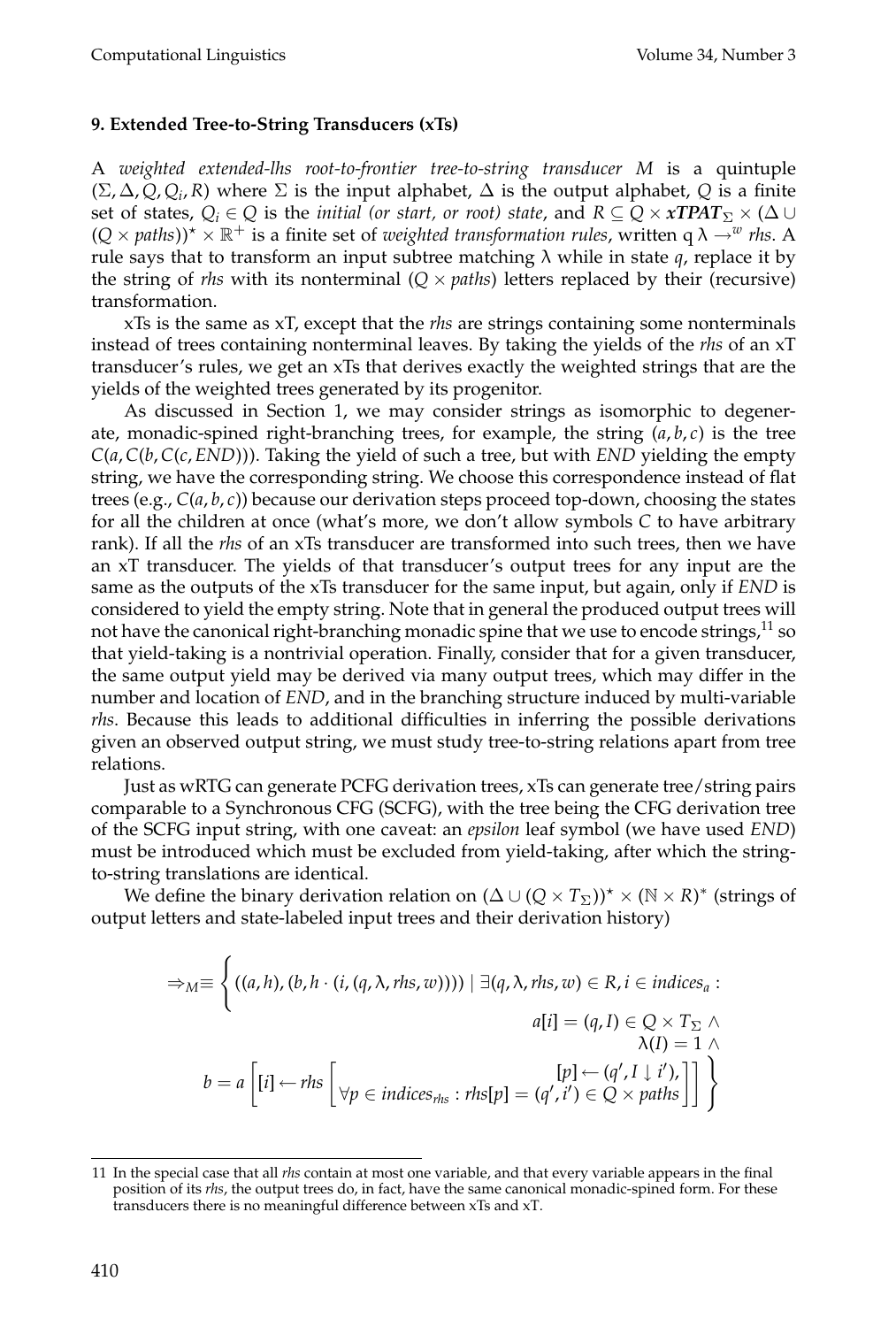where at position *i*, an input tree *I* (labeled by state  $q$ ) in the string *a* is replaced by a *rhs* from a rule that matches it. Of course, the variables  $(q', i') \in Q \times paths$  in the *rhs* get replaced by the appropriate pairing of  $(q', I \downarrow i')$ . Each rewrite flattens the string of trees by breaking one of the trees into zero or more smaller trees, until (in a complete derivation) only letters from the output alphabet  $\Delta$  remain. As with xT, rules may only apply if the paths in them exist in the input (if  $i' \in paths_I$ ), even if the tree pattern doesn't mention them.

Let  $\Rightarrow_M^*$ , *D*(*M*), *LD*(*M*), *w<sub>M</sub>*, *W<sub>M</sub>*, and *L*(*M*) (the *weighted tree-to-string relation* of *M*) follow from the single-step  $\Rightarrow_M$  exactly as they did in Section 4.<sup>12</sup>

# **10. Parsing an xTs Tree-to-String Relation**

Derivation trees for an xTs transducer are defined by an analogous xT transducer, exactly as they were for derivation trees for xT, where the nodes are labeled by rules to be applied preorder, with the *i th* child rewriting the *i th* variable in the *rhs* of its parent node.

Algorithm 4 (*SDeriv*) is the tree-to-string analog of Algorithm 1 (*Deriv*), building a tree grammar that generates all the weighted derivation trees explaining an observed input tree/output string pair for an xTs transducer.

*SDeriv* differs from *Deriv* in the use of arbitrary output string spans instead of output subtrees. The looser alignment constraint causes additional complexity: There are  $O(m^2)$  spans of an observed output string O of length  $m$ , and each binary production over a span has *O*(*m*) ways of dividing the span in two (we also have the *n* different input subtrees and *q* different rule states).

There is no way to fix in advance a tree structure over the training example and transducer rule output strings without constraining the derivations to be consistent with the bracketing. Another way to think of this is that any xTs derivation implies a specific tree bracketing over the output string. In order to compute the derivations using the tree-to-tree *Deriv*, we would have to take the union of forests for all the possible output trees with the given output yield.

*SDeriv* takes time and space linear to the size of the output: *O*(*Gnm*3) where *G* combines the states and rules into a single grammar constant, and *n* is the size of the input tree. The reduced  $O(m^2)$  space bound from 1-best CFG parsing does not apply, because we want to keep all successful productions and split points, not only the best for each item.

We use the presence of terminals in the right hand side of rules to constrain the alignments of output subspans to nonterminals, giving us minimal-sized subproblems tackled by *VarsToSpan*.

The canonicalization of same-substring spans is most obviously applicable to zerolength spans (which become (1, 1), no matter where they arose), but in the worst case, every input label and output letter is unique, so nothing further is gained. Canonicalization may also be applied to input subtrees. By canonicalizing, we effectively name subtrees and substrings by value, instead of by path/span, increasing best-case sharing and reducing the size of the output. In practice, we still use paths and spans, and hash to a canonical representative if desired.

<sup>12</sup> Because the locations in derivation histories are string indexes now rather than tree paths, we use the usual < on naturals as the ordering constraint for leftmost derivations.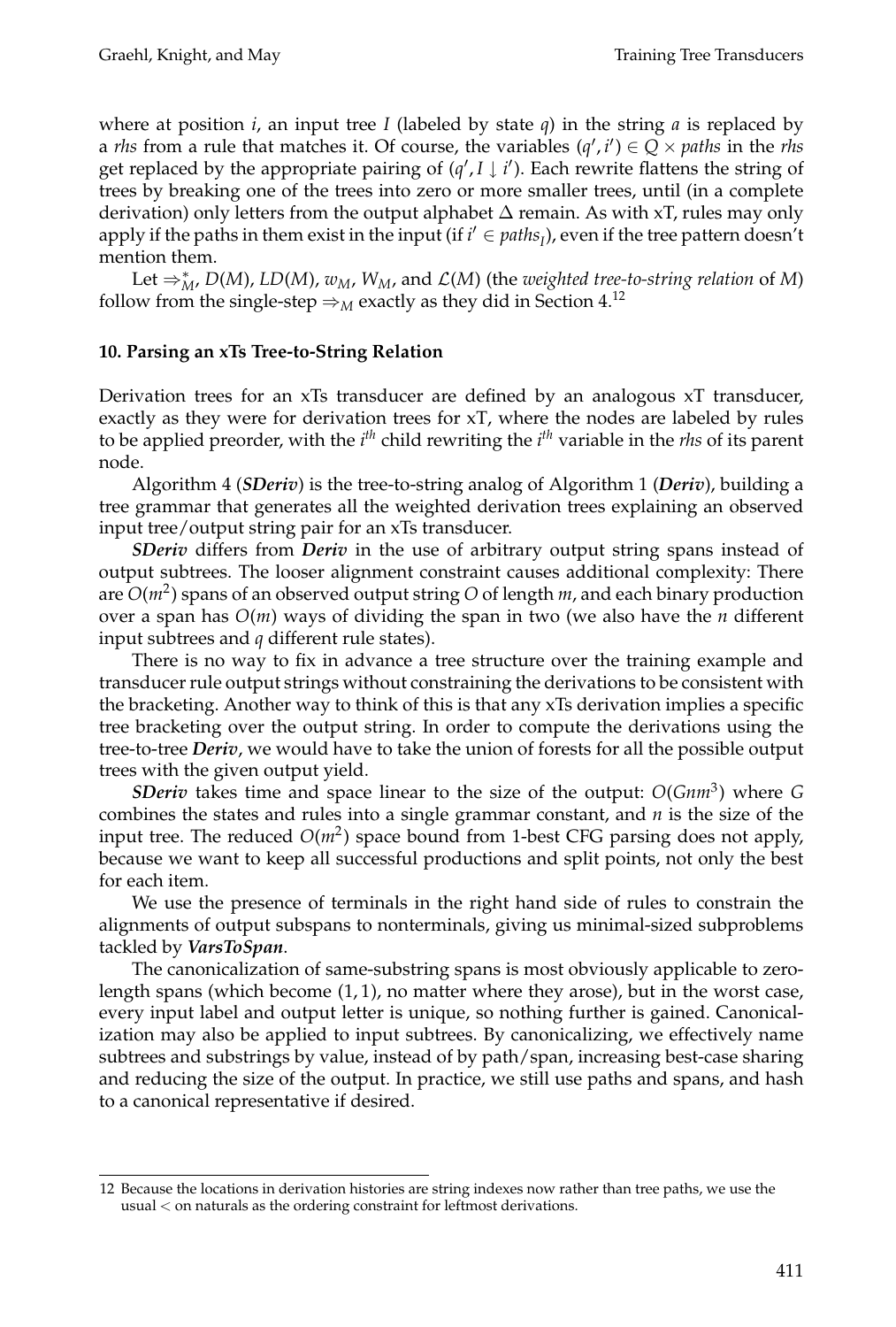**Algorithm 4**. *SDeriv* (derivation forest for *I* ⇒<sup>∗</sup> *xTs O*) **Input**: xTs transducer *M* = ( $\Sigma$ ,  $\Delta$ ,  $Q$ ,  $Q_i$ ,  $R$ ), observed input tree *I*  $\in T_{\Sigma}$ , and output string  $O = (o_1, \ldots, o_n) \in \Delta^*$ **Output**: derivation wRTG  $G = (R \cup \{ \dagger \}, N \subseteq N', S, P)$  generating all weighted derivation trees for *M* that produce *O* from *I*, with  $N'$   $\equiv$  (( $Q \times paths_I \times spans_O$ )∪  $(\textit{paths}_I \times \textit{spans}_O \times (Q \times \textit{paths})^*)$ ). Returns *false* instead if there are no such trees. **begin**  $S \leftarrow (Q_i, (1, n)), N \leftarrow \emptyset, P \leftarrow \emptyset,$ *memo*  $\leftarrow \emptyset$ **if PRODUCE***I*,*O*(*S*) **then** *N* ← { $n | \exists (n',rhs,w) \in P : n = n' ∨ n \in yield_{rhs}(N')$ }  $\mathbf{return} \; G = (R \cup \{\natural\}, N, S, P)$ **else return** *false* **end** *PRODUCE*<sub>*I*</sub>, $O(\alpha = (q \in Q, in \in paths_1, out = (a, b) \in spans_0))$  *returns boolean* ≡ **begin if**  $\exists$ (α, *r*) ∈ *memo* **then return** *r*  $memo \leftarrow memo \cup \{(\alpha, true)\}$ *anyrule?* ← *false* **for**  $rule = (q, pat, rhs, w) \in R : pat(I \downarrow in) = 1 \land \textbf{Feasible}_O(rhs, out)$  do  $(r_1, \ldots, r_k) \leftarrow$  *indices*<sub>*rhs*</sub>( $\Delta$ ) in increasing order  $\gamma^*$   $k \leftarrow 0$  if there are none  $\gamma^*$  $p_0 \leftarrow a-1, p_{k+1} \leftarrow b$  $r_0 \leftarrow 0$ ,  $r_{k+1} \leftarrow |rhs| + 1$ **for**  $p = (p_1, ..., p_k)$ : (∀1 ≤ *i* ≤ *k* :  $O[p_i] = r h s[r_i]$ )∧ (∀0 ≤ *i* ≤ *k* : *pk* < *pk*<sup>+</sup><sup>1</sup> ∧ (*rk*<sup>+</sup><sup>1</sup> − *rk* = 1 =⇒ *pk*<sup>+</sup><sup>1</sup> − *pk* = 1)) **do**  $\sqrt{\binom{n}{r}}$  for all alignments  $p$  between  $rhs[r_i]$  and  $O[p_i]$ , such that order, beginning/end, and immediate adjacencies in rhs are observed in  $O$ . The degenerate  $k = 0$  has just  $p = ()$ . \*/  $label_{derivshs} (()) \leftarrow (rule)$  $v \leftarrow 0$ **for**  $i \leftarrow 0$  *to*  $k$  **do**  $\ell^*$  variables *rhs*  $\downarrow$  ( $r_i + 1, r_{i+1}$ ) must generate  $O \downarrow (p_i + 1, p_{i+1})$ \*/ **if**  $r_i + 1 = r_{i+1}$  **then next** *i*  $v \leftarrow v + 1$ *spangen* ←  $(in, (p_i + 1, p_{i+1}),$ *rhs* ↓  $(r_i + 1, r_{i+1}))$ *n* ← *VarsToSpanI*,*O*(*spangen*) **if**  $n =$  *false* **then next**  $p$ *labelandrank* $_{derivh}$ *s* $((v)) \leftarrow (n, 0)$ *anyrule?* ← *true*  $rank_{derivvhs}(()) = v$  $P \leftarrow P \cup \{\alpha,$  *derivrhs*, *w*)}  $memo \leftarrow memo \cup \{(\alpha, any rule?)\}$ **return** *anyrule?* **end** *Feasible*<sup>*O*</sup>(*rhs*, *span*)  $\equiv \forall l \in \text{leters}_{\text{rhs}} : l \in \Delta \implies l \in \text{leters}_{O\perp span}$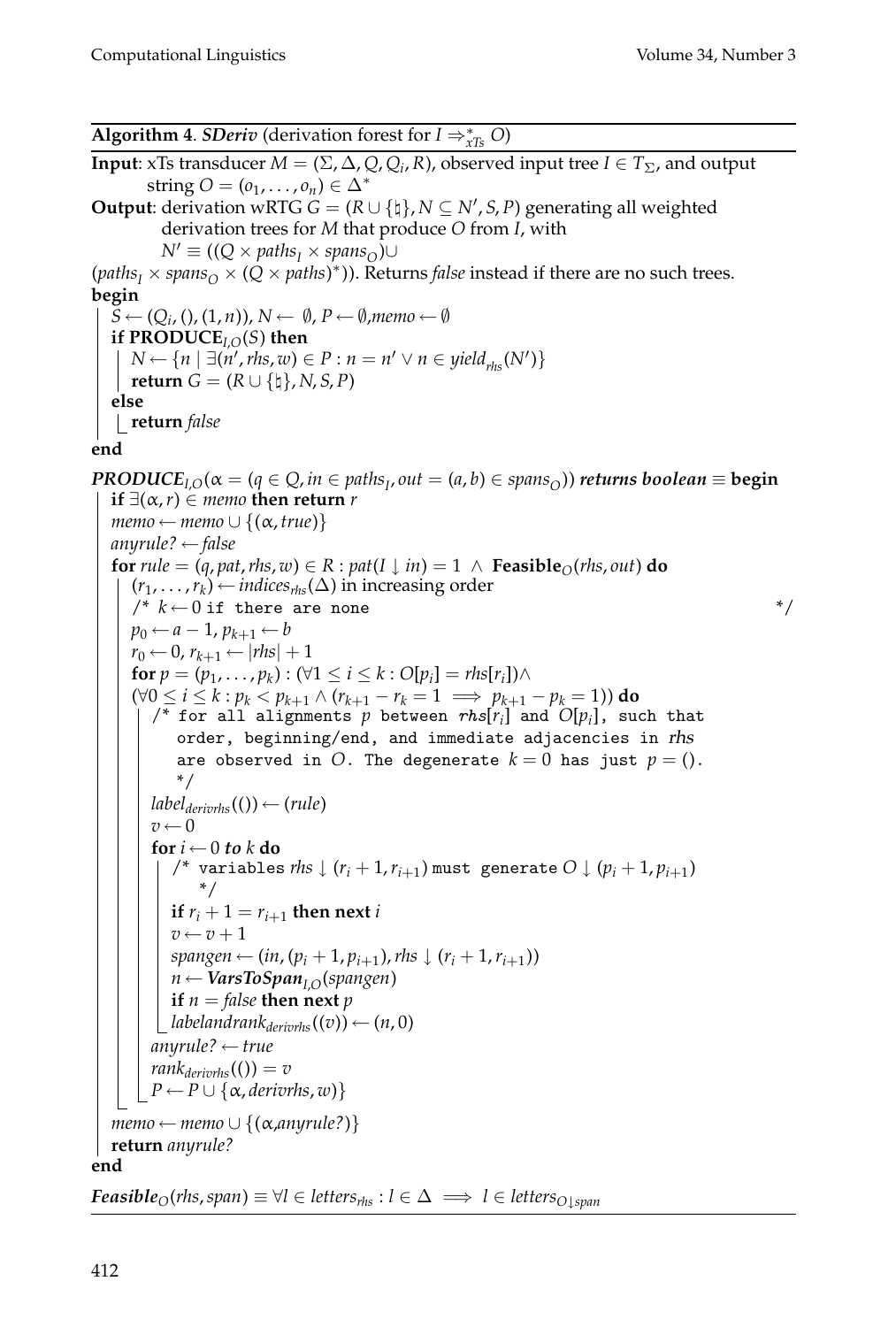Algorithm SDeriv (cont.) h-labeled nodes are generated as artifacts of sharing by cons-nonterminals of derivations for the same spans.

```
VarsToSpanI,O
```

```
(wholespan = (in \in paths_I, out = (a, b) \in spans_O, nonterms \in (Q \times paths)^*) returns
N ∪ {false} ≡
/* Adds all the productions that can be used to map from parts of the
   nonterminal string referring to subtrees of I ↓ in into O ↓ out and
```
returns the appropriate derivation-wRTG nonterminal if there was a

```
completely successful derivation, or false otherwise. */begin
```

```
ret ← false
  if |nonterms| = 1 then
     (q', i') \leftarrow nonterms[1]if PRODUCE<sub>I,O</sub>(q', in \cdot i', out) then return (q', in \cdot i', out)
   return false
  wholespan ← (in, CANONICAL<sub>O</sub>(out), nonterms)
  if ∃(wholespan, r) ∈ memo then return r
  for s \leftarrow b to a <b>do
     /* the first nonterminal will cover the span (a, s) */
     (q', i') \leftarrow nonterms[1] /* nonterms will never be empty */
     spanfirst \leftarrow (q', i \cdot i', (a, s))if ¬PRODUCEI,O(spanfirst) then next s
     label_{spanlist} (()) \leftarrow \natural/* cons node for sharing; left child expands to rules used for this
        nonterminal, right child expands to rest of nonterminal/span
        derivation */
     labeland rank_{spanlist}((1)) \leftarrow (spanfirst, 0)/* first child: expansions of first nonterminal
     rank<sub>spanlist</sub>(()) \leftarrow 2spanrest \leftarrow (in, (s, b), nonterms \downarrow (2, |nonterms| + 1))/* second child: expansions of rest of nonterminals */
     n ← VarsToSpanI,O(spanrest)
     if n = false then next s
     labelandrank<sub>spanlist</sub>((2)) \leftarrow (n, 0)P \leftarrow P \cup (wholespan, spanlist, 1)ret ← wholespan
  memo ← memo \cup {(wholespan,ret)}
  return ret
end
CANONICAL<sub>O</sub>((a, b)) ≡ min{(x, y) | O ↓ (x, y) = O ↓ (a, b) ∧ x ≥ 1}</sub>
```
The enumeration of matching rules and alignments of terminals in the rule *rhs* to positions in the output substring is best interleaved; the loops are nested for clarity of presentation only. We use an FSA of subsequences of the output string (skipping forward to a desired letter in constant time with an index on outgoing transitions), and a trie of the rules' outputs (grouping by collapsing *rhs* variable sequences into a single "skip" symbol), and intersect them, visiting alignments and sets of rules in the rule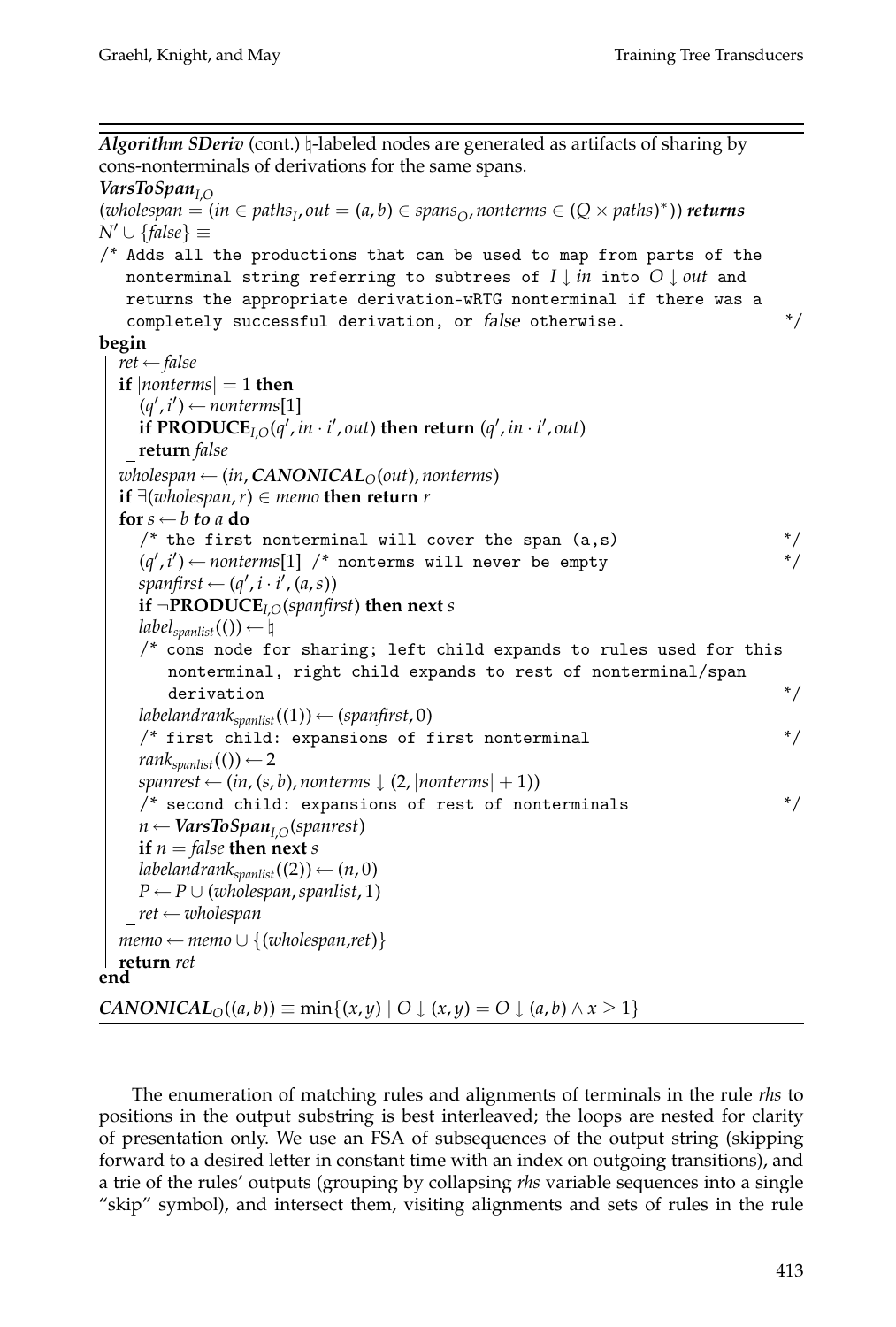index. The choice of expansion sites against an input subtree proceeds by exhaustive backtracking, since we want to enumerate all matching patterns. Each of these sets of rules is further indexed against the input tree in a kind of leftmost trie.<sup>13</sup> *Feasible* is redundant in the presence of such indexing.

Static grammar analysis could also show that certain transducer states always (or never) produce an empty string, or can only produce a certain subset of the terminal alphabet. Such proofs would be used to restrict the alignments considered in *VarsToSpan*.

We have modified the usual derivation tree structure to allow sharing the ways an output span may align to a *rhs* substring of multiple consecutive variables; as a consequence, we must create some non-rule-labeled nodes, labeled by  $\natural$  (with rank 2). *Train* collects counts only for rule-labeled nodes, and the inside–outside weight computations proceed in ignorance of the labels, so we get the same sums and counts as if we had non-binarized derivation trees. Instead of a consecutive *rhs* variable span of length *n* generating *n* immediate rule-labeled siblings, it generates a single right-branching binarized list of length *n* with each suffix generated from a (shared) nonterminal. As in LISP, the left child is the first value in the list, and the right child is the (binarized) rest of the list. As the base case, we have  $\natural(n_1, n_2)$  as a list of two nonterminals (single variable runs refer to their single nonterminal directly without any  $\natural$  wrapping; we use no explicit null list terminator). Just as in CFG parsing, it would be necessary without binarization to consider exponentially many productions, corresponding to choosing an *n*-partition of the span length; the binarized nonterminals in our derivation RTG effectively share the common suffixes of the partitions.

*SDeriv* could be restated in terms of parsing with a binarized set of rules, where only some of the binary nonterminals have associated input trees; however, this would complicate collecting counts for the original, unbinarized transducer rules.

If there are many cyclical state-change transitions (e.g.,  $q x_0 \rightarrow q' x_0$ ), a nearly worst-case results for the memoized top-down recursive descent parsing of *SDeriv*, because for every reachable alignment, nearly every state would apply (but after pruning, the training proceeds optimally). An alternative bottom-up *SDeriv* would be better suited in general to input-epsilon heavy transducers (where there is no tree structure consumed to guide the top-down choice of rules). The worst-case time and space bounds would be the same, but (output) lexical constraints would be used earlier.

The weighted derivation tree grammar produced by *SDeriv* may be used (after removing useless productions with Algorithm 2) exactly as before to perform EM training with *Train*. In doing so, we generalize the standard inside–outside training of probabilistic context-free grammar (PCFG) on raw text (Baker 1979). In Section 12, we demonstrate this by creating an xTs transducer that transforms a fixed single-node dummy tree to the strings of some arbitrary CFG, and train it on a corpus in which the dummy input tree is paired with each training string as its output.

# **11. Translation Modeling Experiment**

It is possible to cast many current probabilistic natural language models as T-type tree transducers. In this section, we implement the translation model of Yamada and Knight (2001) and train it using the EM algorithm.

<sup>13</sup> To make a trie of complete tree patterns, represent them canonically as strings interleaving *paths* leftmost for expansion, and *labelandrank* that must agree with the concurrent location in the input tree.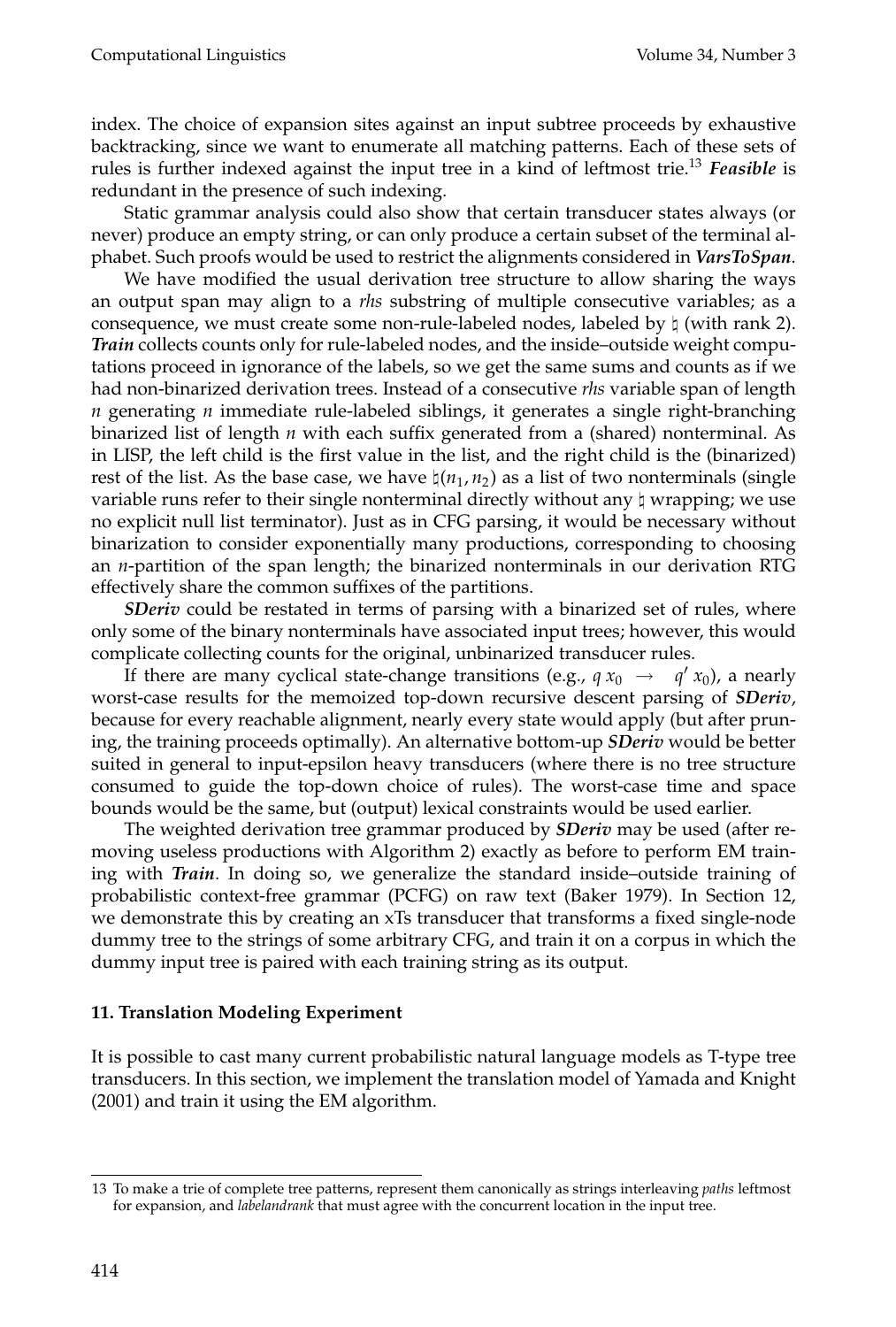Figure 6 shows a portion of the bilingual English-tree/Japanese-string corpus used in Yamada and Knight (2001) and here. Figures 7 and 8 show the generative model and parameters; the parameter values shown were learned via specialized EM re-estimation formulae described in this article's appendix. According to the model, an English tree becomes a Japanese string in four steps.

First, every node is re-ordered, that is, its children are permuted probabilistically. If there are three children, then there are six possible permutations whose probabilities [add up to 1. The re-ordering depends only on the child la](http://www.mitpressjournals.org/action/showImage?doi=10.1162/coli.2008.07-051-R2-03-57&iName=master.img-004.png&w=253&h=414)bel sequence, and not on any wider or deeper context. Note that the English trees in Figure 6 are already flattened in pre-processing because the model cannot perform complex re-orderings such as the one we described in Section 1,  $S(PRO, VP(V, NP)) \rightarrow V$ , PRO, NP.

| ENGLISH:         | (VB (NN hypocrisy)                                         |
|------------------|------------------------------------------------------------|
|                  | (VB is)                                                    |
|                  | (JJ (JJ abhorrent)                                         |
|                  | (T0 (T0 to) (PRP them))))                                  |
| <b>JAPANESE:</b> | kare ha gizen ga daikirai da                               |
|                  | ENGLISH: (VB (PRP he)                                      |
|                  | (VB has)                                                   |
|                  | (NN (JJ unusual) (NN ability))                             |
|                  | (IN (IN in) (NN english)))                                 |
|                  | JAPANESE: kare ha eigo ni zubanuke-ta sainou wo mot-te iru |
|                  | ENGLISH: (VB (PRP he)                                      |
|                  | (VB was)                                                   |
|                  | (JJ (JJ ablaze)                                            |
|                  | (IN (IN with) (NN anger))))                                |
|                  | JAPANESE: kare ha mak-ka ni nat-te okot-te i-ta            |
|                  | ENGLISH: (VB (PRP i)                                       |
|                  | (VB abominate)                                             |
|                  | (NN snakes))                                               |
|                  | JAPANESE: hebi ga daikirai da                              |
|                  |                                                            |

## **Figure 6**

A portion of a bilingual tree/string training corpus.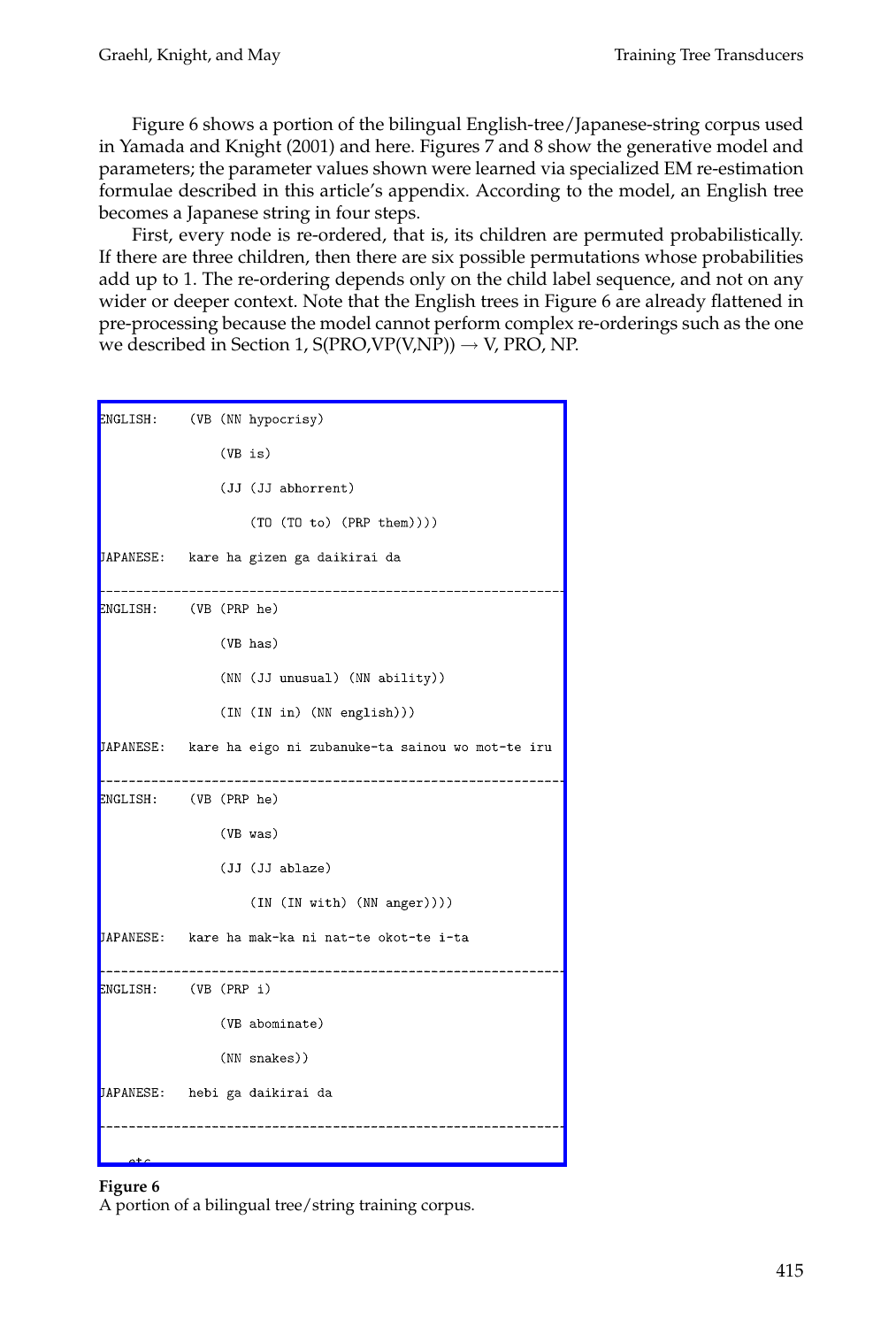$\mathsf{w}$ 

P(ins-w 0.219 0.131 0.099 0.094 0.080 0.078 0.062  $\sim$ 0.0007 ÷



**Figure 7** The translation model of Yamada and Knight (2001).

| original order | reordering  | P(reorder) |
|----------------|-------------|------------|
|                | PRP VB1 VB2 | 0.074      |
|                | PRP VR2 VR1 | 0.723      |
| PRP VB1 VB2    | VB1 PRP VB2 | 0.061      |
|                | VB1 VB2 PRP | 0.037      |
|                | VB2 PRP VB1 | 0.083      |
|                | VB2 VB1 PRP | 0.021      |
| VB TO          | VB TO       | 0.251      |
|                | TO VB       | 0749       |
|                | to nn       | 0.107      |
| TO NN          | NN TO       | 0.893      |
|                |             |            |

r-table

|                                                          |     |    |                                     |    |    |    |                      | 'nа      |
|----------------------------------------------------------|-----|----|-------------------------------------|----|----|----|----------------------|----------|
| parent                                                   | TOP | VB | VB                                  | VB | TO | TO | $\ddot{\phantom{a}}$ | ta       |
| node                                                     | VB  | VB | PRP                                 | TO | TO | ΝN | $\ddot{\phantom{a}}$ | WO<br>no |
| P(None) 0 735 0 687 0 344 0 709 0 900 0 800              |     |    |                                     |    |    |    | $\ddot{\phantom{a}}$ | пi       |
| P(Left)                                                  |     |    | 0 004 0 061 0 004 0 030 0 003 0 096 |    |    |    | $\ddot{\phantom{a}}$ | te       |
| P(Right)   0.260   0.252   0.652   0.261   0.007   0.104 |     |    |                                     |    |    |    | $\cdots$             | gа       |
|                                                          |     |    |                                     |    |    |    |                      |          |
| n–table                                                  |     |    |                                     |    |    |    |                      | desu     |
|                                                          |     |    |                                     |    |    |    |                      |          |

| F | adores  |     | he          |        |             |       | listenina |       | music  |         | to          |         | anni l       |
|---|---------|-----|-------------|--------|-------------|-------|-----------|-------|--------|---------|-------------|---------|--------------|
| υ | daisuki | 000 | kare        | 0.952  | <b>NULL</b> | 0471  | kiku      | 0.333 | ongaku | 0 9 0 0 | nı          | 0216    | $\mathbf{u}$ |
|   |         |     | <b>NULL</b> | 0.016  | watasi      | 0.111 | kii       | 0333  | naru   | 0 100   | <b>NULL</b> | 0.204   |              |
|   |         |     | nani        | 0.005  | kare        | 0055  | mi        | 0333  |        |         | to          | 0.133   |              |
|   |         |     | da          | 0.003  | shi         | 0.021 |           |       |        |         | no          | 0 0 4 6 |              |
|   |         |     | shi         | 0.003  | nani        | 0.020 |           |       |        |         | WO          | 0 0 38  |              |
|   |         |     |             | $\sim$ |             |       |           |       |        |         |             |         |              |

t-table

#### **Figure 8**

The parameter tables of Yamada and Knight (2001).

Second, at every node, a decision is made about inserting a Japanese function word. This is a three-way decision at each node—insert to the left, insert to the right, or do not insert—and it depends on the labels of the node and its parent.

Third, English leaf words are translated probabilistically into Japanese, independent of context.

Fourth, the internal nodes are removed, leaving only the Japanese string.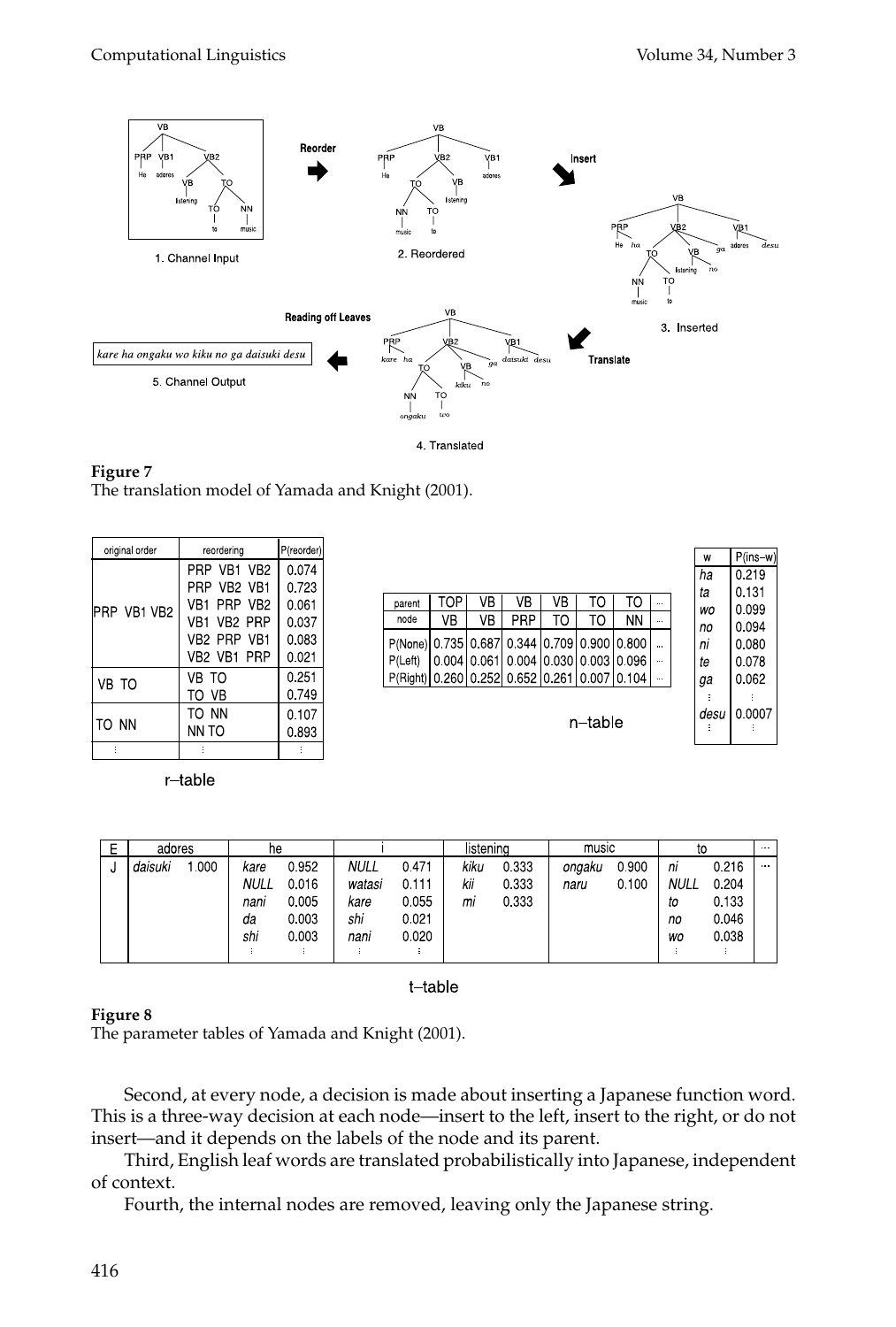This model effectively provides a formula for P(Japanese string | English tree) in terms of individual parameters, and EM training seeks to maximize the product of these conditional probabilities across the whole tree/string corpus.

We now build a trainable xTs tree-to-string transducer that embodies the same P(Japanese string | English tree).

It is a four-state transducer. For the main state (and start state) q, meaning "translate this (sub)tree," we have three rules:

```
q x0 \rightarrow i x0, r x0
q x0 \rightarrow r x0, i x0
q \times 0 \rightarrow r \times 0
```
State i means "produce a Japanese function word out of thin air." We include an i rule for every Japanese word in the vocabulary:

```
i x0 \rightarrow "de"
i x0 \rightarrow "kuruma"
i x0 \rightarrow "wa"
 ...
```
State r means "re-order my children and then recurse." For internal nodes, we include a rule for every parent/child sequence and every permutation thereof:

r NN(x0:CD, x1:NN)  $\rightarrow$  q x0, q x1 r NN(x0:CD, x1:NN)  $\rightarrow$  q x1, q x0 ...

The *rhs* sends the child subtrees back to state q for recursive processing. However, for English leaf nodes, we instead transition to a different state t, so as to prohibit any subsequent Japanese function word insertion:

```
r NN(x0:"car") \rightarrow t x0
r CC(x0:"and") \rightarrow t x0
...
```
State t means "translate this word," and we have a rule for every pair of cooccurring English and Japanese words:

```
t "car" \rightarrow "kuruma"
t "car" \rightarrow "wa"
t "car" \rightarrow *e*
...
```
This follows Yamada and Knight (2001) in also allowing English words to disappear (the *rhs* of the last rule is an empty string).

Every rule in the xTs transducer has an associated weight and corresponds to exactly one of the model parameters.

The transducer just described, which we will subsequently call *simple*, is unfaithful in one respect so far: The insert-function-word decision is independent of context, whereas Yamada and Knight (2001) specifies it is conditioned on the node and parent labels. We modify the simple transducer into a new *exact* transducer by replacing the q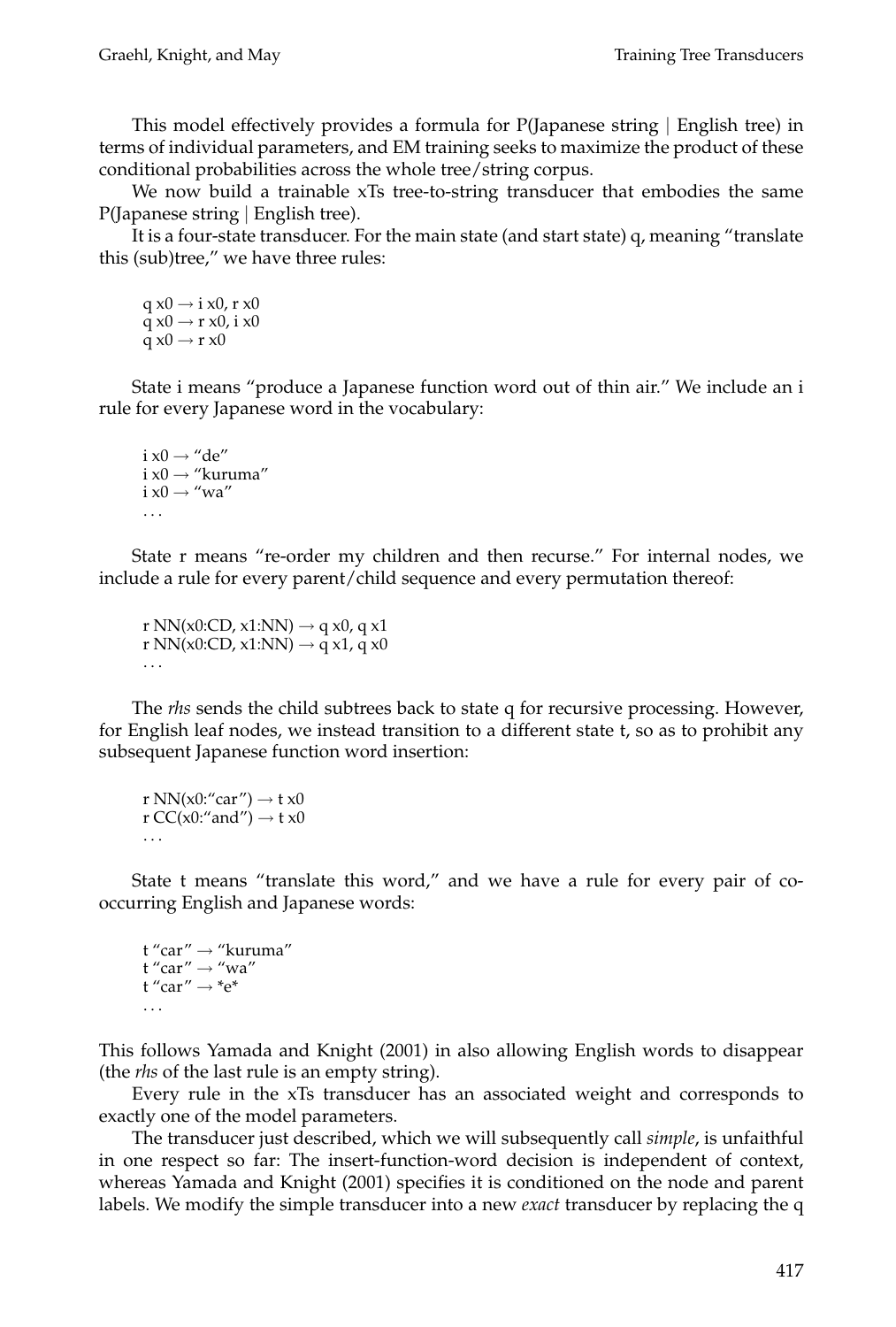state with a set of states of the form q.parent, indicating the parent symbol of the current node being processed. The start state then becomes q.TOP, and the q rules are rewritten to specify the current node. Thus, every parent/child pair in the corpus gets its own set of insert-function-word rules:

q.TOP  $x0:VB \rightarrow i x0$ , r  $x0$ q.TOP  $x0:VB \rightarrow r x0$ , i  $x0$ q.TOP  $x0:VB \rightarrow r x0$ q.VB  $x0:NN \rightarrow i x0$ , r  $x0$  $q.VB x0:NN \rightarrow r x0$ , i x0 q.VB  $x0:NN \rightarrow r x0$ ...

The r rules now need to send parent information when they recurse to the q.parent states:

r NN(x0:CD, x1:NN)  $\rightarrow$  q.NN x0, q.NN x1 r NN(x0:CD, x1:NN)  $\rightarrow$  q.NN x1, q.NN x0 ...

The i and t rules stay the same.

This modification adds to our new transducer model all the contextual information specified in Yamada and Knight (2001). However, upon closer inspection one can see that the exact transducer is in fact *overspecified* in the reordering, or r rules. Yamada and Knight only conditions reordering on the child sequence, thus, for example, the reordering of JJ(JJ NN) is not distinct from the reordering of NN(JJ NN). As specified in *Train* a separate parameter is estimated for each rule in the transducer. We thus introduce rule *tying* to ensure the exact transducer is not misnamed. By designating a set of transducer rules as tied we indicate that a single count collection and parameter estimation is performed for the entire set during *Train*. We denote tied rules by marking each rule in the same tied class with the symbol @ and a common integer. Thus the JJ(JJ NN) and NN(JJ NN) reordering rules described previously are modified as follows:

r JJ(x0:JJ, x1:NN)  $\rightarrow$  q.JJ x0, q.JJ x1 @ 1 r JJ(x0:JJ, x1:NN)  $\rightarrow$  q.JJ x1, q.JJ x0 @ 2 r NN(x0:JJ, x1:NN)  $\rightarrow$  q.NN x0, q.NN x1 @ 1 r NN(x0:JJ, x1:NN)  $\rightarrow$  q.NN x1, q.NN x0 @ 2

All reordering rules with the same input and output variable sequence are in the same tied class, and thus receive the same probability, independent of their parent symbols. We consider the four-state transducer initially specified as our *simple* model, and the modification that introduces parent-dependent q states and tied reordering rules as the *exact* model, since it is a precise xTs transducer formulation of the model of Yamada and Knight (2001).

As a means of providing empirical evidence of the utility of this approach, we built both the simple and exact transducers and trained them using the EM algorithm described in Section 7. We next compare the alignments and transition probabilities achieved by generic tree transducer operations with the model-specific implementation of Yamada and Knight (2001).

We obtained the corpus used as training data in Yamada and Knight (2001). This corpus is a set of 2,060 Japanese/English sentence pairs from a dictionary, preprocessed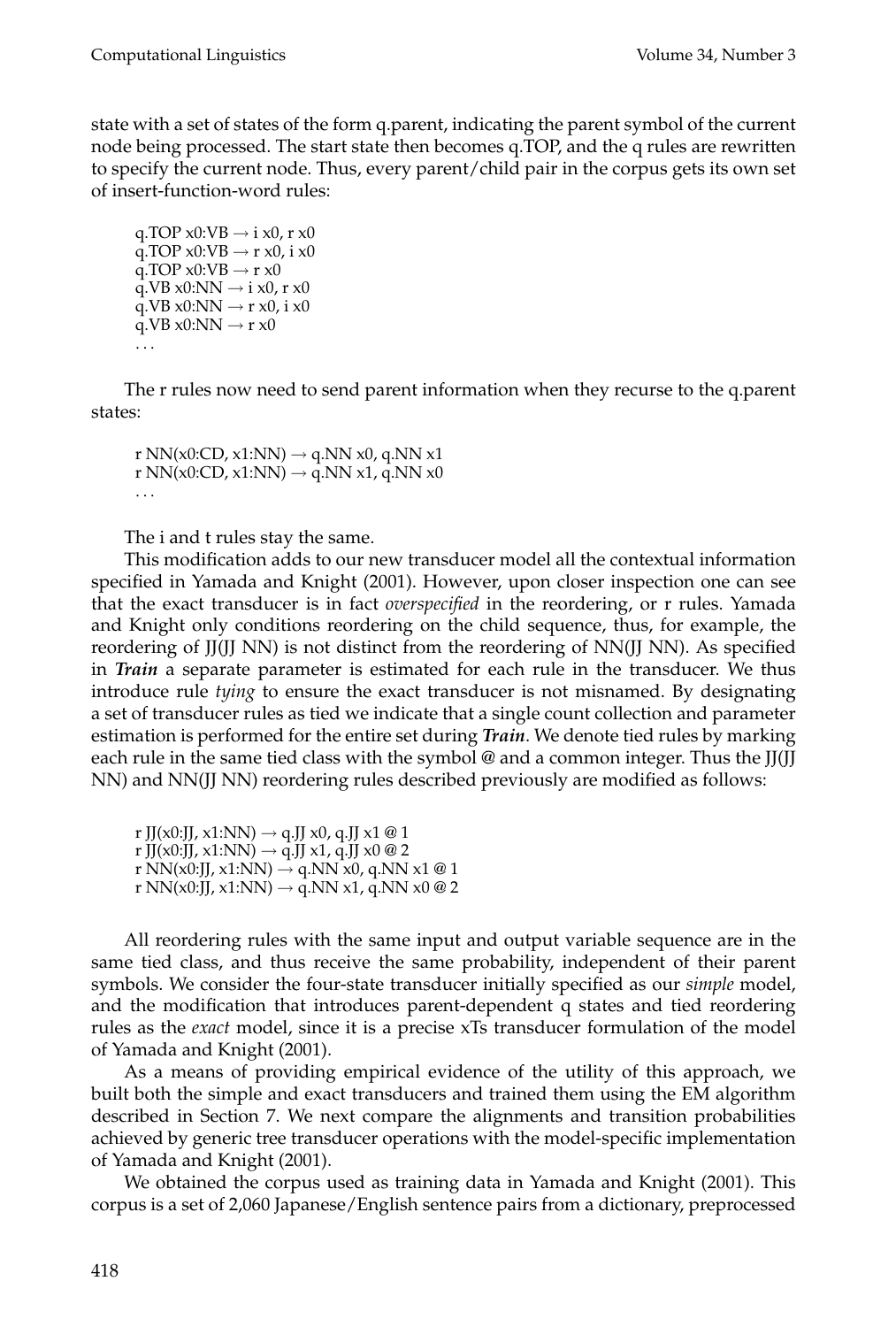| model   | states | initial rules rules after | training | training time<br>(hours) | % link match | % sent. match |
|---------|--------|---------------------------|----------|--------------------------|--------------|---------------|
| simple  | 4      | 98,033                    | 12.413   | 16.95                    | 87.42        | 52.66         |
| exact   | 28     | 98.513                    | 12,689   | 17.42                    | 96.58        | 81.46         |
| perfect | 29     | 186,649                   | 24.492   | 53.19                    | 99.85        | 99.47         |

#### **Table 2**

A comparison of the three transducer models used to simulate the model of Yamada and Knight (2001).

as described in Yamada and Knight. There are on average 6.9 English words per sentence and sentences range in size from 2 to 20 words. We built the simple and exact unweighted transducers described above; Table 2 summarizes their initial sizes. The exact model has 24 more states than the simple; this is due to the parent-dependent modification to q. The 480 additional rules are due to insertion rules dependent on parent and child information.

We then ran our training algorithm on the unweighted transducers and the training corpus. Because the derivation tree grammars produced by *SDeriv* can be large and time-intensive to compute, we calculated them once prior to training, saved them to disk, and then read them at each iteration of the training algorithm.<sup>14</sup> Following Yamada and Knight (2001), we chose a normalization partition (*Z* in *Train*) such that we obtain the probabilities of all the rules given their complete left hand side, $15$  and set the Dirichlet prior counts uniformly to 0. We ran 20 iterations of the EM algorithm using *Train*. The time to construct derivation forests and run 20 iterations of EM for the various models is in Table 2. Note also the size of the transducers after training in Table 2; a rule is considered to be no longer in the transducer if it is estimated to have conditional probability 0.0001 or less.

Because we are trying to duplicate the training experiment of Yamada and Knight (2001), we wish to compare the word-to-word alignments discovered by that work to those discovered by ours. We recovered alignments from our trained transducers as follows: For each tree/string pair we obtained the most likely sequence of rules that derives the output string from an input tree, the *Viterbi derivation*. Figure 9 shows the Viterbi derivation tree and rules for an example sentence. By following the sequence of applied rules we can also determine which English words translate to which Japanese words, and thus construct the *Viterbi word alignment*. We obtained the full set of alignments induced in Yamada and Knight and compared them to the alignments learned from our transducers.

In Table 2 we report link match accuracy<sup>16</sup> as well as sentence match accuracy. The simple transducer is clearly only a rough approximation of the model of Yamada and Knight (2001). The exact model is much closer, but the low percentage of exact sentence matches is a concern. When comparing the parameter table values reported by Yamada and Knight with our rule weights we see that the two systems learned

<sup>14</sup> In all models the size on disk in native Java binary object format was about 2.7 GB.

<sup>15</sup>  $Z_r(\vec{c}) \equiv \sum_{r'= (q_r, \lambda, \varepsilon, f) \in R} c(r'), \forall r = (q_r, \lambda, g, h) \in R.$ 

<sup>16</sup> As this model induces 1-to-1 word alignments, we report accuracy as the number of links matching those reported by Yamada and Knight (2001) as a percentage of the total number of links.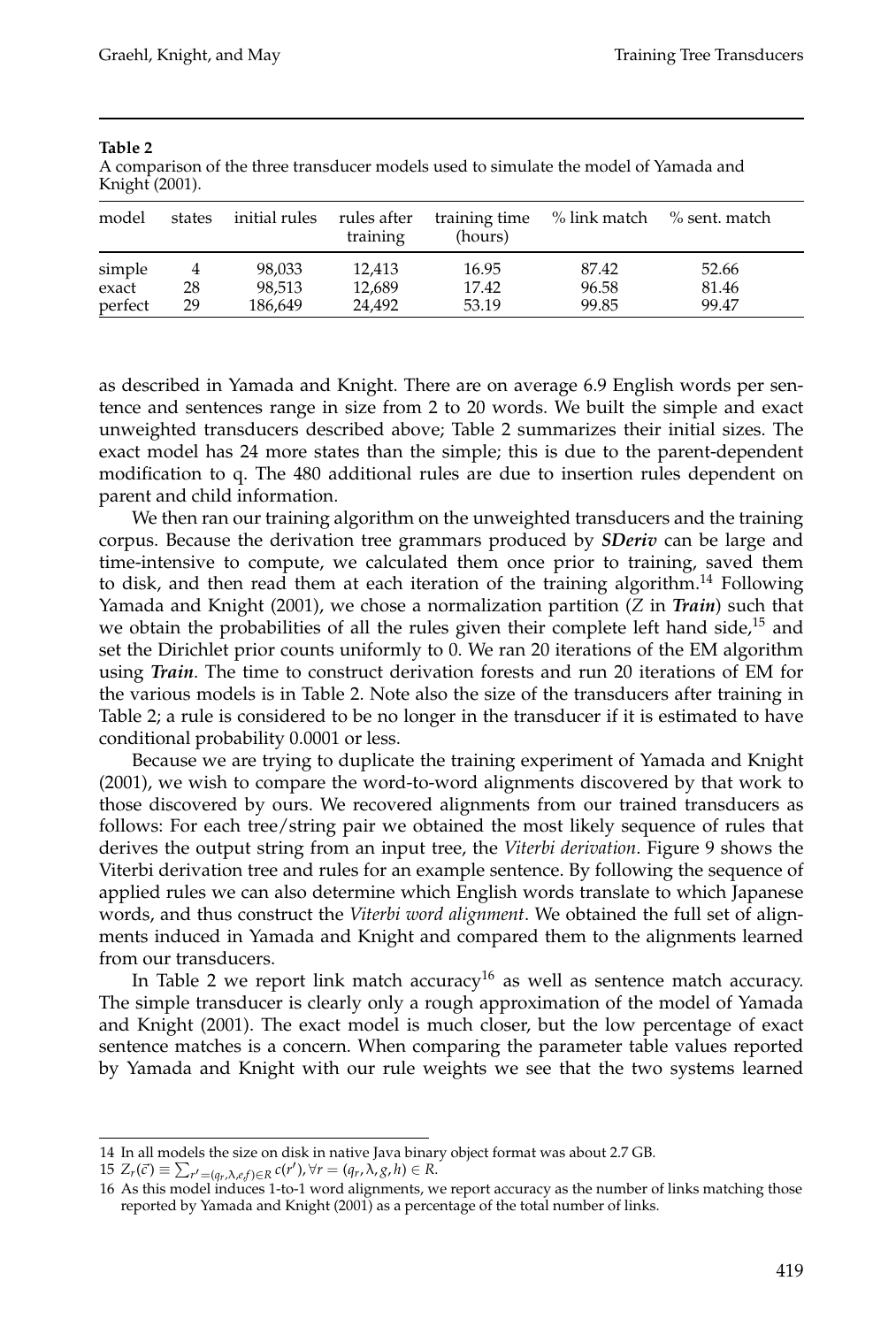#### [Computational Linguistics Volume 34, Numbe](http://www.mitpressjournals.org/action/showImage?doi=10.1162/coli.2008.07-051-R2-03-57&iName=master.img-005.png&w=371&h=176)r 3



#### **Figure 9**

A Viterbi derivation tree and the referenced rules.

different probability distributions in multiple instances. A sample of these parameter value differences can be seen in Figure 10.

In an effort to determine the reason for the discrepancy in weights between the parameter values learned in our exact transducer representation of Yamada and Knight  $(2001)$ , we contacted the authors<sup>17</sup> and learned that, unreported in the paper, the original code contained a constraint that specifically bars an unaligned foreign word insertion immediately prior to a NULL English word translation. We incorporate this change to our model by simply modifying our transducer, rather than by changing our programming code. The new transducer, which we call *perfect*, is a modification of the exact transducer as follows.

We introduce an additional state s, denoting a translation taking place immediately after an unaligned foreign function word insertion. We then introduce the following additional rules.

For every rule that inserts a foreign function word, add an additional rule denoting an insertion immediately before a translation, and tie these rules together, for example:

q.VB  $x0:NN \rightarrow i x0$ , r  $x0 \& 23$ q.VB x0:NN  $\rightarrow$  i x0, s x0 @ 23 q.VB x0:NN  $\rightarrow$  r x0, i x0 @ 24 q.VB x0:NN  $\rightarrow$  s x0, i x0 @ 24 ...

To allow subsequent translation, "transition" rules for state s analogous to the transition rules described previously must also be added, for example:

s NN(x0:"car")  $\rightarrow$  s x0 s CC(x0:"and")  $\rightarrow$  s x0 ...

<sup>17</sup> We are grateful to Kenji Yamada for providing full parameter tables and Viterbi alignments from the original source.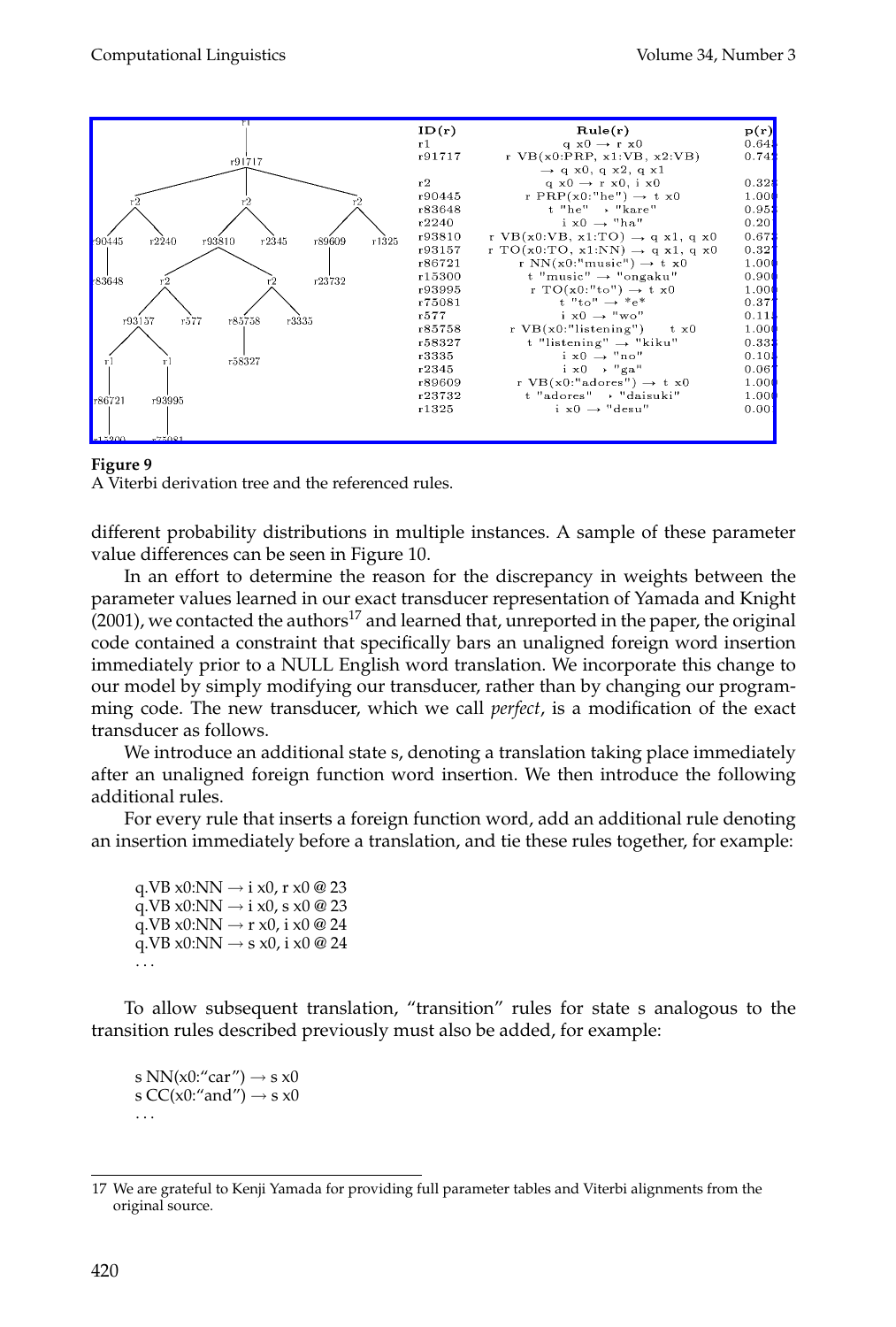| rule                                    | simple | exact | perfect | YK01 |  |  |
|-----------------------------------------|--------|-------|---------|------|--|--|
| r VB $(x0:PRP x1:VB x2:VB) \rightarrow$ |        |       |         |      |  |  |
| q.VB x0 q.VB x1 q.VB x2                 | .121   | .056  | .074    | .074 |  |  |
| a.VB x0 a.VB x2 a.VB x1                 | .682   | .684  | .723    | .723 |  |  |
| q.VB x1 q.VB x0 q.VB x2                 | .073   | .080  | .061    | .061 |  |  |
| q.VB x1 q.VB x2 q.VB x0                 | .030   | .037  | .037    | .037 |  |  |
| q.VB $x2$ q.VB $x0$ q.VB $x1$           | .052   | .121  | .083    | .083 |  |  |
| q.VB x2 q.VB x1 q.VB x0                 | .043   | .022  | .021    | .021 |  |  |
| r VB $(x0:VB x1:TO) \rightarrow$        |        |       |         |      |  |  |
| q.VB x0 q.VB x1                         | .253   | .252  | .251    | .251 |  |  |
| q.VB x1 q.VB x0                         | .747   | .748  | .749    | .749 |  |  |
| r TO(x0:TO x1:NN) $\rightarrow$         |        |       |         |      |  |  |
| q.TO x0 q.TO x1                         | .188   | .098  | .107    | .107 |  |  |
| q.TO x1 q.TO x0                         | .812   | .902  | .893    | .893 |  |  |
| r-table rules<br>(a)                    |        |       |         |      |  |  |

| rule                                              | simple <sup>a</sup> | exact    | perfect <sup>b</sup> | YK01              |  |
|---------------------------------------------------|---------------------|----------|----------------------|-------------------|--|
| $q.TOP x0:VB \rightarrow$                         |                     |          |                      |                   |  |
| $r \times 0$                                      | .677                | .756     | .736                 | .736 <sup>c</sup> |  |
| $i \times 0$ r $\times 0$                         | .025                | .004     | .004                 | .004              |  |
| r x0 i x0                                         | .298                | .240     | .260                 | .260              |  |
| $q.TOP x0:VB \rightarrow$                         |                     |          |                      |                   |  |
| $r \times 0$                                      | .677                | .675     | .687                 | .687              |  |
| $i \times 0$ r $\times 0$                         | .025                | .057     | .061                 | .061              |  |
| r x0 i x0                                         | .298                | .267     | .252                 | .252              |  |
| $q.VB x0:PRP \rightarrow$                         |                     |          |                      |                   |  |
| $r \times 0$                                      | .677                | .250     | .344                 | .344              |  |
| $i \times 0$ r $\times 0$                         | .025                | .004     | .004                 | .004              |  |
| r x0 i x0                                         | .298                | .746     | .652                 | .652              |  |
| $a.VB x0:TO \rightarrow$                          |                     |          |                      |                   |  |
| $r \times 0$                                      | .677                | .758     | .709                 | .709              |  |
| $i \times 0$ r $\times 0$                         | .025                | .030     | .030                 | .030              |  |
| $r \times 0$ i $\times 0$                         | .298                | .213     | .261                 | .261              |  |
| q.TO $x0:TO \rightarrow$                          |                     |          |                      |                   |  |
| $r \times 0$                                      | .677                | .803     | .900                 | .900              |  |
| $i \times 0$ r $\times 0$                         | .025                | .009     | .003                 | .003              |  |
| $r \times 0$ i $\times 0$                         | .298                | .189     | .097                 | .097 <sup>d</sup> |  |
| $q.TO x0:NN \rightarrow$                          |                     |          |                      |                   |  |
| $r \times 0$                                      | .677                | $\Omega$ | .800                 | .800              |  |
| $i \times 0$ r $\times 0$                         | .025                | 1.0      | .096                 | .096              |  |
| r x0 i x0                                         | .298                | $\theta$ | .104                 | .104              |  |
| $i \times 0 \rightarrow$                          |                     |          |                      |                   |  |
| $"$ ha"                                           | .195                | .227     | .219                 | .219              |  |
| $"$ ta"                                           | .123                | .125     | .131                 | .131              |  |
| $''$ wo"                                          | .115                | .102     | .099                 | .099              |  |
| $''$ no"                                          | .103                | .095     | .094                 | .094              |  |
| $n$ i"                                            | .089                | .081     | .080                 | .080              |  |
| "te"                                              | .080                | .076     | .078                 | .078              |  |
| "ga"                                              | .064                | .062     | .062                 | .062              |  |
|                                                   |                     |          | $\cdots$             | $\cdots$          |  |
| "desu"                                            | .0006               | .0008    | .0007                | .0007             |  |
| <sup>a</sup> No specific parent-child information |                     |          |                      |                   |  |

<sup>b</sup> Two tied rules for each parameter value

<sup>c</sup> Incorrectly transcribed as 0.735 in (Yamada and Knight 2001)

<sup>d</sup> Incorrectly transcribed as 0.007 in (Yamada and Knight 2001) (b) n-table rules

| rule                     | simple | exact | perfect | YK01              |
|--------------------------|--------|-------|---------|-------------------|
| t "adores" $\rightarrow$ |        |       |         |                   |
| "daisuki"                | 1.000  | 1.000 | 1.000   | 1.000             |
| t "he" $\rightarrow$     |        |       |         |                   |
| "kare"                   | .951   | .954  | .952    | .952              |
| $*_{\alpha} *$           | .020   | .016  | .016    | .016              |
| "nani"                   | .005   | .004  | .005    | .005              |
| "da"                     | .003   | .003  | .003    | .003              |
| $''$ shi $''$            | .00001 | .003  | .003    | .003              |
| $f''i'' \rightarrow$     |        |       |         |                   |
| $*_\alpha *$             | .529   | .516  | .471    | .471              |
| "watasi"                 | .105   | .112  | .111    | .111              |
| "kare"                   | .058   | .048  | .055    | .055              |
| "shi"                    | .011   | .011  | .020    | .020 <sup>a</sup> |
| "nani"                   | .013   | .020  | .020    | .020              |

| rule                                   | simple                                                       | exact | perfect | YK01              |  |  |  |
|----------------------------------------|--------------------------------------------------------------|-------|---------|-------------------|--|--|--|
| t "listening" $\rightarrow$            |                                                              |       |         |                   |  |  |  |
| "kiku"                                 | .333                                                         | .333  | .333    | .333              |  |  |  |
| $"$ kii $"$                            | .333                                                         | .333  | .333    | .333              |  |  |  |
| $"$ mi $"$                             | .333                                                         | .333  | .333    | .333              |  |  |  |
| t "music" $\rightarrow$                |                                                              |       |         |                   |  |  |  |
| "ongaku"                               | .900                                                         | .900  | .900    | .900              |  |  |  |
| $"$ naru $"$                           | .100                                                         | .100  | .100    | .100              |  |  |  |
| $t''t$ o" $\rightarrow$                |                                                              |       |         |                   |  |  |  |
| $"$ ni"                                | .193                                                         | .204  | .216    | .216              |  |  |  |
| $^*e^*$                                | .301                                                         | .252  | .204    | .204              |  |  |  |
| $"$ to"                                | .105                                                         | .114  | .113    | .113 <sup>a</sup> |  |  |  |
| "no"                                   | .006                                                         | .031  | .046    | .046              |  |  |  |
| $^{\prime\prime}$ wo $^{\prime\prime}$ | .007                                                         | .029  | .038    | .038              |  |  |  |
|                                        | <sup>a</sup> Incorrectly transcribed as 0.133 in (Yamada and |       |         |                   |  |  |  |

<sup>a</sup> Incorrectly transcribed as 0.021 in (Yamada and Knight 2001)

| (c) t-table rules |  |
|-------------------|--|

#### **Figure 10**

Rule probabilities corresponding to the parameter tables of Yamada and Knight (2001).

Knight 2001)

Finally, for each *non-null* translation rule, add an identical translation rule starting with s instead of t, and tie these rules, for example:

t "car" → "kuruma" @ 54 t "car"  $\rightarrow$  "wa" @ 55 t "car"  $\rightarrow$  \*e\* s "car" → "kuruma" @ 54 s "car"  $\rightarrow$  "wa" @ 55 ...

Note that there is no corresponding null translation rule from state s; this is in accordance with the insertion/NULL translation restriction.

As can be seen in Table 2 the Viterbi alignments learned from this "perfect" transducer are virtually identical to those reported in Yamada and Knight (2001). No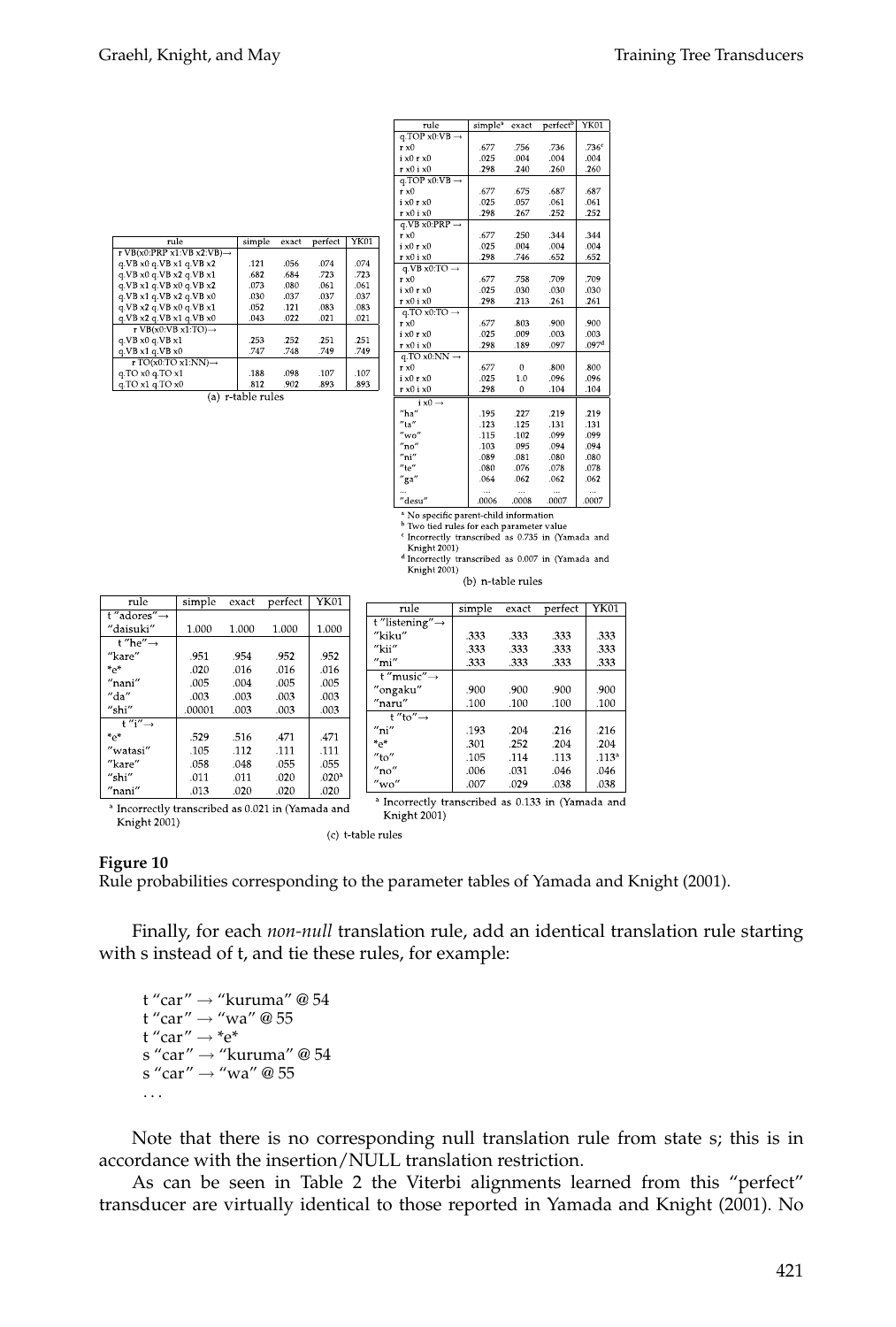rule probability in the learned transducer differs from its corresponding parameter value in the original table by more than 0.000066. The 11 sentences with different alignments, which account for 0.53% of the corpus, were due to two derivations having the same probability; this was true in Yamada and Knight (2001) as well, and the choice between equal-scoring derivations is arbitrary. Transducer rules that correspond to the parameter tables presented in Figure 8 and a comparison of their learned weights over the three models with the weight learned in Yamada and Knight are in Figure 10. Note that the final perfect model matches the original parameter tables perfectly, indicating we can reproduce complicated models with our transducer formalism.

There are several benefits to this xTs formulation. First, it makes the model very clear, in the same way that Knight and Al-Onaizan (1998) and Kumar and Byrne (2003) elucidate other machine translation models in easily grasped FST terms. Second, the model can be trained with generic, off-the-shelf tools—versus the alternative of working out model-specific re-estimation formulae and implementing custom training software, whose debugging is a significant engineering challenge. Third, we can easily extend the model in interesting ways. For example, we can add rules for multi-level and lexical re-ordering:

r NP(x0:NP, PP(IN("of"), x1:NP))  $\rightarrow$  q x1, "no", q x0

We can eschew pre-processing that flattens trees prior to training, and instead incorporate flattening rules into the explicit model.

We can add rules for phrasal translations:

r NP(JJ("big"), NN("cars"))  $\rightarrow$  "ooki", "kuruma"

This can include non-constituent phrasal translations:

r S(NP(PRO("there")), VP(VB("are")), x0:NP)  $\rightarrow$  q x0, "ga", "arimasu"

Such non-constituent phrase pairs are commonly used in statistical machine translation (Och, Tillmann, and Ney 1999; Marcu and Wong 2002) and are vital to accuracy (Koehn, Och, and Marcu 2003). We can also eliminate many epsilon word-translation rules in favor of more syntactically-controlled ones, for example:

r NP(DT("the"),  $x0:NN$ )  $\rightarrow$  q  $x0$ 

Removing epsilons serves to reduce practical complexity in training and especially in decoding (Yamada and Knight 2002).

We can make many such changes without modifying the training procedure, as long as we stick to the tree automata.

The implementation of EM training we describe here is part of Tiburon, a generic weighted tree automata toolkit described in May and Knight (2006) and available at http://www.isi.edu/licensed-sw/tiburon/.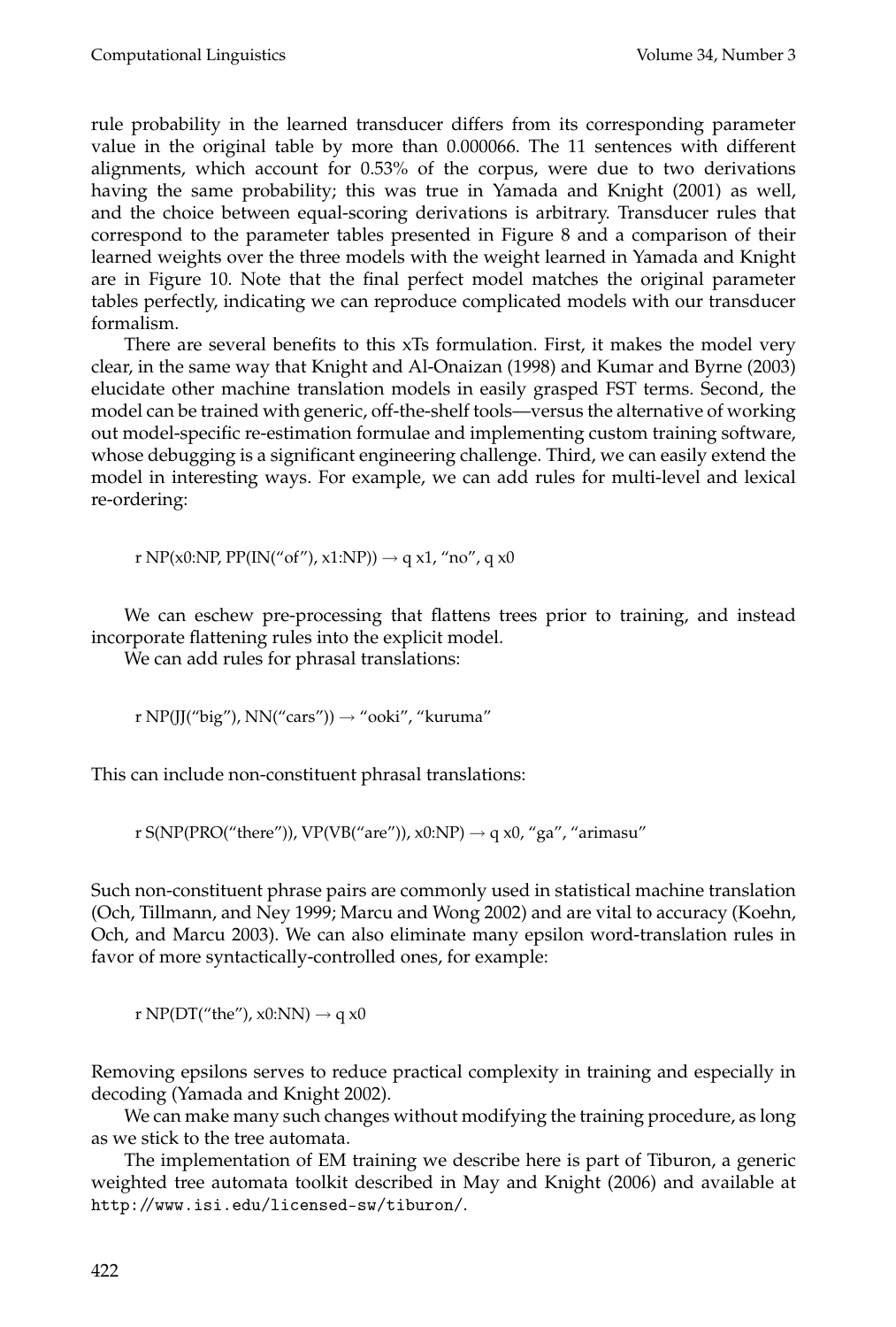#### **12. PCFG Modeling Experiment**

In this section, we demonstrate another application of the xTs training algorithm. We show its generality by applying it to the standard task of training a probabilistic contextfree grammar (PCFG) on string examples. Consider the following grammar:

| $S \rightarrow NP VP$<br>$NP \rightarrow DTN$<br>$NP \rightarrow NP PP$<br>$PP \rightarrow P NP$<br>$VP \rightarrow VNP$<br>$VP \rightarrow VNP PP$                                                                |                                                                                                                                                                                                                                                                                 |                                                                                                                                                                               |                                                                                                                                                        |
|--------------------------------------------------------------------------------------------------------------------------------------------------------------------------------------------------------------------|---------------------------------------------------------------------------------------------------------------------------------------------------------------------------------------------------------------------------------------------------------------------------------|-------------------------------------------------------------------------------------------------------------------------------------------------------------------------------|--------------------------------------------------------------------------------------------------------------------------------------------------------|
| $DT \rightarrow the$<br>$DT \rightarrow$ window<br>$DT \rightarrow father$<br>$DT \rightarrow$ mother<br>$DT \rightarrow saw$<br>$DT \rightarrow sees$<br>$DT \rightarrow \text{ of }$<br>$DT \rightarrow$ through | $N \rightarrow h$ e<br>$N \rightarrow$ window<br>$N \rightarrow$ father $V \rightarrow$ father $P \rightarrow$ father<br>$N \rightarrow$ mother $V \rightarrow$ mother<br>$N \rightarrow saw$<br>$N \rightarrow$ sees<br>$N \rightarrow \text{ of }$<br>$N \rightarrow through$ | $V \rightarrow$ the<br>$V \rightarrow$ window $P \rightarrow$ window<br>$V \rightarrow saw$<br>$V \rightarrow$ sees<br>$V \rightarrow \text{ of }$<br>$V \rightarrow through$ | $P \rightarrow$ the<br>$P \rightarrow$ mother<br>$P \rightarrow saw$<br>$P \rightarrow$ sees<br>$P \rightarrow \text{ of }$<br>$P \rightarrow through$ |

Also consider the following observed string data:

the father saw the window the father saw the mother through the window the mother sees the father of the mother

We would like to assign probabilities to the grammar rules such that the probability of the string data is maximized (Baker 1979; Lari and Young 1990). We can exploit the xTs training algorithm by pretending that each string was probabilistically transduced from a tree consisting of the single node  $\emptyset$ . All we require is to transform the grammar into an xTs transducer:

```
Start state: qs
qs x0 \rightarrow qnp x0, qvp x0
qnp x0 \rightarrow<sup>0.99</sup> qdt x0, qn x0
qnp x0 \rightarrow<sup>0.01</sup> qnp x0, qpp x0
qpp x0 \rightarrow qp x0, qnp x0qvp x0 \rightarrow 0.99 qv x0, qnp x0
qvp x0 \rightarrow 0.01 qv x0, qnp x0, qpp x0
```

| $qdt \emptyset \rightarrow the$         |                                     | $\text{gn } \emptyset \to \text{ the } \text{gr } \emptyset \to \text{ the }$ |                                              | $qp \nvert \theta \rightarrow$ the        |
|-----------------------------------------|-------------------------------------|-------------------------------------------------------------------------------|----------------------------------------------|-------------------------------------------|
|                                         | $qdt \emptyset \rightarrow$ window  | $qn \emptyset \rightarrow window$                                             | $qv \(\emptyset \rightarrow$ window          | $qp \emptyset \rightarrow window$         |
| $qdt \emptyset \rightarrow father$      |                                     | $qn \emptyset \rightarrow father$                                             | $qv \(\emptyset \rightarrow \text{father})$  | $qp \emptyset \rightarrow$ father         |
| $qdt \emptyset \rightarrow$ mother      |                                     | $qn \emptyset \rightarrow mother$                                             | $qv \(\emptyset \rightarrow \text{mother})$  | $qp \&arrow \text{mother}$                |
| $qdt \emptyset \rightarrow saw$         |                                     | $qn \theta \rightarrow saw$                                                   | $qv \nvert \theta \rightarrow saw$           | $qp \nvert \theta \rightarrow saw$        |
| $qdt \emptyset \rightarrow$ sees        |                                     | $qn \emptyset \rightarrow sees$                                               | $qv \emptyset \rightarrow sees$              | $qp \emptyset \rightarrow sees$           |
| $qdt \emptyset \rightarrow \text{ of }$ |                                     | $qn \emptyset \rightarrow of$                                                 | $qv \emptyset \rightarrow \text{ of }$       | $qp \emptyset \rightarrow of$             |
|                                         | $qdt \emptyset \rightarrow through$ | $qn \emptyset \rightarrow \text{through}$                                     | $qv \(\emptyset \rightarrow \theta)$ through | $qp \emptyset \rightarrow \text{through}$ |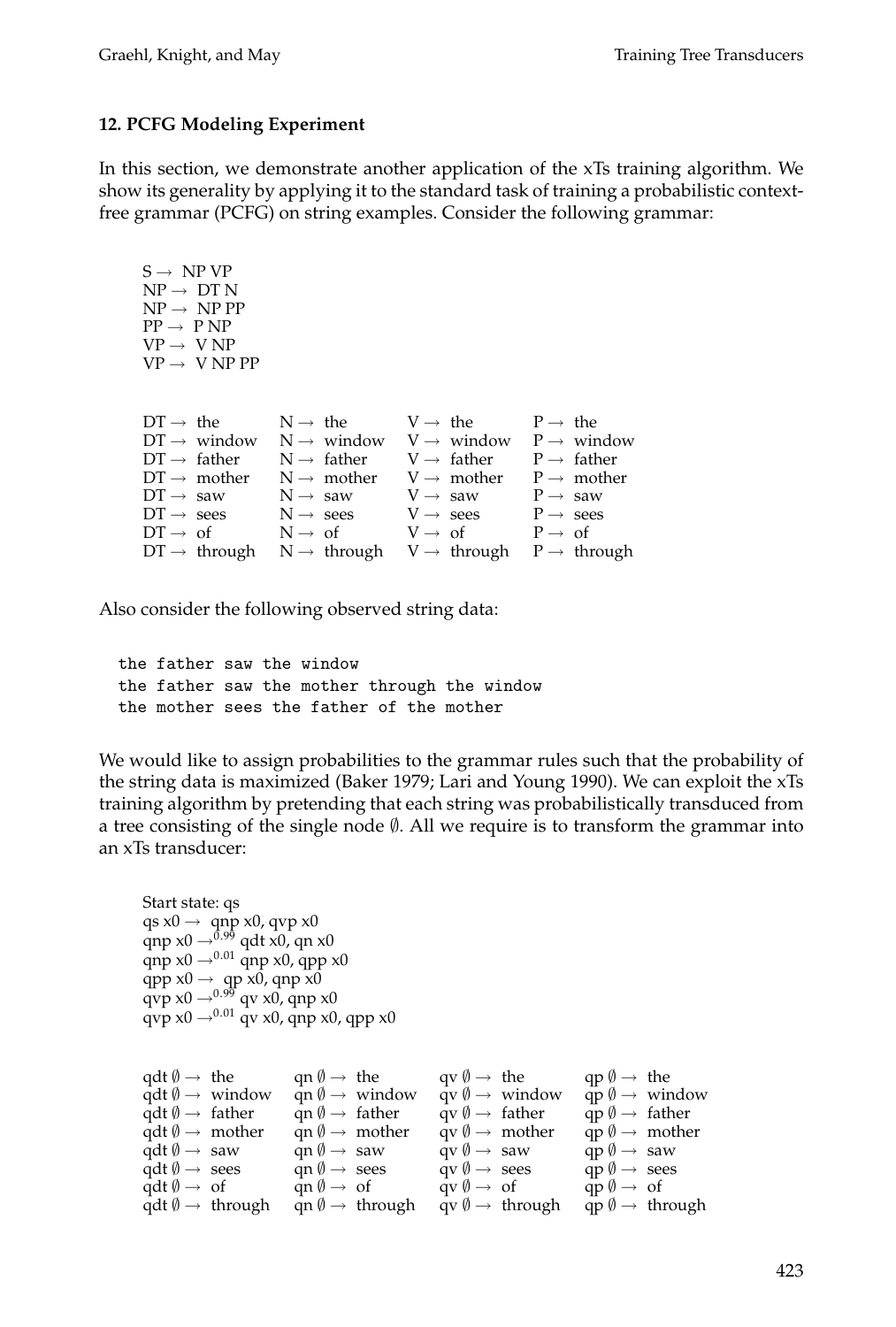We also transform the observed string data into tree/string pairs:

- $\emptyset \rightarrow$  the father saw the window
- $\emptyset \rightarrow$  the father saw the mother through the window
- $\emptyset \rightarrow$  the mother sees the father of the mother

After running the xTs training algorithm, we obtain maximum likelihood values for the rules. For example, after one iteration, we find the following values for rules that realize verbs:

qv  $\emptyset \rightarrow 0.11$  of  $qv \otimes \rightarrow ^{0.11}$  through  $\mathbf{q} \mathbf{v} \emptyset \rightarrow 0.22$  sees  $qv \emptyset \rightarrow ^{0.56}$  saw

After more iterations, values converge to:

qv  $\emptyset \rightarrow ^{0.33}$  sees  $qv \n\begin{bmatrix} 1 \\ 9 \end{bmatrix}$   $\rightarrow ^{0.67}$  saw

Viterbi parses for the strings can also be obtained from the derivations forests computed by the *SDeriv* procedure. We note that our use of xTs training relies on copying.<sup>18</sup>

# **13. Related and Future Work**

Concrete xLNT transducers are similar to (weighted) Synchronous TSG (STSG). STSG, like TSG, conflate tree labels with states, and so cannot reproduce all the relations in  $\mathcal{L}(xLNT)$  without a subsequent relabeling step, although in some versions the root labels of the STSG rules' input and output trees are allowed to differ. Regular lookahead<sup>19</sup> for deleted input subtrees could be added explicitly to xT. Eisner (2003) briefly discusses training for STSG. For bounded trees, xTs can be represented as an FST (Bangalore and Riccardi 2002).

Our training algorithm is a generalization of forward–backward EM training for finite-state (string) transducers, which is in turn a generalization of the original forward–backward algorithm for Hidden Markov Models. Eisner (2002) describes string-based training under different semirings, and Carmel (Graehl 1997) implements FST string-to-string training. In our tree-based training algorithm, inside–outside weights replace forward–backward, and paths in trees replace positions in strings. Explicit construction and pruning of derivation trees saves time over many EM iterations, and could accelerate string-to-string training as well.

Yamada and Knight (2001) give a training algorithm for a specific tree-to-string machine translation model. Gildea (2003) introduces a variation of tree-to-tree mapping that allows for *cloning* (copying a subtree into an arbitrary position elsewhere), in order

<sup>18</sup> Curiously, these rules can have "x0" in place of "∅", because the training routine also supports deleting transducers. Such a transducer would transform *any* input tree to the output PCFG.

<sup>19</sup> Tree patterns  $\lambda$  of arbitrary regular tree languages, as described in Engelfriet (1977).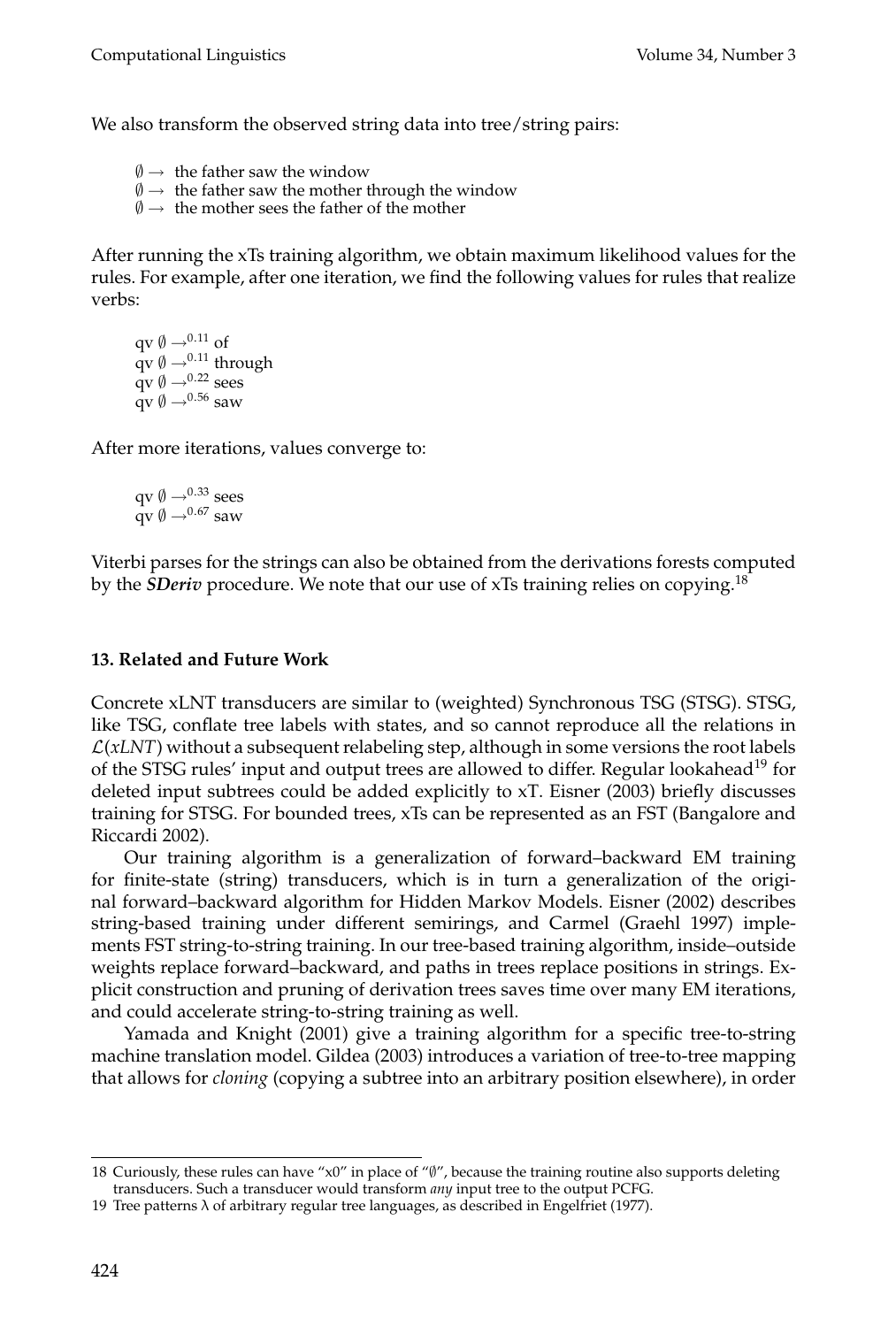to better robustly model the substantial tree transformations found in human language translation data.

Using a similar approach to *Deriv*, exploiting the independence (except on state) of input-subtree/output-subtree mappings, we can build wRTG for the xT derivation trees matching an observed input tree (*forward application*), or matching an observed output tree (*backward application*).<sup>20</sup> For backward application through concrete transducers, each derivation tree implies a unique input tree, except where deletion occurs (the deleted input subtree could have been anything). For copying transducers, backward application requires wRTG intersection in order to ensure that only input-subtree hypotheses possible for *all* their derived output subtrees are allowed. For noncopying xTs transducers with complete tree patterns, backward application is just exhaustive context-free grammar parsing, generating a wRTG production from the left-hand-side of each xTs rule instance applied in parsing. Training and backward application algorithms for xTs can be extended in the usual way to parse given finite-state output lattices instead of single strings.<sup>21</sup>

#### **14. Conclusion**

We have motivated the use of tree transducers for natural language processing, and presented algorithms for training them. The tree-input/tree-output algorithm runs in  $O(Gn^2)$  time and space, where *G* is a grammar constant, *n* is the total size of the tree pair, and the tree-input/string-output algorithm runs in  $O(Gnm^3)$  time and space, where *n* is the size of the input tree and *m* is the size of the output string. Training works in both cases by building the derivation forest for each example, pruning it, and then (until convergence) collecting fractional counts for rules from those forests and normalizing. We have also presented an implementation and experimental results.

#### **References**

- Aho, A. V. and J. D. Ullman. 1971. Translations of a context-free grammar. *Information and Control*, 19:439–475. Alshawi, Hiyan, Srinivas Bangalore,
- and Shona Douglas. 2000. Learning dependency translation models as collections of finite state head transducers. *Computational Linguistics*, 26(1):45–60.

Baker, J. K. 1979. Trainable grammars for speech recognition. In *Speech Communication Papers for the 97th Meeting of the Acoustical Society of America*, pages 547–550, Boston, MA.

Bangalore, Srinivas and Owen Rambow. 2000. Exploiting a probabilistic hierarchical model for generation. In *International Conference on Computational Linguistics (COLING 2000)*, pages 42–48, Saarbrucken, Germany.

Bangalore, Srinivas and Giuseppe Riccardi. 2002. Stochastic finite-state models for

spoken language machine translation. *Machine Translation*, 17(3):165–184. Baum, L. E. and J. A. Eagon. 1967. An inequality with application to statistical estimation for probabilistic functions of Markov processes and to a model

- for ecology. *Bulletin of the American Mathematicians Society*, 73:360–363.
- Charniak, Eugene. 2001. Immediate-head parsing for language models. In *Proceedings of the 39th Annual Meeting of the Association for Computational Linguistics*, pages 116–123, Tolouse, France.
- Chelba, C. and F. Jelinek. 2000. Structured language modeling. *Computer Speech and Language*, 14(4):283–332.
- Collins, Michael. 1997. Three generative, lexicalised models for statistical parsing. In *Proceedings of the 35th Annual Meeting of the ACL (jointly with the 8th Conference of the EACL)*, pages 16–23, Madrid, Spain.

<sup>20</sup> In fact, forward and backward application can also be made to work on wRTG tree sets, with the result still being a wRTG of possible derivations, except in the case of forward application with copying.

<sup>21</sup> Instead of pairs of string indices, spans are pairs of lattice states.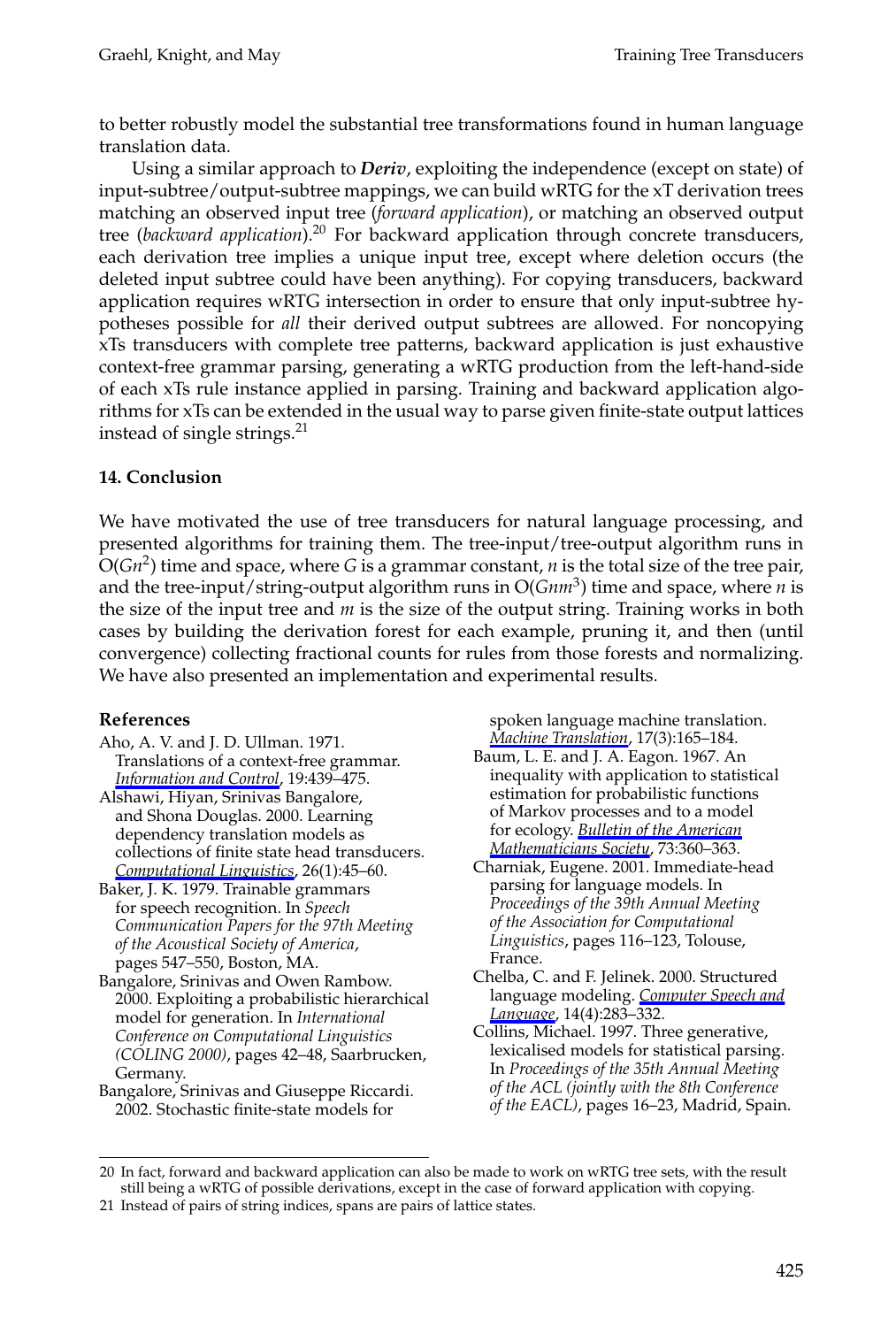#### Computational Linguistics Volume 34, Number 3

- Comon, H., M. Dauchet, R. Gilleron, F. Jacquemard, D. Lugiez, S. Tison, and M. Tommasi. 1997. Tree automata techniques and applications. Available at http://www.grappa.univ-lille3.fr/tata. Release of 12 October 2007.
- Corston-Oliver, Simon, Michael Gamon, Eric K. Ringger, and Robert Moore. 2002. An overview of Amalgam: A machine-learned generation module. In *Proceedings of the International Natural Language Generation Conference*, pages 33–40, New York.
- Dempster, A. P., N. M. Laird, and D. B. Rubin. 1977. Maximum likelihood from incomplete data via the em algorithm. *Journal of the Royal Statistical Society, Series B*, 39(1):1–38.
- Doner, J. 1970. Tree acceptors and some of their applications. *Journal of Computer and System Sciences*, 4:406–451.
- Eisner, Jason. 2002. Parameter estimation for probabilistic finite-state transducers. In *Proceedings of the 40th Annual Meeting of the Association for Computational Linguistics (ACL)*, pages 1–8, Philadelphia, PA.
- Eisner, Jason. 2003. Learning non-isomorphic tree mappings for machine translation. In *Proceedings of the 41st Annual Meeting of the Association for Computational Linguistics (companion volume)*, pages 205–208, Sapporo, Japan.
- Engelfriet, Joost. 1975. Bottom-up and top-down tree transformations—a comparison. *Mathematical Systems Theory*, 9(3):198–231.
- Engelfriet, Joost. 1977. Top-down tree transducers with regular look-ahead. *Mathematical Systems Theory*, 10:289–303.
- Engelfriet, Joost, Zoltán Fülöp, and Heiko Vogler. 2004. Bottom-up and top-down tree series transformations. *Journal of Automata, Languages and Combinatorics*, 7(1):11–70.
- Fülöp, Zoltán and Heiko Vogler. 2004. Weighted tree transducers. *Journal of Automata, Languages and Combinatorics*, 9(1):31–54.
- Gécseg, Ferenc and Magnus Steinby. 1984. *Tree Automata*. Akadémiai Kiadó, Budapest.
- Gildea, Daniel. 2003. Loosely tree-based alignment for machine translation. In *Proceedings of the 41st Annual Meeting of the Association for Computational Linguistics*, pages 80–87, Sapporo, Japan.
- Graehl, Jonathan. 1997. Carmel finite-state toolkit. Available at http://www.isi.edu/ licensed-sw/carmel/.
- Graehl, Jonathan and Kevin Knight. 2004. Training tree transducers. In *HLT-NAACL 2004: Main Proceedings*, pages 105–112, Boston, MA.
- Hopcroft, John and Jeffrey Ullman. 1979. *Introduction to Automata Theory, Languages, and Computation*. Addison-Wesley Series in Computer Science. Addison-Wesley, London.
- Joshi, Aravind and Yves Schabes. 1997. Tree-adjoining grammars. In G. Rozenberg and A. Salomaa, editors, *Handbook of Formal Languages*, volume 3. Springer, Berlin, pages 69-124.
- Klein, Dan and Christopher D. Manning. 2003. Accurate unlexicalized parsing. In *Proceedings of the 41st Annual Meeting of the Association for Computational Linguistics*, pages 423–430, Sapporo, Japan.
- Knight, Kevin and Yaser Al-Onaizan. 1998. Translation with finite-state devices. In *Proceedings of the 3rd Conference of the Association for Machine Translation in the Americas on Machine Translation and the Information Soup (AMTA-98)*, pages 421–437, Berlin.
- Knight, Kevin and Daniel Marcu. 2002. Summarization beyond sentence extraction: A probabilistic approach to sentence compression. *Artificial Intelligence*, 139(1):91–107.
- Koehn, Phillip, Franz Och, and Daniel Marcu. 2003. Statistical phrase-based translation. In *HLT-NAACL 2003: Main Proceedings*, pages 127–133, Edmonton, Alberta, Canada.
- Kuich, Werner. 1999. Tree transducers and formal tree series. *Acta Cybernetica*, 14:135–149.
- Kumar, Shankar and William Byrne. 2003. A weighted finite state transducer implementation of the alignment template model for statistical machine translation. In *HLT-NAACL 2003: Main Proceedings*, pages 142–149, Edmonton, Alberta, Canada.
- Langkilde, Irene. 2000. Forest-based statistical sentence generation. In *Proceedings of the 6th Applied Natural Language Processing Conference*, pages 170–177, Seattle, WA.
- Langkilde, Irene and Kevin Knight. 1998. Generation that exploits corpus-based statistical knowledge. In *Proceedings of the Conference of the Association for Computational Linguistics (COLING/ACL)*, pages 704–710, Montreal, Canada.
- Lari, K. and S. J. Young. 1990. The estimation of stochastic context-free grammars using